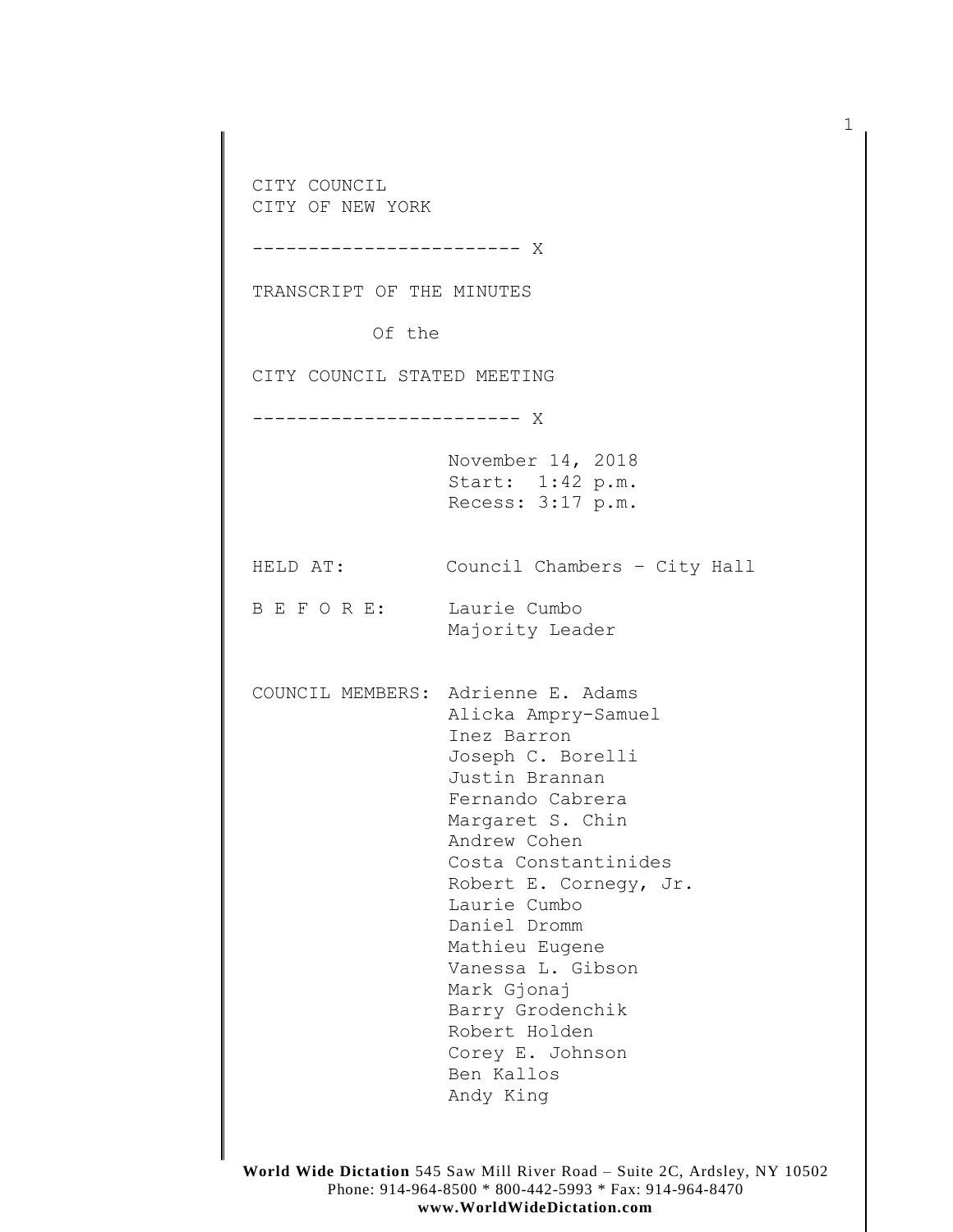Peter Koo Karen Koslowitz Rory I. Lancman Brad Lander Stephen T. Levin Mark Levine Alan N. Maisel Steven Matteo I. Daneek Miller Keith Powers Donovan J. Richards Deborah Rose Helen Rosenthal Rafael Salamanca, Jr. Ritchie J. Torres Eric A. Ulrich Paul Vallone Jumaane Williams Kalman Yeger

## A P P E A R A N C E S (CONTINUED)

Norris McDonald

Pastor Bishop Earl W. McKay Church of God of Prophecy

2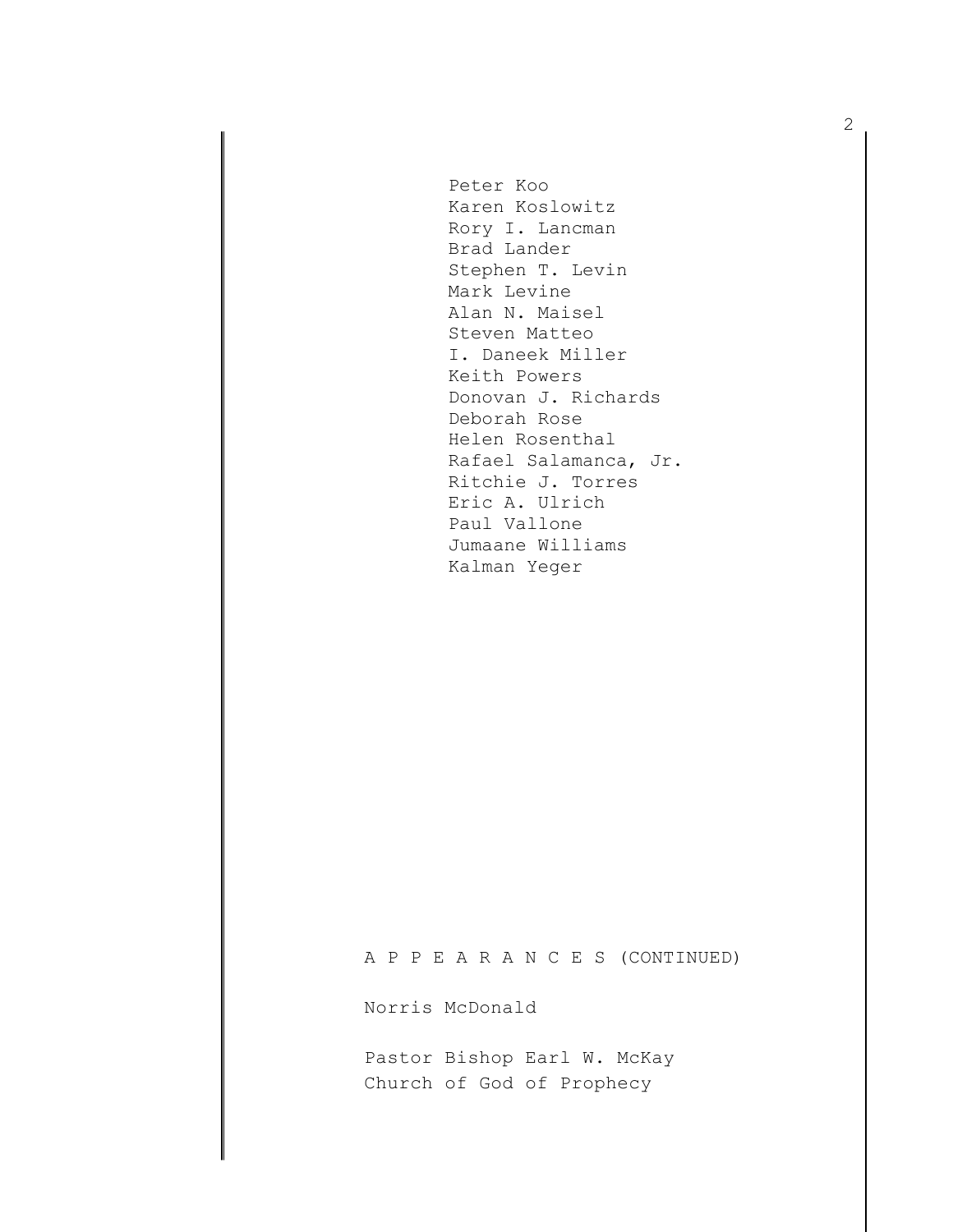@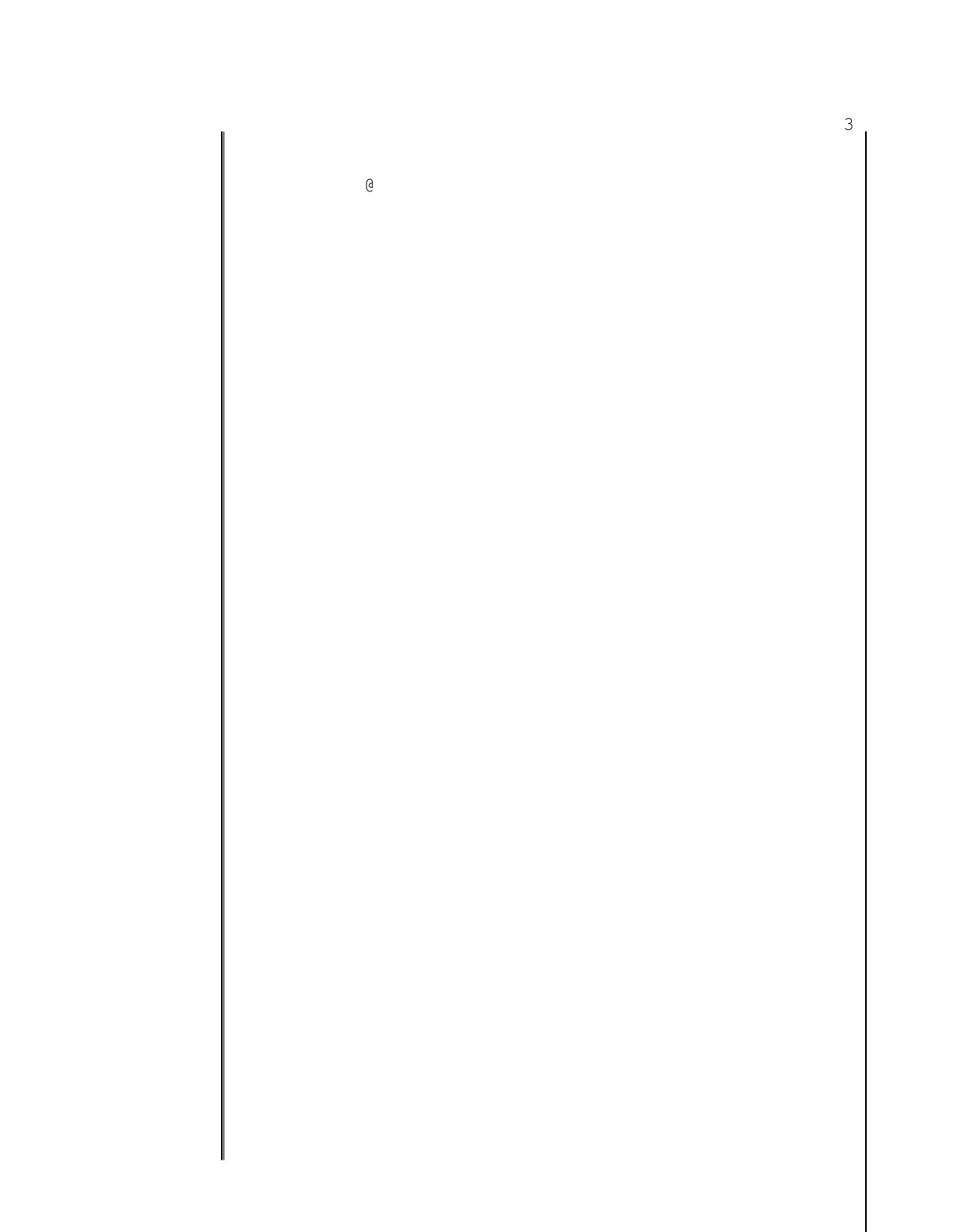| $\mathbf 1$ | $\overline{4}$<br>CITY COUNCIL STATED MEETING           |
|-------------|---------------------------------------------------------|
| 2           | JESSICA PELLEGRINI: Mic check, mic                      |
| 3           | check, 1, 2, 3. Today is the Stated Meeting.            |
| 4           | Today's date is November 14, 2018, being record by      |
| 5           | Jessica Pellegrino. [pause]                             |
| 6           | MAJORITY LEADER CUMBO: Hello.                           |
| 7           | [MULTIPLE PEOPLE]: Hello.                               |
| 8           | MAJORITY LEADER CUMBO: Hello!                           |
| 9           | MULTIPLE PEOPLE]: Hello!                                |
| 10          | MAJORITY LEADER CUMBO: Good afternoon! I                |
| 11          | am Majority Leader Laurie Cumbo, and I'm so pleased     |
| 12          | today to be presenting today's proclamation with        |
| 13          | Council Member Inez Barron! Yay! I'm happy to be        |
| 14          | joined by Council Member Jumaane Williams, Andy King,   |
| 15          | Adrienne Adams, Robert Cornegy, Margaret Chin, yes      |
| 16          | that was [laughter]. There are many different ways      |
| 17          | to get something accomplished. Today the New York       |
| 18          | City Council is proud to honor Norris McDonald. Yay!    |
| 19          | [background cheers] Can everyone who is here to be      |
| 20          | part of this prestigious ceremony please join us.<br>He |
| 21          | travels deep. We should all be so blessed to have       |
| 22          | such wonderful people surrounding us and loving us on   |
| 23          | this particular occasion. Today the New York City       |
| 24          | Council is proud to honor Norris McDonald, who has      |
| 25          | been a champion and a staunch advocate for              |

∥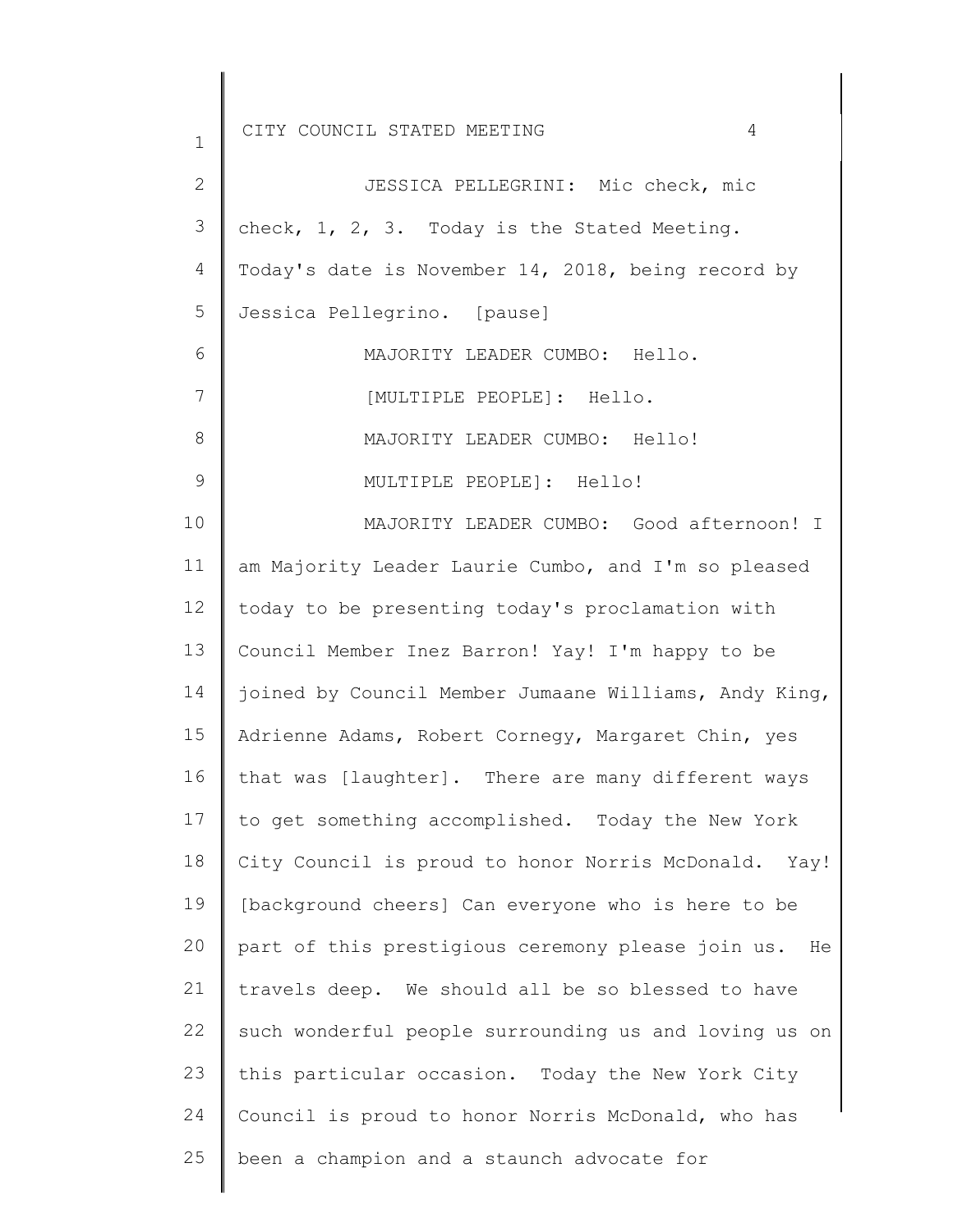| $\mathbf 1$ | 5<br>CITY COUNCIL STATED MEETING                       |
|-------------|--------------------------------------------------------|
| 2           | environmental causes and has served as an advisor to   |
| 3           | his community on these issues for 39 years.            |
| 4           | [background cheers]. Woo! How many of us can say       |
| 5           | we've done something for 39 years! Our generation is   |
| 6           | the microwave generation. So we really appreciate      |
| 7           | that. He was the founder and president of the Center   |
| 8           | for Environment, Commerce, and Energy, as well as the  |
| 9           | founder of the African American Environment            |
| 10          | Association. His career is nothing short of            |
| 11          | impressive. In the early 1980s Norman led the fight    |
| 12          | in Congress to maintain corporate average fuel         |
| 13          | economy standards, as well as playing a critical role  |
| 14          | in the drafting and passage of several environmental   |
| 15          | bills, including the Federal Shared Energy Savings     |
| 16          | Act, the No Fear Act, which is the first civil rights  |
| 17          | legislation of the twenty-first century, all right!,   |
| 18          | and the New York City Environmental Justice Law.<br>He |
| 19          | also authored the first comprehensive studies of       |
| 20          | pollution in Washington, D.C. And I will go on.        |
| 21          | Along with his extensive work nationally, his passion  |
| 22          | and advocacy for environmental issues also extends     |
| 23          | here locally to the New York City Council.<br>He       |
| 24          | presented the first idea for the Environmental         |
| 25          | Justice Bill to then former Council Member Charles     |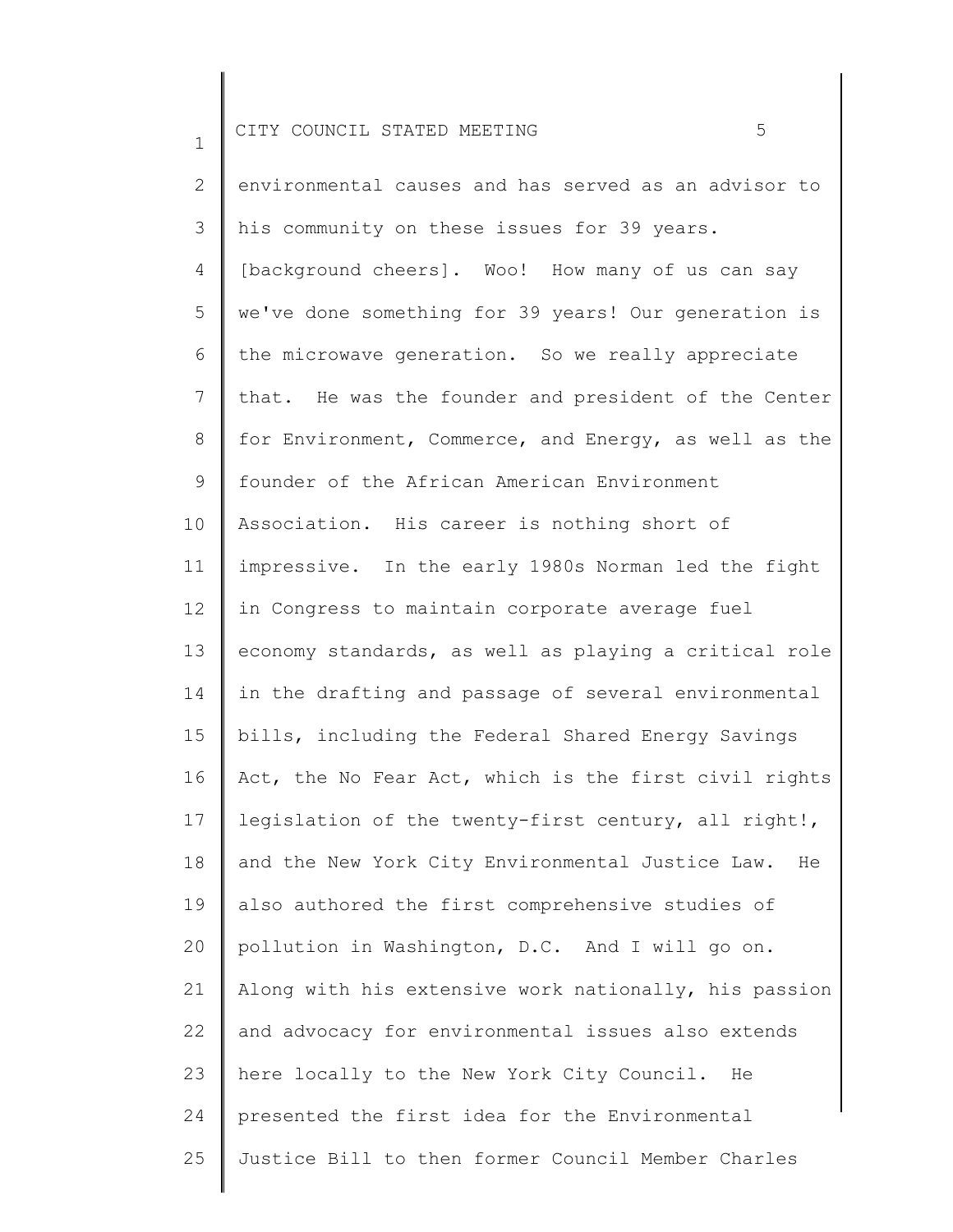2 3 4 5 6 7 8 9 10 11 12 13 14 Barron, which eventually became a model for the rest of the nation, promoting greater public engagement, transparency, and participation. So I am so pleased to have my colleagues to join us here today to gather around you to present this proclamation to Norris McDonald for his service and contributions to the community and to the environment. Congratulations on this prestigious honor [background cheering] and for representing us so well [applause]. I am going to transition this to the clerk and then Council Member Barron will give remarks, and we are so anxious to hear remarks from you as well. Thank you so much. So we will turn it over to the clerk.

15 16 17 18 19 20 21 22 23 24 25 UNIDENTIFIED: Council City of New York Proclamation. The Council of the City of New York is proud to honor Norris McDonald for his outstanding service and contributions to the community and the environment, and whereas Mr. McDonald has worked as an environmentalist for 39 years, he is the founder and president of the Center for Environment, Commerce, and Energy, the Center, and its outreach on the African American Environmentalist Association, the AAEA. Throughout his prolific career he has served as an advisor to industry and local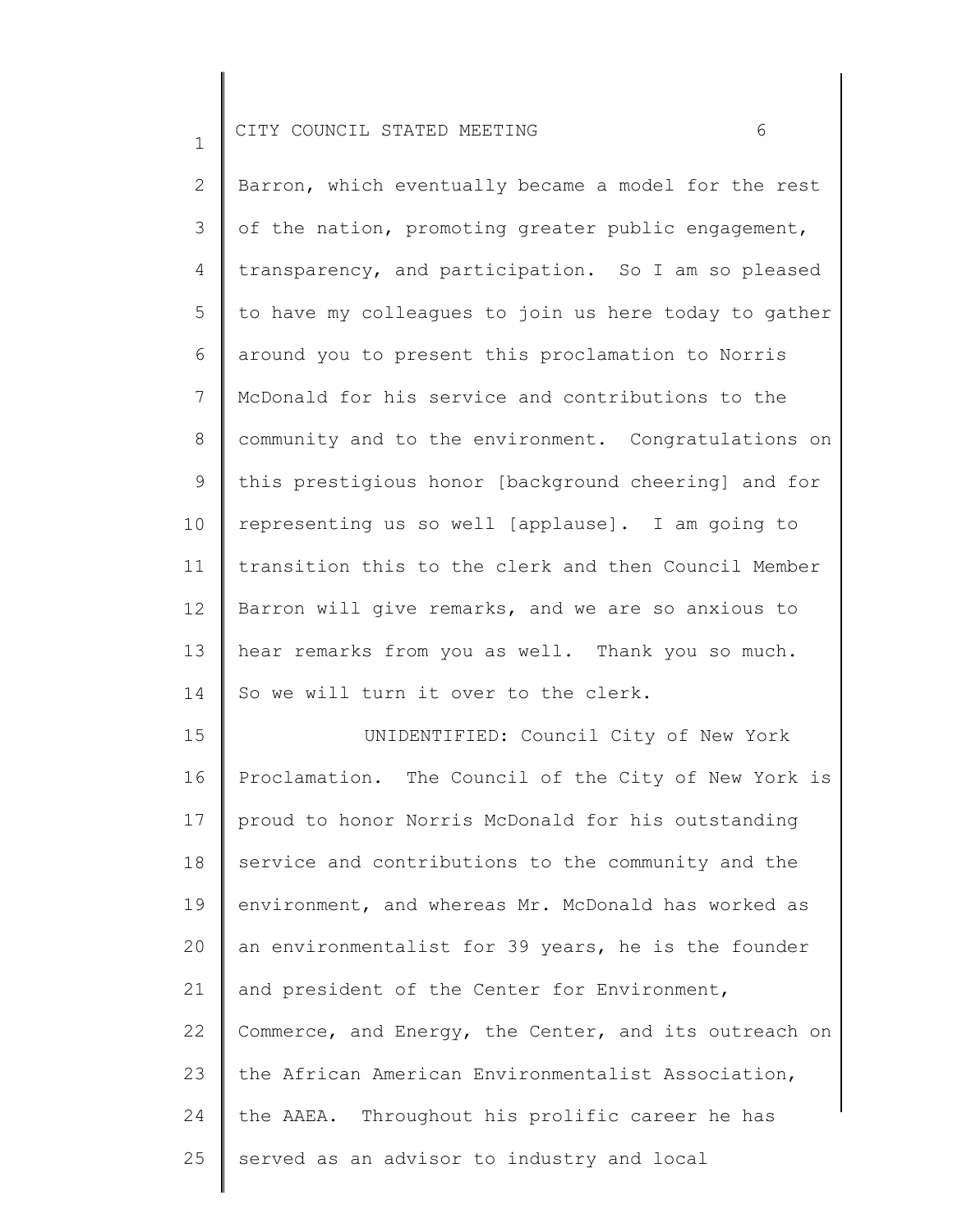1

2 3 4 5 6 7 8 9 10 11 12 13 14 15 16 17 18 19 20 21 22 23 24 25 neighborhood community groups, and whereas Mr. McDonald's previous roles included serving as director of the Energy Conservation and Transplantation Project for the Environmental Policy Center, now called the Friends of the Earth, and president of the Washington, D.C. chapter of the American Association of Blacks in Energy, he also organized the first energy brain trust for the late Congressman Mickey Leland, authored and successfully advocated for the passage of national energy legislation before the United States Congress, presented testimony before federal, state, and local regulatory agencies, and the United States House and Senate Energy and Environmental Committees and participated in initial meetings with the US Environmental Protection Agency to advocate for the adoption of environmental justice policies. And whereas in the early 1980s Mr. McDonald led the fight in Congress to maintain corporate average fuel economy standards and presented testimony before the US Senate Energy and Natural Resources Committee at the confirmation hearing of John Harrington as the US Secretary of Energy in 1985. He also played an integral role in drafting and passage of multiple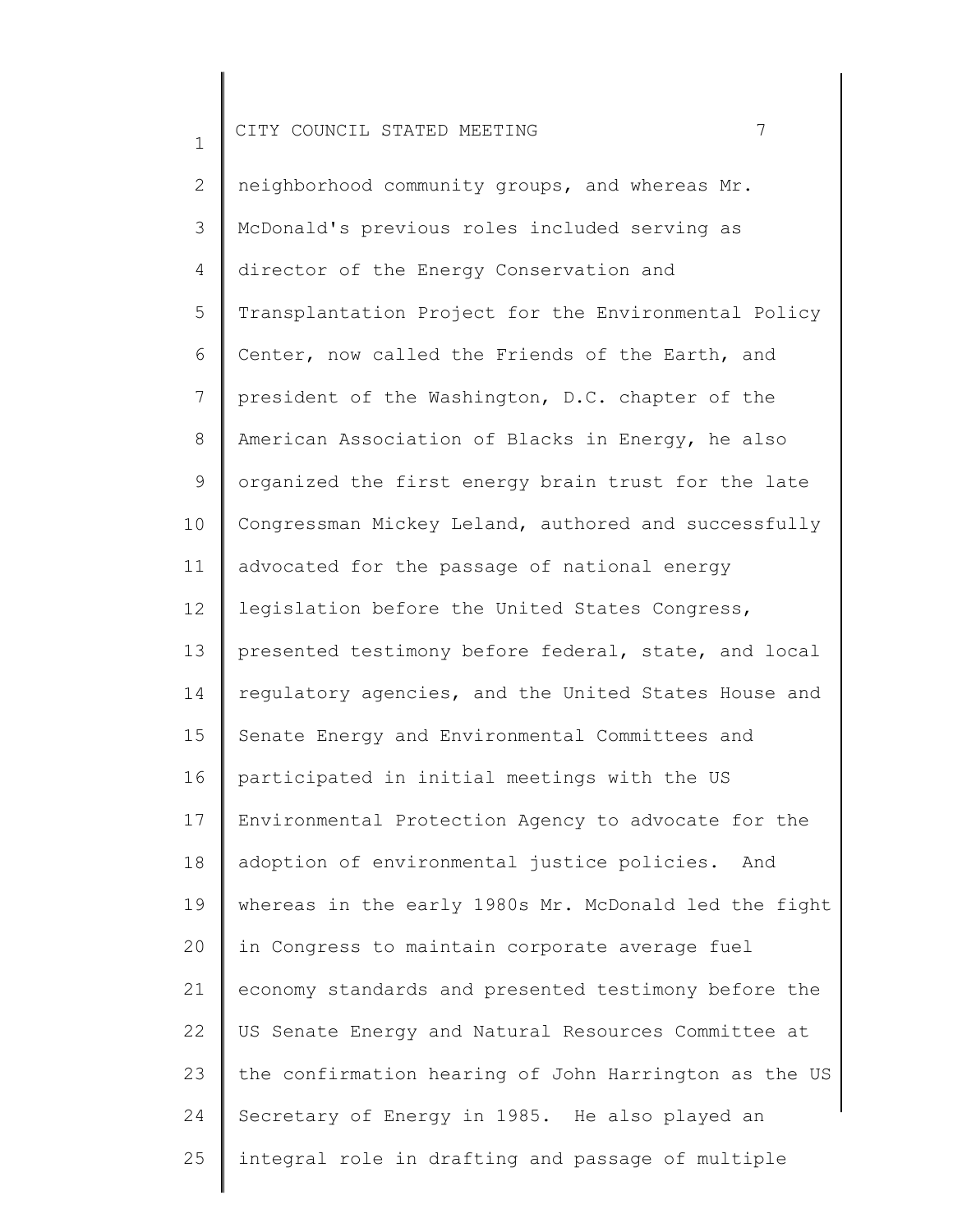1

2 3 4 5 6 7 8 9 10 11 12 13 14 15 16 17 18 19 20 21 22 23 24 25 bills, including the Federal Shared Energy Savings Act, the No Fear Act, the first civil rights legislation of the twenty-first century, and the New York City Environmental Justice Law. He also served as a national environmental policy act instructor in 1997 for the US Department of Agriculture graduate school, and whereas Mr. McDonald authored the first comprehensive studies of pollution in Washington, D.C. He is a recognized national speaker on energy and environmental issues and has appeared in numerous print and electronic media. He has received special recognition from the US Congress, the US Environmental Protection Agency, and the US Department of Interior, and has served on several federal, state, and local environmental advisory committees. He was a consultant on the East Bay Conversion and Reinvestment Commission, Base Realignment, and Closure Pilot Project Report from the Alameda Naval Air Station in Oakland, California in 1996. Additionally, Mr. McDonald was the first environmentalist and AAEA Center was the first environmental organization in the US to publicly and actively support nuclear power. The AAEA Center was also the only environmental group in the nation to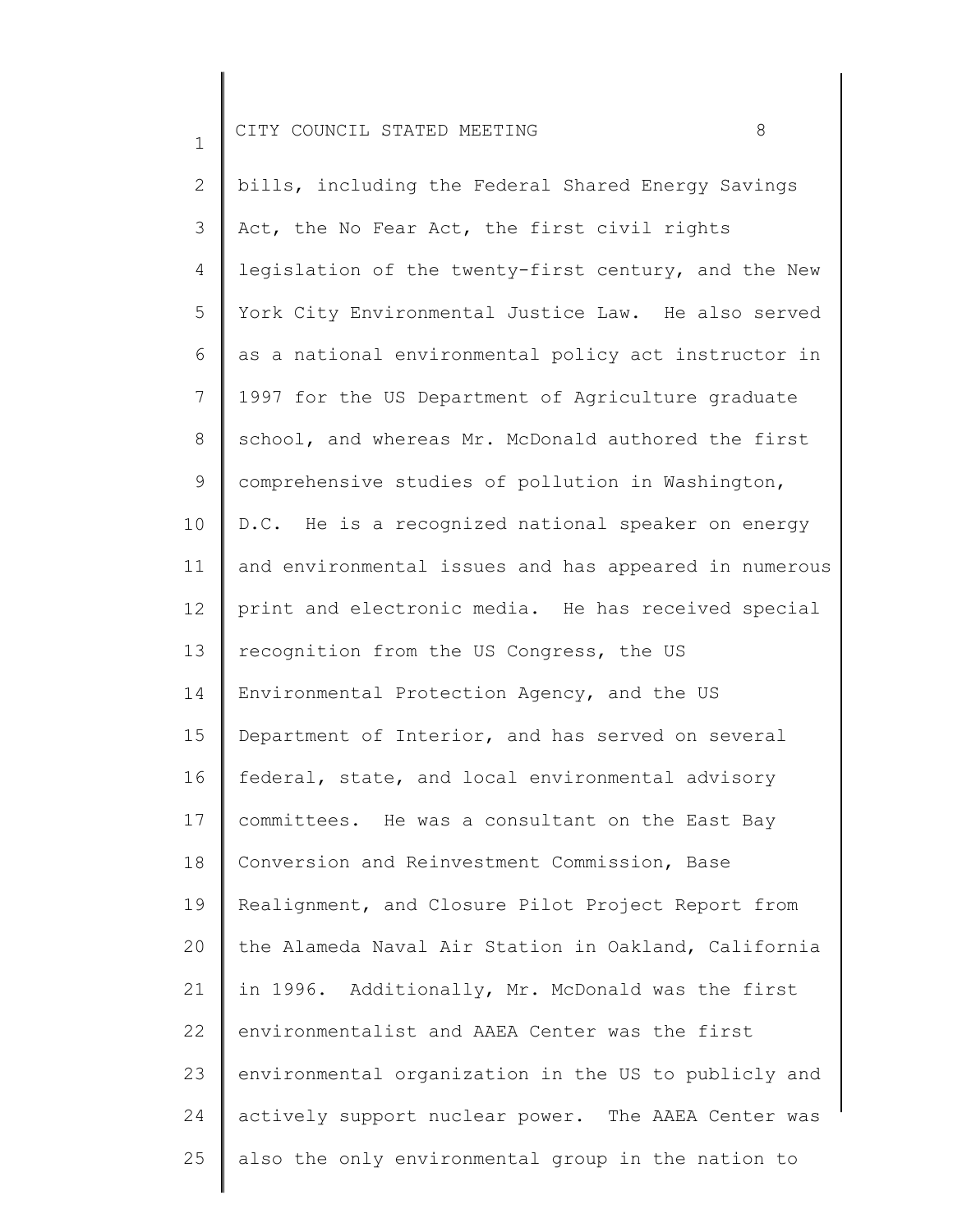2 3 4 5 6 7 8 9 10 11 12 13 14 15 16 17 18 19 20 21 22 23 24 25 support the National Harbor Project and the Woodrow Wilson Bridge Replacement. And whereas Mr. McDonald brought to then New York City Council Member Charles Barron the idea for the bill that became the signature environmental justice EJ legislation, a model to be replicated around the nation. This EJ bill addresses how citywide agencies will develop a proactive plan for communities to share equitably both the benefits and burdens of environmental concerns. The law establishes an interagency working group and an advisory board to promote greater public engagement, transparency, and participation. And whereas Mr. McDonald graduated from Wake Forest University in 1977 [background cheers] and raised a son as a single parent. In his free time he enjoys boating, golf, tennis, fishing, skiing, swimming [laughter], chess, helicopters, quitar, and website design. Now therefore be it known that the Council of the City of New York gratefully honors Norris McDonald for his service and contributions to the community and to the environment. Corey Johnson, speaker for the entire council, Laurie Cumbo, majority leader, Inez D. Barron, council member 42nd District, Brooklyn. [cheers and applause]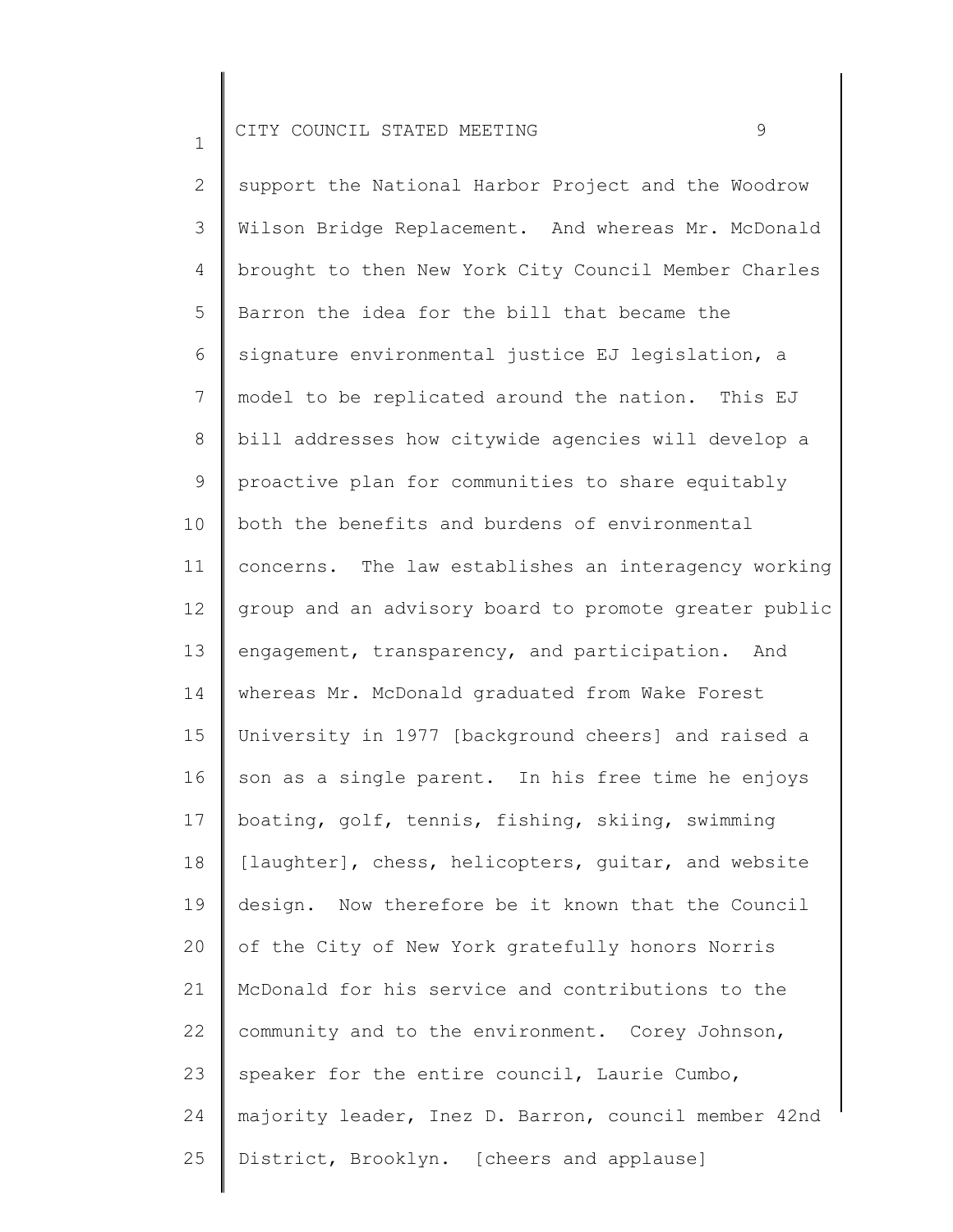1

2 3 4 5 6 7 8 9 10 11 12 13 14 15 16 17 18 19 20 21 22 23 24 25 MAJORITY LEADER CUMBO: Wow! What an honor! I feel there should be a stamp, a street, a statue, and you should be in every history book in America and beyond! Thank you for the honor and thank you for bringing such an incredible icon before the City Council. What a history lesson right here. Thank you so much for bringing a legend, a living legend, here to the City Council for us to be able to celebrate all that you have done. Council Member Barron. COUNCIL MEMBER BARRON: Thank you, Majority Leader Cumbo. I just want to say I met Mr. McDonald through Charles being here and introducing the legislation that Mr. McDonald brought in terms of making sure that we have justice, that we don't get dumped on with all of those health hazards and those conditions and situations that they like to dump in our community. We need a fair share policy, and so that's what this legislation does. I also want to thank my colleague, Costa Constantinides, he's not here, but we worked together to make sure that that got passed. And you see these other people standing here, this is his posse [laughter]. Mr. McDonald came all the way from California to receive this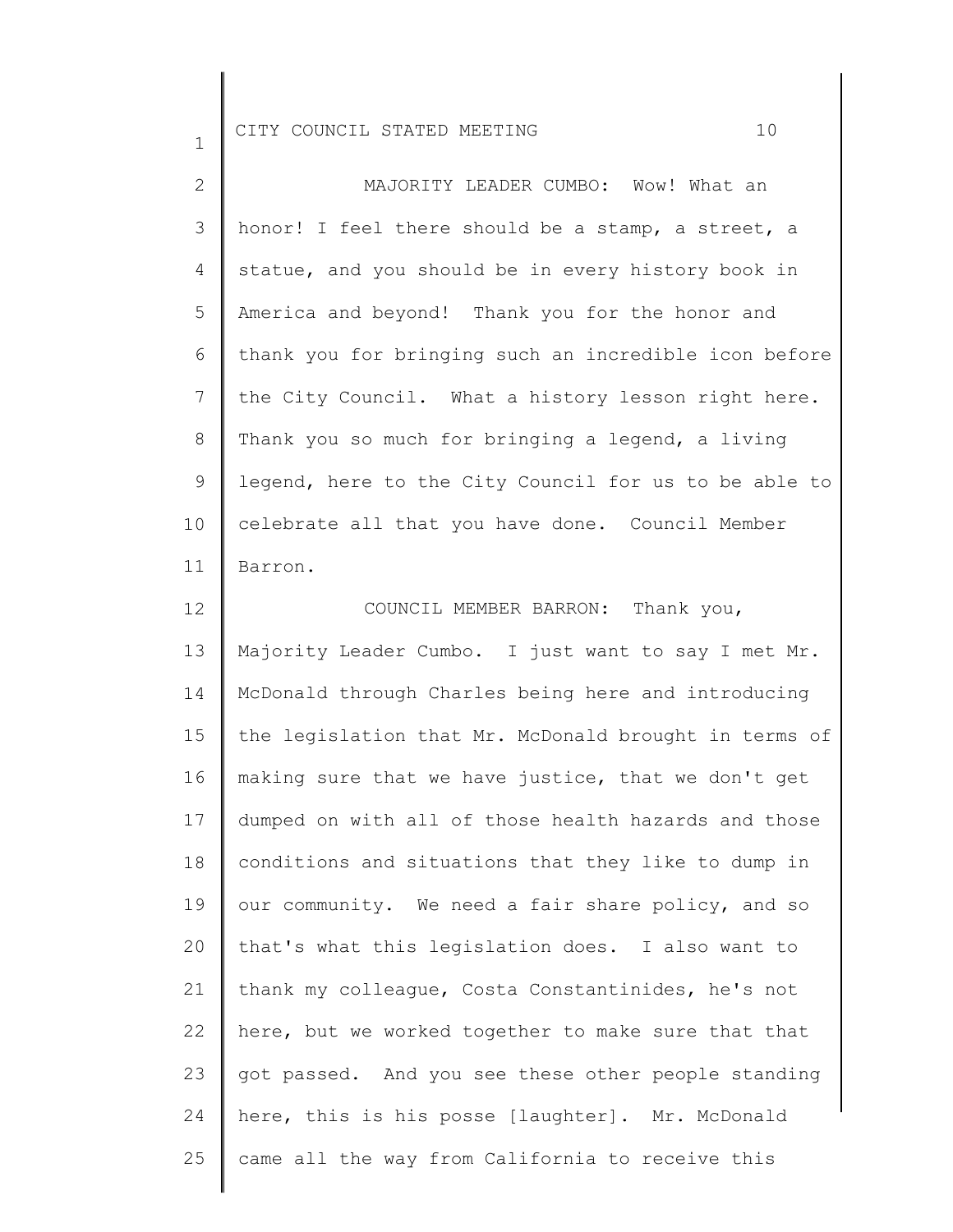1

2 3 4 5 6 7 8 9 10 11 12 13 14 15 16 17 18 proclamation. All the way from California. That's where he lives. And his posse has come from North Carolina, South Carolina, and other parts of the country because they understand that we've got to make sure we take time to acknowledge our own. We've got to make sure that we tell our story. We can't depend on other people to tell our story because it doesn't always get told in its entirety, and this is not the entirety, this is just a portion of it. But we certainly want to thank God that you're here, thank God that you're still with us and doing the work that you do, and that you're continuing to do it, and he said he's training his son. His son is going to be coming right behind him following and carrying the legacy and the torch that he has, and we just want to thank you and at this time we're going to have remarks from Mr. McDonald.

19 20 21 22 23 24 25 NORRIS MCDONALD: Thank you very much. I really do want to thank Councilwoman Inez Barron. She is the one who made this possible. [applause] And of course, her husband Charles Barron. The Environmental Justice Law that was passed here was fourteen years in the making. Nobody thought this thing was going to get through. I know I didn't.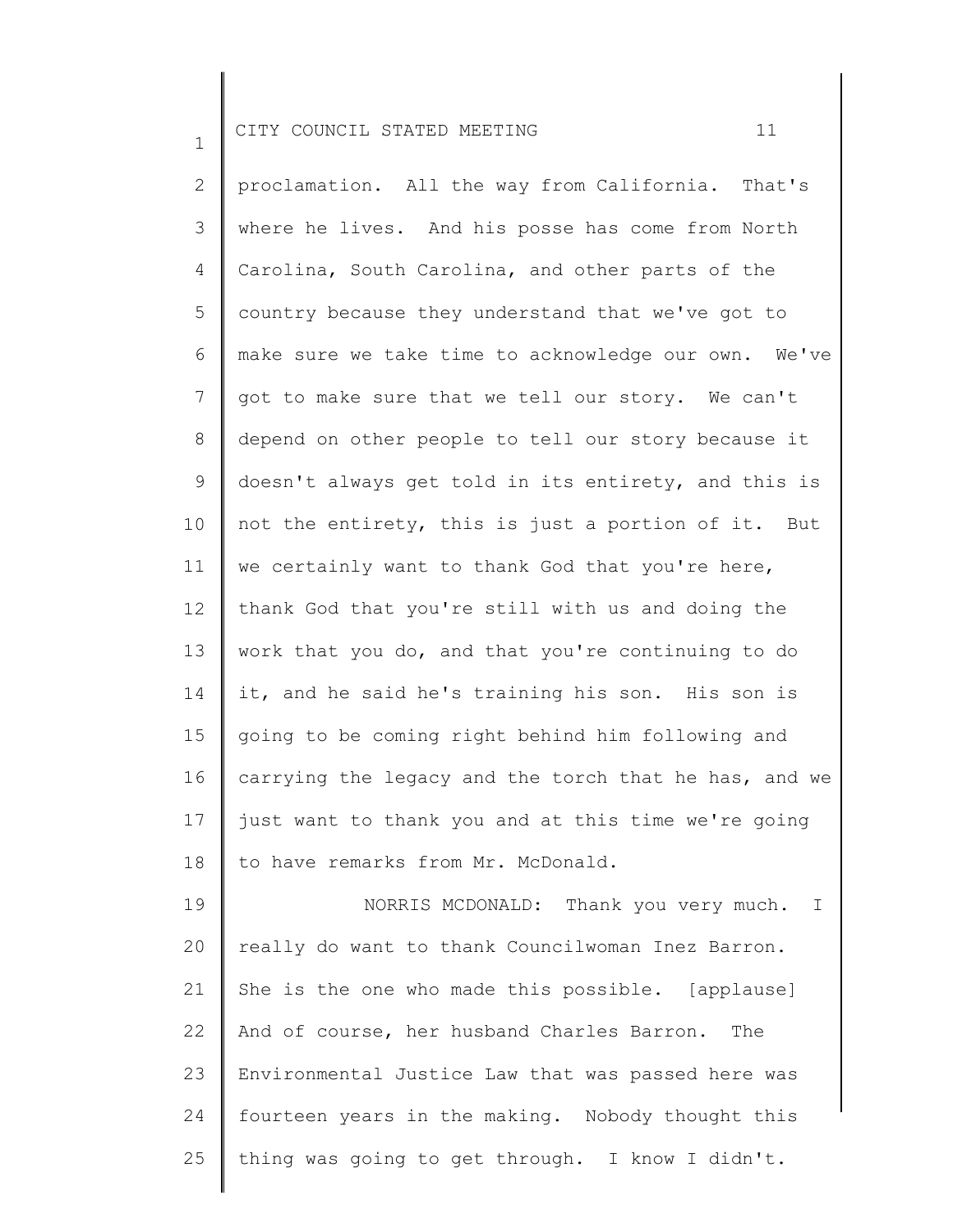2 3 4 5 6 7 8 9 10 11 12 13 14 15 16 17 18 19 20 21 22 23 24 25 And through their determination they made it happen. And there are other people, Samara Swanston [cheers]. Samara Swanston shepherded this through. Indigo Washington was instrumental in this as well. So the Environmental Justice Law is the real reason I'm standing here. And I've worked on environmental issues for decades and from the national, regional, state, and local levels, and it has been very fulfilling in my life. I appreciate it. We have been controversial and we've supported things like Indian Point for nuclear power, as a clean air source, because they don't emit smog-forming gasses or greenhouse gasses. We've worked on environmental justice at the local level to protect minority populations from pollution, disproportionate pollution in those communities. So I really appreciate this recognition from the New York City Council. We're gonna, the posse, posse [laughter], we're gonna celebrate this proclamation today and thank you so much, thank you Councilwoman Barron. COUNCIL MEMBER BARRON: Thank you. [applause] [pause] UNIDENTIFIED: Adams. COUNCIL MEMBER ADAMS: Present.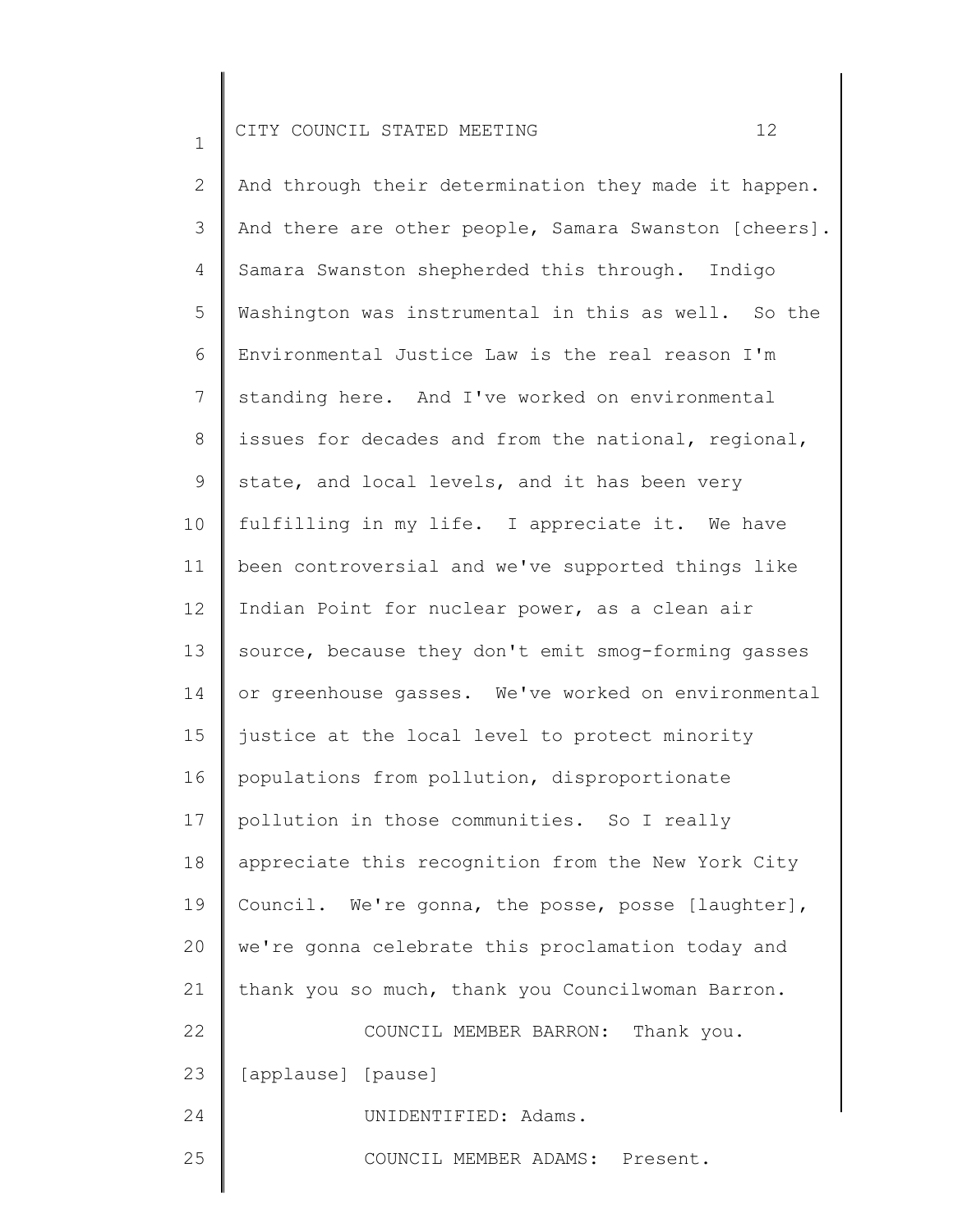| $\mathbf 1$  | CITY COUNCIL STATED MEETING<br>13       |
|--------------|-----------------------------------------|
| $\mathbf{2}$ | UNIDENTIFIED: Ampry-Samuel.             |
| 3            | COUNCIL MEMBER AMPRY-SAMUEL: Present.   |
| 4            | UNIDENTIFIED: Ayala. Barron.            |
| 5            | COUNCIL MEMBER BARRON: Present.         |
| 6            | UNIDENTIFIED: Borrelli. Brannan.        |
| 7            | COUNCIL MEMBER BRANNAN: Here.           |
| 8            | UNIDENTIFIED: Cabrera.                  |
| 9            | COUNCIL MEMBER CABRERA: Here.           |
| 10           | UNIDENTIFIED: Chin.                     |
| 11           | COUNCIL MEMBER CHIN: Here.              |
| 12           | UNIDENTIFIED: Cohen.                    |
| 13           | COUNCIL MEMBER COHEN: Here.             |
| 14           | UNIDENTIFIED: Constantinides.           |
| 15           | COUNCIL MEMBER CONSTANTINIDES: Present. |
| 16           | UNIDENTIFIED: Cornegy.                  |
| 17           | COUNCIL MEMBER CORNEGY: Present.        |
| 18           | UNIDENTIFIED: Deutsch. Diaz. Dromm.     |
| 19           | COUNCIL MEMBER DROMM: Present.          |
| 20           | UNIDENTIFIED: Espinal. Eugene. Gibson.  |
| 21           | COUNCIL MEMBER GIBSON: Present.         |
| 22           | UNIDENTIFIED: Gjonaj.                   |
| 23           | COUNCIL MEMBER GJONAJ: Present.         |
| 24           | UNIDENTIFIED: Grodenchik.               |
| 25           | COUNCIL MEMBER GRODENCHIK: Yes.         |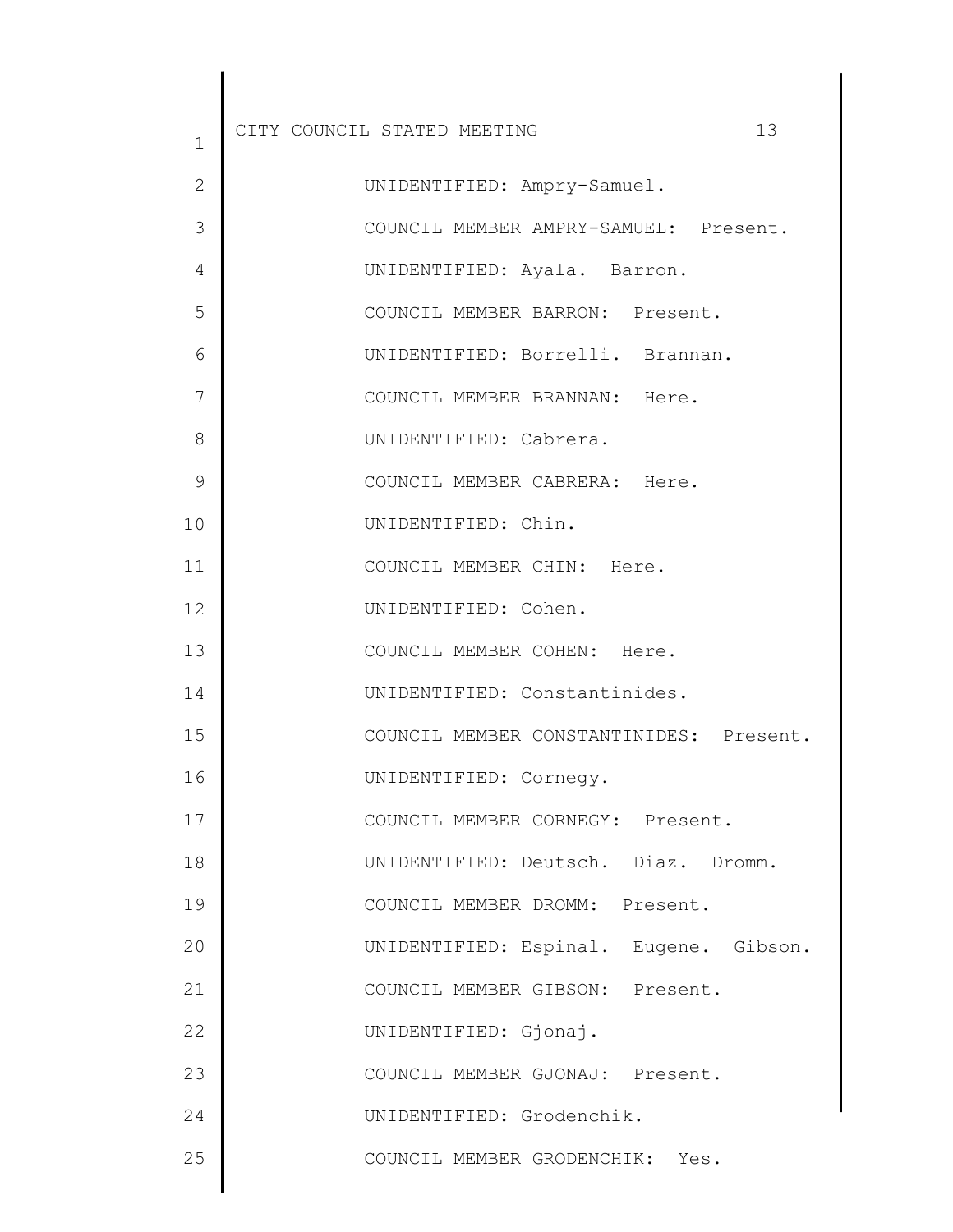| $\mathbf 1$   | CITY COUNCIL STATED MEETING     | 14 |
|---------------|---------------------------------|----|
| $\mathbf{2}$  | UNIDENTIFIED: Holden.           |    |
| 3             | COUNCIL MEMBER HOLDEN: Here.    |    |
| 4             | UNIDENTIFIED: Kallos.           |    |
| 5             | UNIDENTIFIED: He's not here.    |    |
| 6             | UNIDENTIFIED: King.             |    |
| 7             | COUNCIL MEMBER KING: Present.   |    |
| 8             | UNIDENTIFIED: KOO.              |    |
| $\mathcal{G}$ | COUNCIL MEMBER KOO: Present.    |    |
| 10            | UNIDENTIFIED: Koslowitz.        |    |
| 11            | COUNCIL MEMBER KOSLOWITZ: Here. |    |
| 12            | UNIDENTIFIED: Lancman.          |    |
| 13            | COUNCIL MEMBER LANCMAN: Here.   |    |
| 14            | UNIDENTIFIED: Lander.           |    |
| 15            | COUNCIL MEMBER LANDER: Here.    |    |
| 16            | UNIDENTIFIED: Levin.            |    |
| 17            | COUNCIL MEMBER LEVIN: Here.     |    |
| 18            | UNIDENTIFIED: Borelli.          |    |
| 19            | COUNCIL MEMBER BORELLI: Here.   |    |
| 20            | UNIDENTIFIED: Kallos.           |    |
| 21            | COUNCIL MEMBER KALLOS: Here.    |    |
| 22            | UNIDENTIFIED: Levine.           |    |
| 23            | COUNCIL MEMBER LEVINE: Here.    |    |
| 24            | UNIDENTIFIED: Maisel.           |    |
| 25            | COUNCIL MEMBER MAISEL: Here.    |    |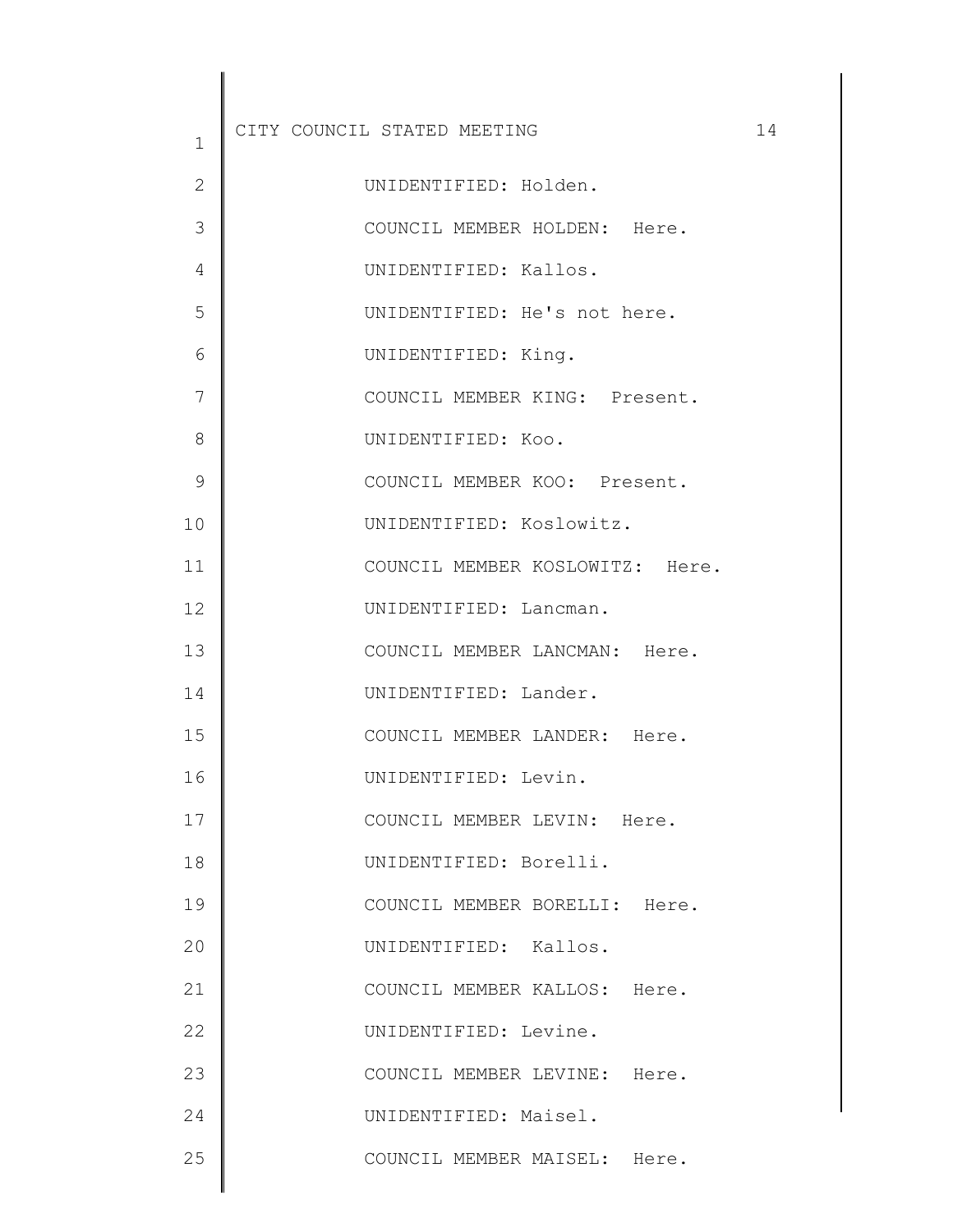| $\mathbf 1$   | 15<br>CITY COUNCIL STATED MEETING      |
|---------------|----------------------------------------|
| $\mathbf{2}$  | UNIDENTIFIED: Menchaca. Miller.        |
| 3             | COUNCIL MEMBER MILLER: Present.        |
| 4             | UNIDENTIFIED: Moya. Perkins. Powers.   |
| 5             | COUNCIL MEMBER POWERS: Here.           |
| 6             | UNIDENTIFIED: Reynoso. Richards.       |
| 7             | COUNCIL MEMBER RICHARDS: Present.      |
| 8             | UNIDENTIFIED: Eugene.                  |
| $\mathcal{G}$ | COUNCIL MEMBER EUGENE: Present.        |
| 10            | UNIDENTIFIED: Rivera. Rodriguez. Rose. |
| 11            | COUNCIL MEMBER ROSE: Here.             |
| 12            | UNIDENTIFIED: Rosenthal.               |
| 13            | COUNCIL MEMBER ROSENTHAL: Here.        |
| 14            | UNIDENTIFIED: Salamanca.               |
| 15            | COUNCIL MEMBER SALAMANCA: Present.     |
| 16            | UNIDENTIFIED: Torres. Treyger. Ulrich. |
| 17            | COUNCIL MEMBER ULRICH: I'm here.       |
| 18            | UNIDENTIFIED: Vallone.                 |
| 19            | COUNCIL MEMBER VALLONE: Here.          |
| 20            | UNIDENTIFIED: Van Bramer. Williams.    |
| 21            | COUNCIL MEMBER WILLIAMS: Here.         |
| 22            | UNIDENTIFIED: Yeger.                   |
| 23            | COUNCIL MEMBER YEGER: Here.            |
| 24            | UNIDENTIFIED: Matteo.                  |
| 25            | COUNCIL MEMBER MATTEO: Here.           |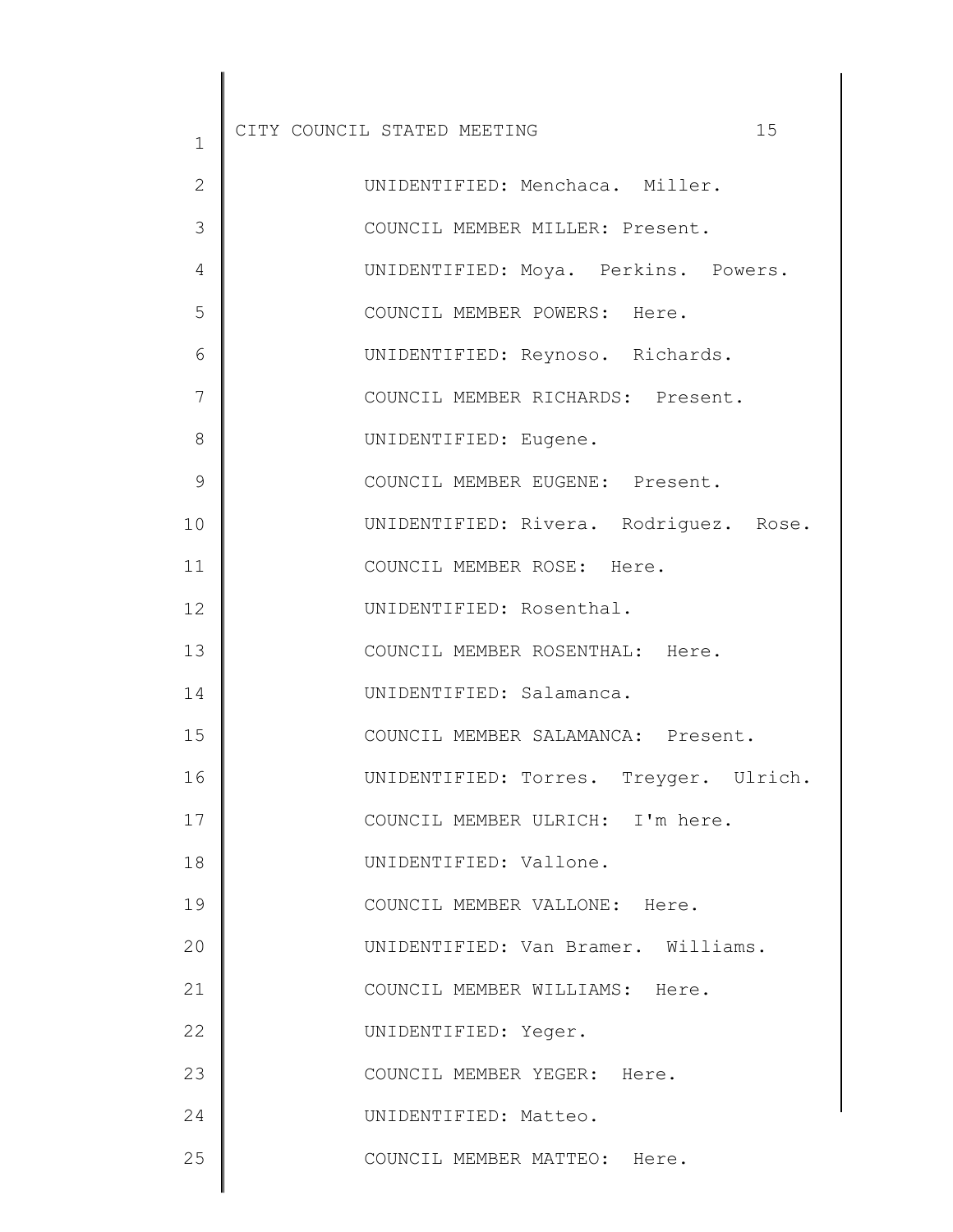1 2 3 4 5 6 7 8 9 10 11 12 13 14 15 16 17 18 19 20 21 22 23 24 25 CITY COUNCIL STATED MEETING 16 UNIDENTIFIED: Cumbo. MAJORITY LEADER CUMBO: Present. UNIDENTIFIED: Torres. COUNCIL MEMBER TORRES: Here. UNIDENTIFIED: Speaker Johnson. SPEAKER JOHNSON: I'm here. PUBLIC ADVOCATE JAMES: All quiet in the chambers. Please rise for the invocation. UNIDENTIFIED: All rise. PUBLIC ADVOCATE JAMES: The invocation will be delivered by Pastor Bishop Earl W. McKay from the Church of God of Prophecy, located at 85 East 165th Street in the great borough of the Bronx. Quiet in the chambers. PASTOR BISHOP MCKAY: Great, thank you, great and gracious God we come before you today with grateful heart sounds, saying thank you for your loving kindness, thank you for preserving us through the night, for waking us up this morning to see another day. Out of gratitude we desire to do your will today and so we ask that you grant guidance to all who by providence are assembled here today. Guide this illustrious council that you have selected, elected, and called out from among the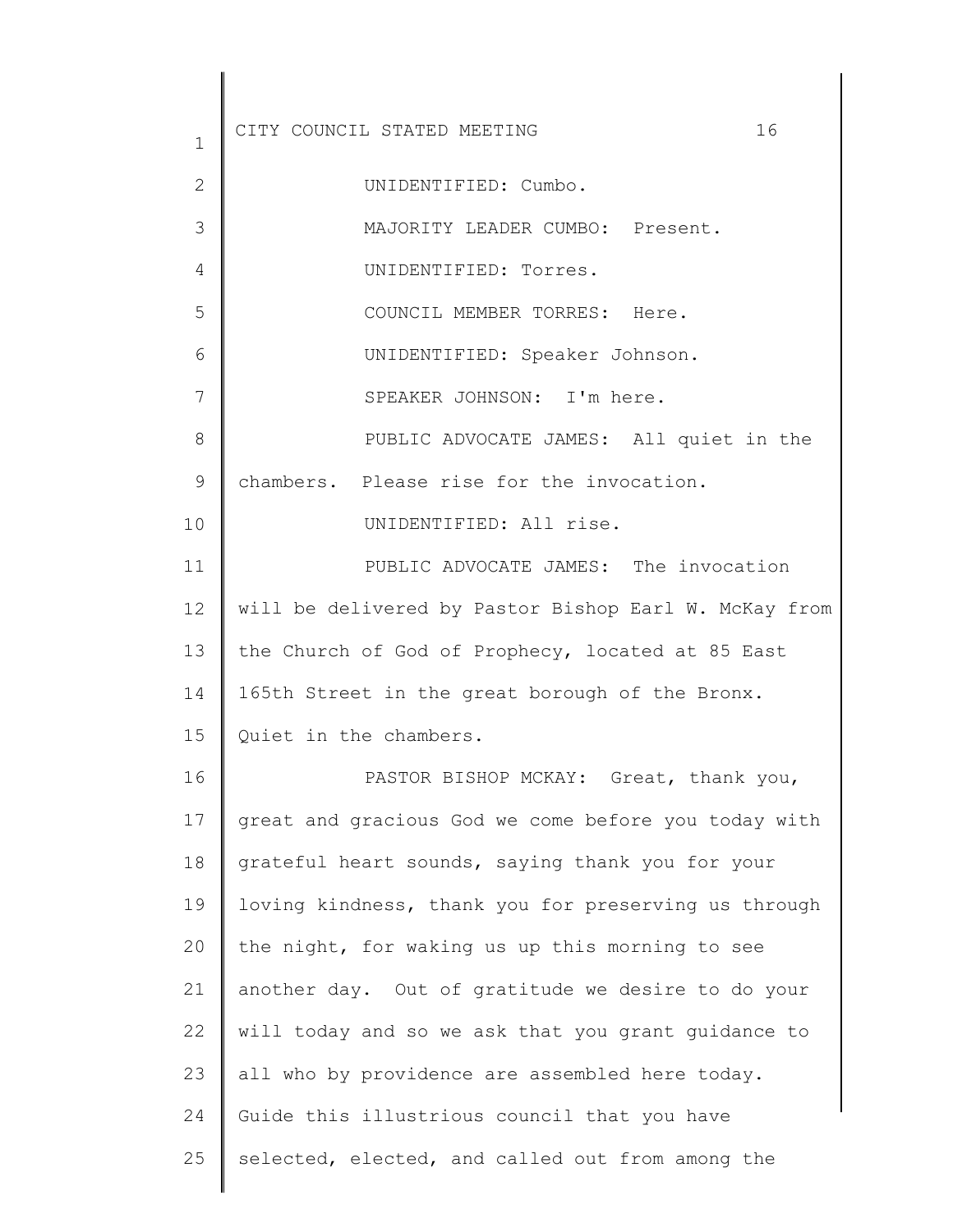2 3 4 5 6 7 8 9 10 11 12 13 14 15 16 17 18 19 20 21 22 23 24 25 populace to serve this great city of New York. Grant each council person discernment and discretion in all their discussions and deliberations and decisions. Grant that in these difficult times discussions and deliberations will be done with utmost dignity and reciprocal respect. Grant each wisdom as they seek to serve with equity the interests of each citizen, rich or poor, housed or homeless, powerful or powerless. And oh Lord do attend to their deepest personal needs and the needs of their families as they selflessly and sometimes thanklessly serve the needs of others. These favors we solicit of you with hopeful and grateful hearts. Amen. PUBLIC ADVOCATE JAMES: Motion to spread the invocation in full upon the record. COUNCIL MEMBER GIBSON: Thank you very much, Madam Public Advocate, and I first and foremost want to... PUBLIC ADVOCATE JAMES: Shhhhhh. COUNCIL MEMBER GIBSON: ...congratulate you on your historic win. You have been elected to serve in a higher capacity for such a time as this and we want to congratulate you and wish you well in your new role. God bless you. Good afternoon to all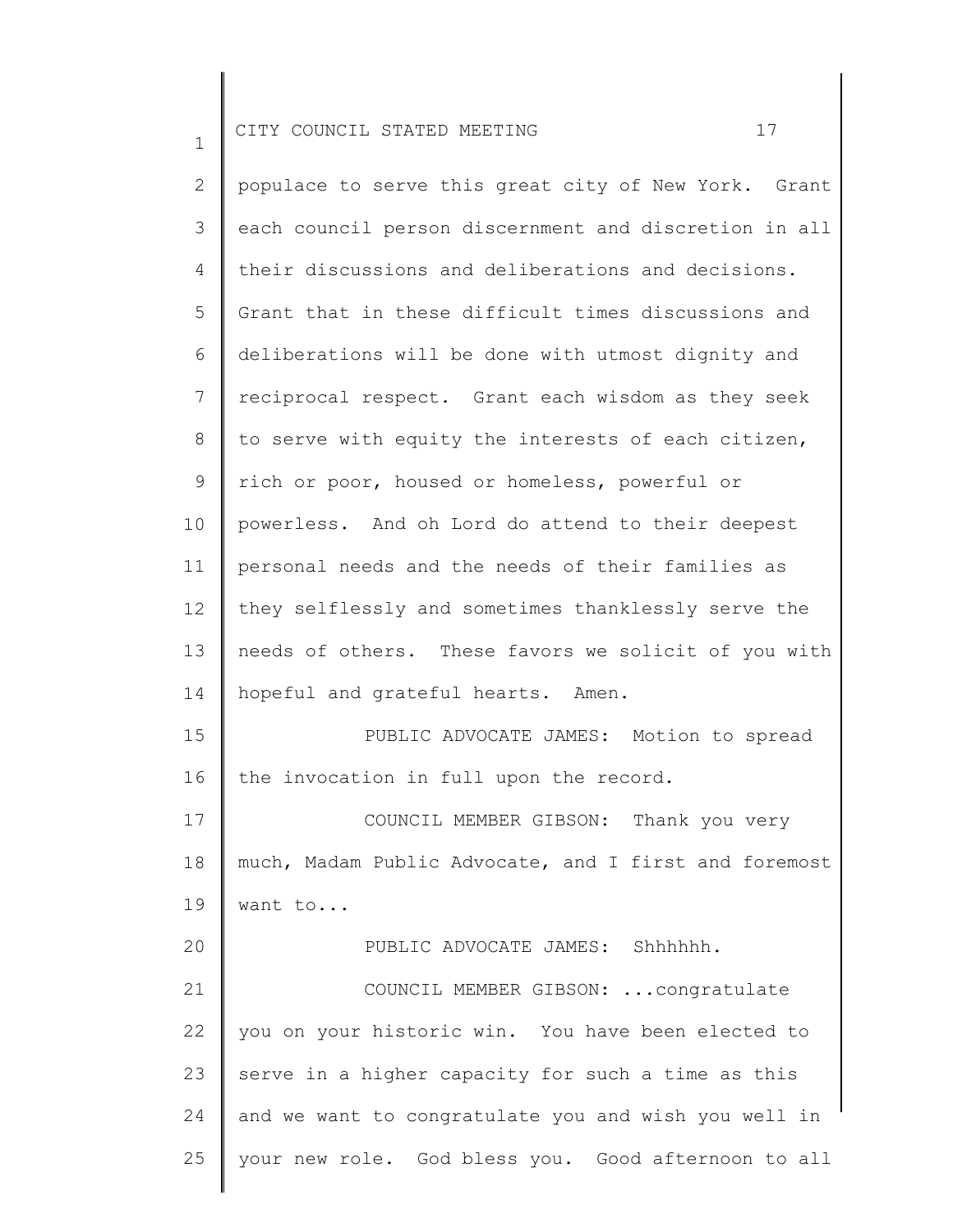|  | CITY COUNCIL STATED MEETING |  |  |
|--|-----------------------------|--|--|
|  |                             |  |  |

2 3 4 5 6 7 8 9 10 11 12 13 14 15 16 17 18 19 20 21 22 23 24 25 of my colleagues and guests today. I am so honored and privileged to have one of my pastors from my district, Bishop Earl McKay, who serves as the senior pastor of the Church of God of Prophecy, also known as the Bronx Church, located at 85 East 165th Street in our Claremont community. He recently celebrated his thirtieth year as pastor of this Bronx congregation after serving in a variety of other ministry roles throughout the State of New York, and I also want to recognize he is the pastor of the Church of God of Prophecy in Bermuda and we thank you for your role in that, Bishop. Throughout his ministry and various outreaches the Bronx Church has truly grown on every level and made a positive impact throughout our community. Every event that is hosted is purposefully designed around outreach, with the goal of touching and elevating the lives of all of God's people and spreading the good news of the gospel, whether it is through our annual tent crusade, Easter celebrations, voter registration drives, working the 2010 census, and now the 2020 census, conducting a summer day camp, administering a scholarship fund for our college-bound children in the church, the weekly food pantry, which serves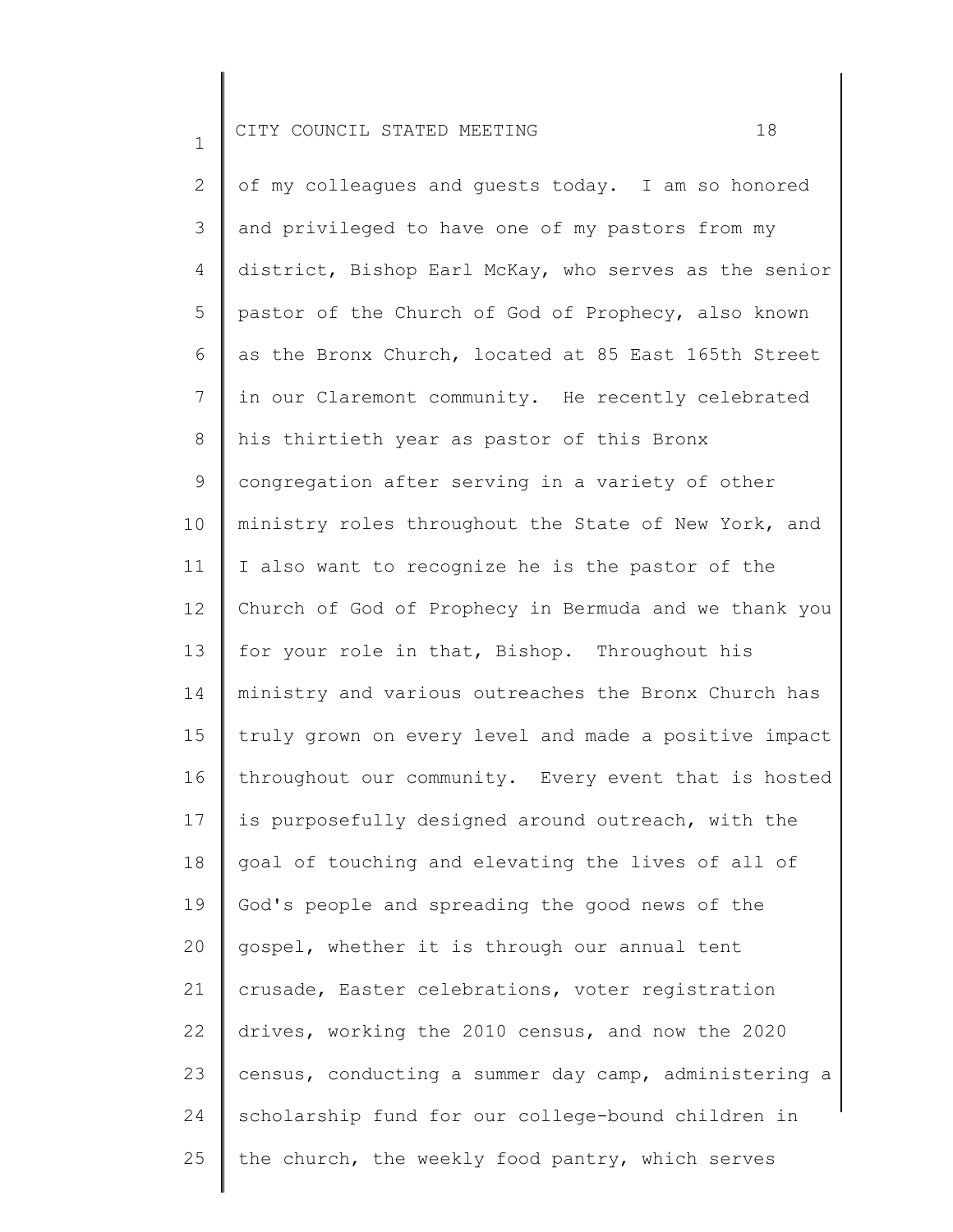2 3 4 5 6 7 8 9 10 11 12 13 14 15 16 17 18 19 20 21 22 23 24 25 lunch and dinner, serving over 1200 residents per month, the partnership with the Department of Health and Mental Hygiene to distribute health books and supporting mental health awareness, the partnership with the 161st Street Merchants' Association. During the holidays we feed homeless families, as well as our back-to-school fare. In addition, the church has on-site HIV testing programs in partnership with the Momentum Project. Every program served at this church is designed to touch and transform lives. As a strong community advocate, Bishop McKay has also been appointed by the Bronx borough president to serve as a community board member of Bronx Community Board Four. He served as 15 years as chair of the Housing and Land Use Committee. He served as an executive committee member as well. His other community involvements include clergy liaison to the NYPD. He is a partner with Bronx Health Reach, executive board member of Bronx HIV Network. He is a board member of Highbridge Community Development Corporation, and he served as the past president of the 44th Precinct Clergy Counsel. The bishop has many different roles, many different titles, but he is truly a man of God, a man of commitment, a man of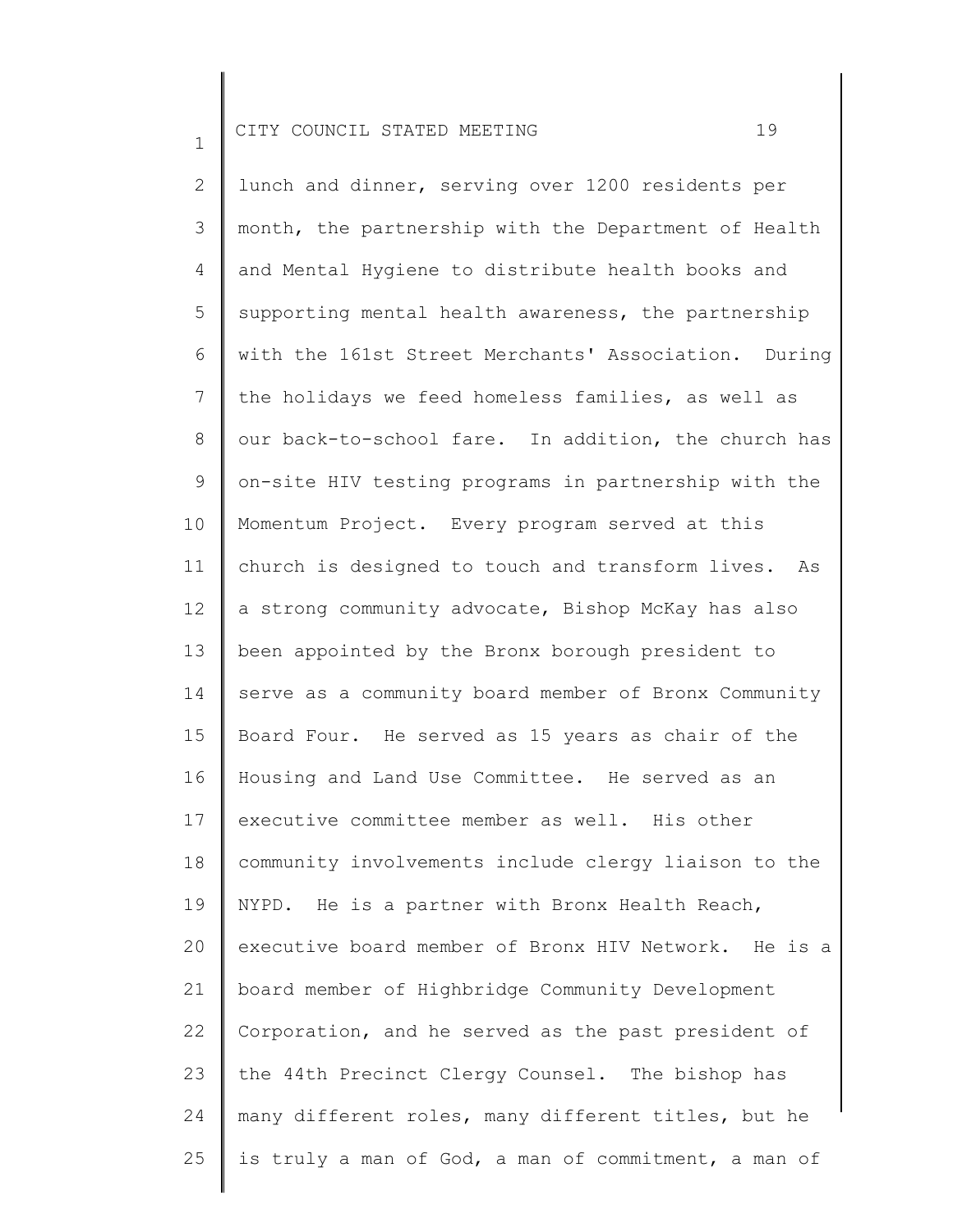2 3 4 5 6 7 8 9 10 11 12 13 14 15 16 17 18 19 20 21 22 23 24 25 conviction, a leader, teacher, and a preacher. And through his leadership the Bronx Church promotes a strong emphasis on its overseas mission work by facilitating trips to Bermuda, to Dominica, to Haiti, and to Sierra Leone. Bishop McKay just came back from Bermuda just yesterday and we are so grateful for Traveling Mercies to bring you here with us today. All of the partnerships with local organizations in the Caribbean Island, the work around Hurricane Maria and the relief efforts that affected the Caribbean Islands, as well as work in Africa. Bishop McKay holds a professional certificate in economic education for clergy from Russell Sage College in Albany, an associate degree with concentration in biblical studies from Berkshire Christian College, a bachelor's degree in theology from Malloy College, as well as he minored in sociology and history, and he holds a master's degree in urban ministry from Alliance Theological Seminary in Nyack, New York. And, in addition, most importantly, he has been married to his beloved first lady, Ella Aurora, who is our minister, Ella McKay, for forty-four years. To God be the glory. And they are the proud parents of Christopher and Eleanor, who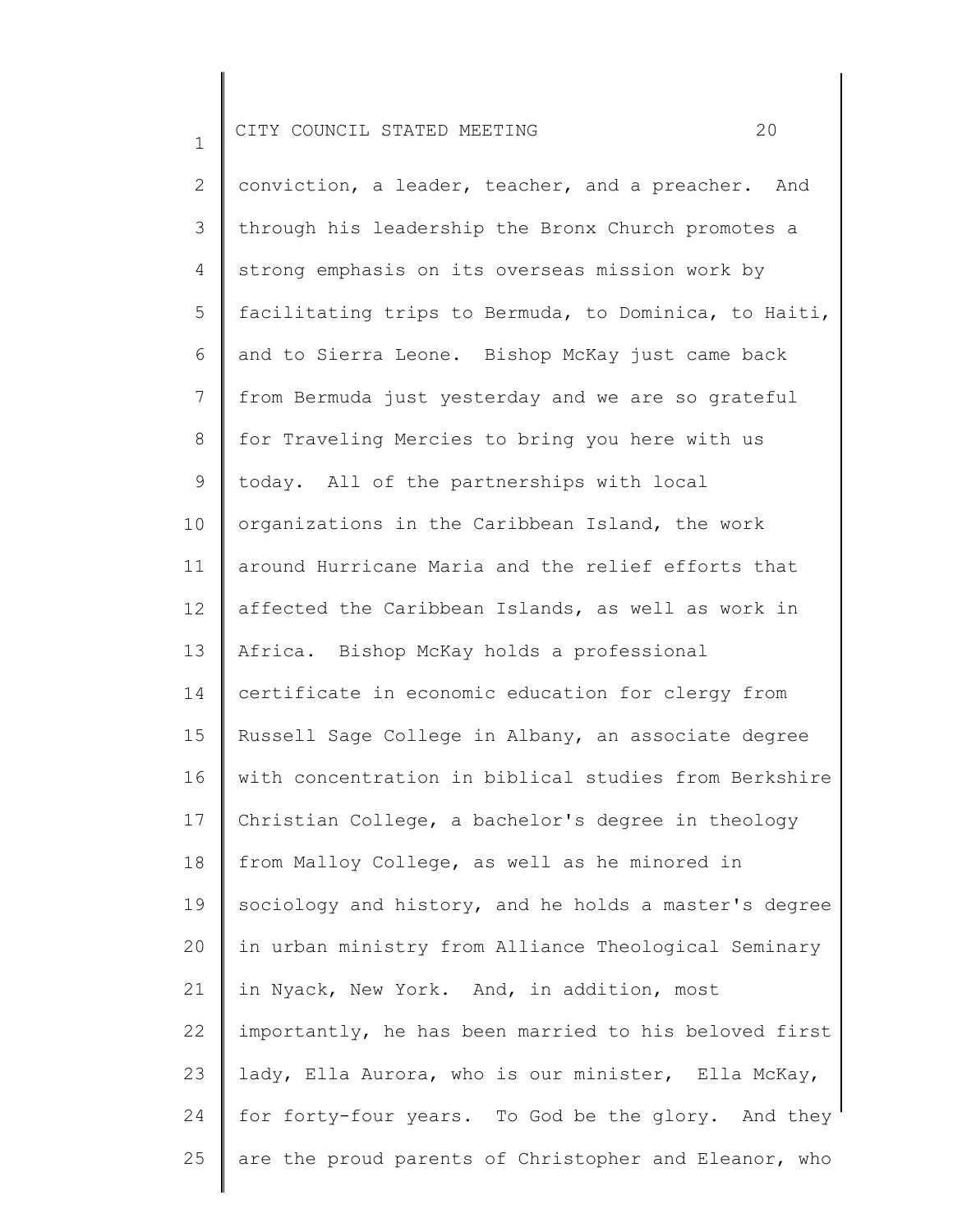2 3 4 5 6 7 8 9 10 11 12 13 14 15 16 17 18 19 20 21 22 23 24 25 both, along with their daughter-in-law, Angela, label them in the ministry in the church. And he is the proud grandfather of Andre, Christopher, and Micah. That is his biography in a short snippet, but truly Bishop McKay represents so much more than his biography. He has made a difference. He has personally helped me on the Jerome neighborhood rezoning plan, which affected our district for years to come, and I am grateful that Bishop McKay is here and has provided us with our opening prayer to begin our proceedings today. Thank you, Madam Public Advocate. Thank you, Bishop McKay. May God bless you and continue your great work in ministry, and with that I am proud to spread the invocation in full upon the record for today's proceedings. Thank you. PUBLIC ADVOCATE JAMES: Thank you, Council Member, and thank you, Bishop, for all the work that you have done. God bless you. Adoption of minutes. UNIDENTIFIED: None. PUBLIC ADVOCATE JAMES: Messages and papers from the mayor. UNIDENTIFIED: None.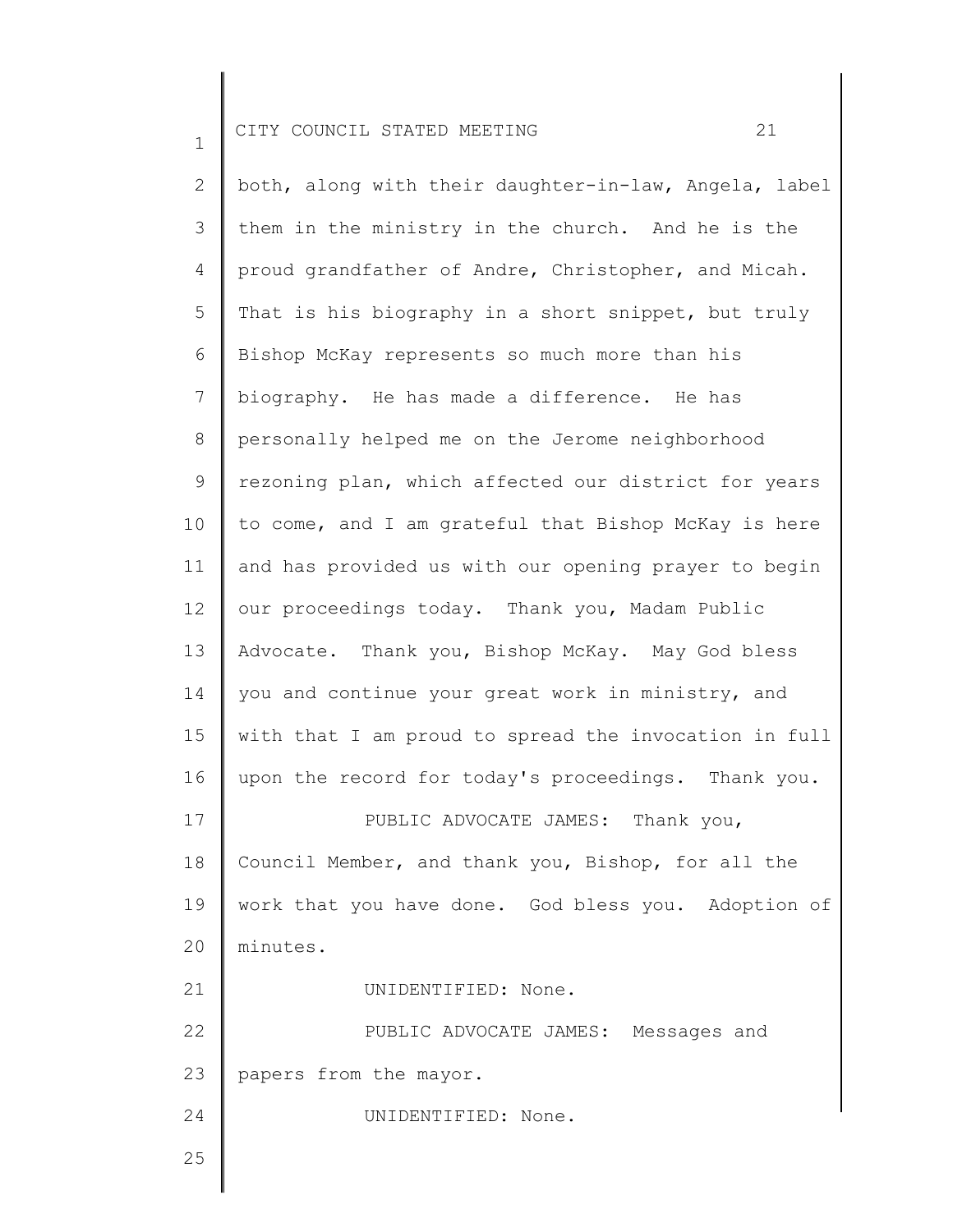1 2 3 4 5 6 7 8 9 10 11 12 13 14 15 16 17 18 19 20 21 22 23 24 25 CITY COUNCIL STATED MEETING 22 PUBLIC ADVOCATE JAMES: Communication from city, county, and borough offices. UNIDENTIFIED: None. PUBLIC ADVOCATE JAMES: Petitions and communications. UNIDENTIFIED: None. PUBLIC ADVOCATE JAMES: Land use callups. UNIDENTIFIED: M 114 through M 116. SPEAKER JOHNSON: Coupled on a call-up vote, and at this time I would ask for a roll call vote on all of today's land use call-ups. PUBLIC ADVOCATE JAMES: Quiet in the chambers. SPEAKER JOHNSON: We are only voting on land use call-ups right now. UNIDENTIFIED: Adams. COUNCIL MEMBER ADAMS: Aye on all. UNIDENTIFIED: Ampry-Samuel. COUNCIL MEMBER AMPRY-SAMUEL: Aye on all. UNIDENTIFIED: Ayala. Barron. COUNCIL MEMBER BARRON: I vote aye on all. UNIDENTIFIED: Borrelli.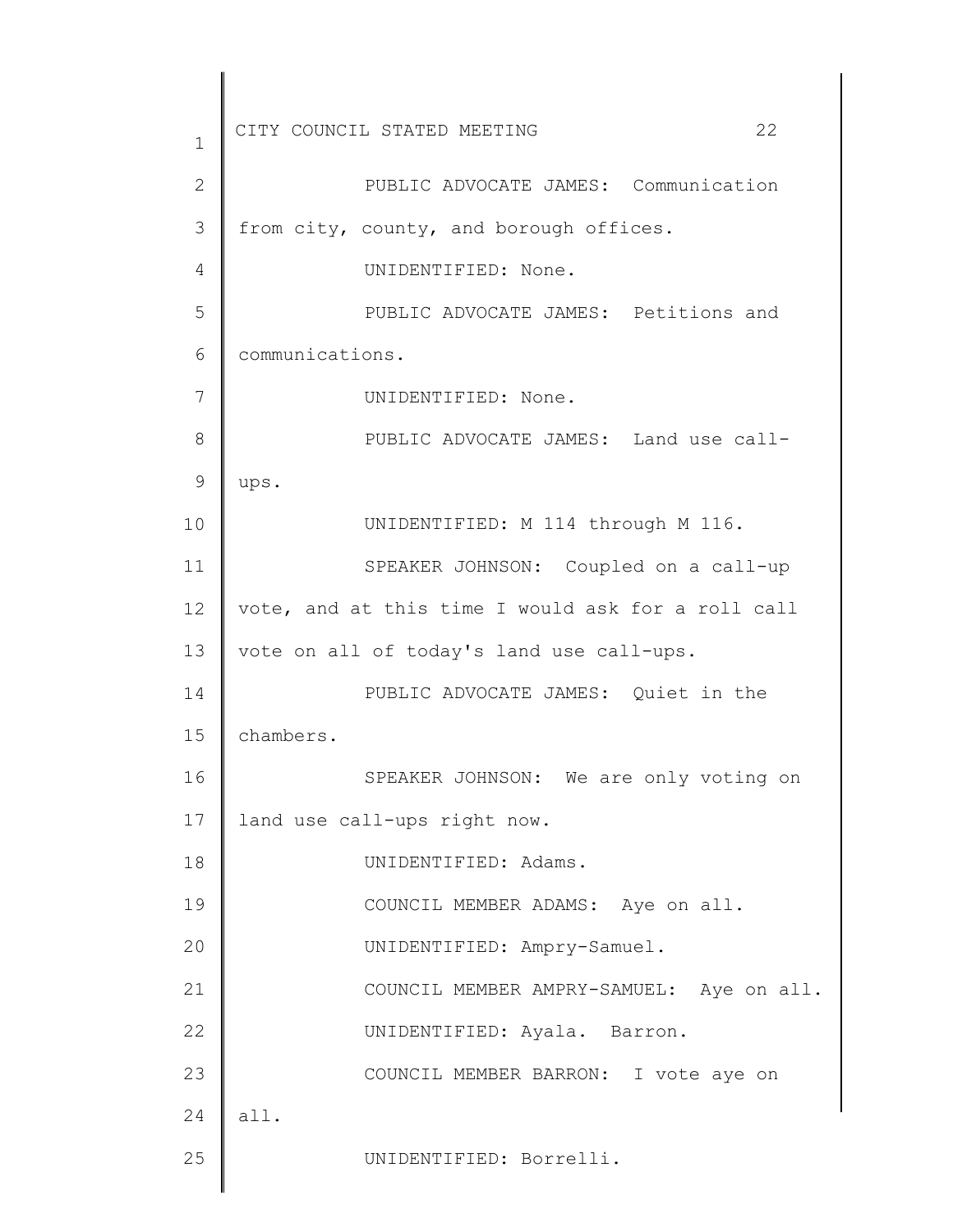| $\mathbf 1$  | CITY COUNCIL STATED MEETING<br>23   |
|--------------|-------------------------------------|
| $\mathbf{2}$ | COUNCIL MEMBER BORELLI: Aye.        |
| 3            | UNIDENTIFIED: Brannan.              |
| 4            | COUNCIL MEMBER BRANNAN: Aye.        |
| 5            | UNIDENTIFIED: Cabrera.              |
| 6            | COUNCIL MEMBER CABRERA: Aye.        |
| 7            | UNIDENTIFIED: Chin.                 |
| 8            | COUNCIL MEMBER CHIN: Aye.           |
| 9            | UNIDENTIFIED: Cohen.                |
| 10           | COUNCIL MEMBER Cohen: Aye.          |
| 11           | UNIDENTIFIED: Constantinides.       |
| 12           | COUNCIL MEMBER CONSTANTINIDES: Aye. |
| 13           | UNIDENTIFIED: Cornegy.              |
| 14           | COUNCIL MEMBER CORNEGY: Aye.        |
| 15           | UNIDENTIFIED: Deutsch.              |
| 16           | COUNCIL MEMBER DEUTSCH: Aye.        |
| 17           | UNIDENTIFIED: Diaz.                 |
| 18           | COUNCIL MEMBER DIAZ: Si.            |
| 19           | COUNCIL MEMBER DROMM: Yes.          |
| 20           | UNIDENTIFIED: Espinal.              |
| 21           | COUNCIL MEMBER ESPINAL: Aye.        |
| 22           | UNIDENTIFIED: Eugene.               |
| 23           | COUNCIL MEMBER EUGENE: Aye.         |
| 24           | UNIDENTIFIED: Gibson.               |
| 25           | COUNCIL MEMBER GIBSON: I vote aye.  |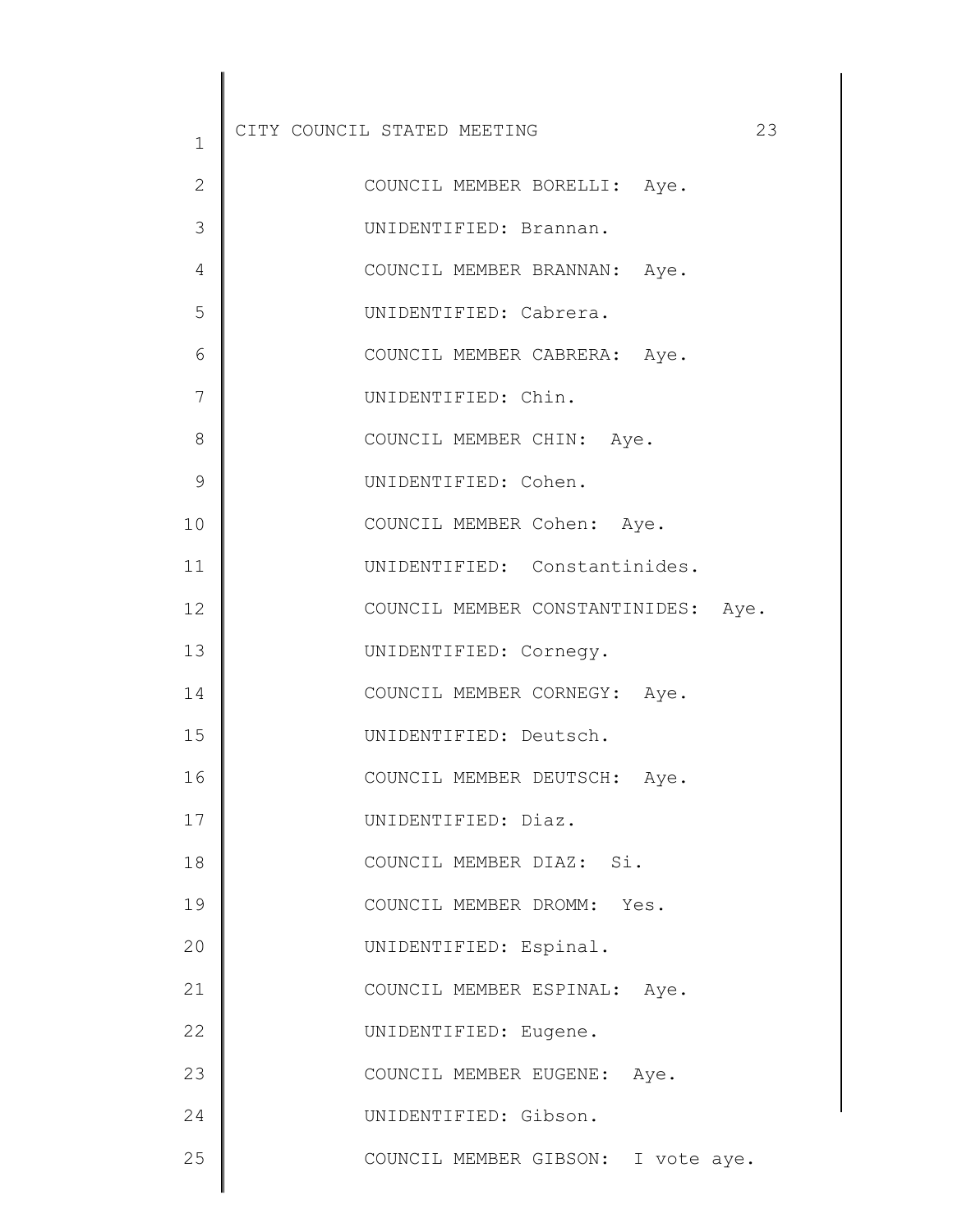| $\mathbf 1$  | 24<br>CITY COUNCIL STATED MEETING                     |
|--------------|-------------------------------------------------------|
| $\mathbf{2}$ | UNIDENTIFIED: Gjonaj.                                 |
| 3            | COUNCIL MEMBER GJONAJ: Aye.                           |
| 4            | UNIDENTIFIED: Grodenchik.                             |
| 5            | COUNCIL MEMBER GRODENCHIK: Aye.                       |
| 6            | UNIDENTIFIED: Holden.                                 |
| 7            | COUNCIL MEMBER HOLDEN: Aye.                           |
| 8            | UNIDENTIFIED: Kallos.                                 |
| 9            | COUNCIL MEMBER KALLOS: Aye.                           |
| 10           | UNIDENTIFIED: King.                                   |
| 11           | COUNCIL MEMBER KING: With your                        |
| 12           | permission, I'd like to vote on all land use call-ups |
| 13           | coupled with items on the general order calendar and  |
| 14           | all resolutions.                                      |
| 15           | PUBLIC ADVOCATE JAMES: Yes.                           |
| 16           | COUNCIL MEMBER KING: Before I vote, I do              |
| 17           | just want to add to the record, I want to urge my     |
| 18           | colleagues, we've been in a real struggle in          |
| 19           | negotiating to make it sure that we comply with the   |
| 20           | law that each borough has an animal shelter. After a  |
| 21           | number of conversations with my district, I just want |
| 22           | to let my constituents know that we did the best      |
| 23           | effort from the mayor's office to the speaker's       |
| 24           | office to make sure that this animal shelter is       |
| 25           | delivered, as well as other services that get         |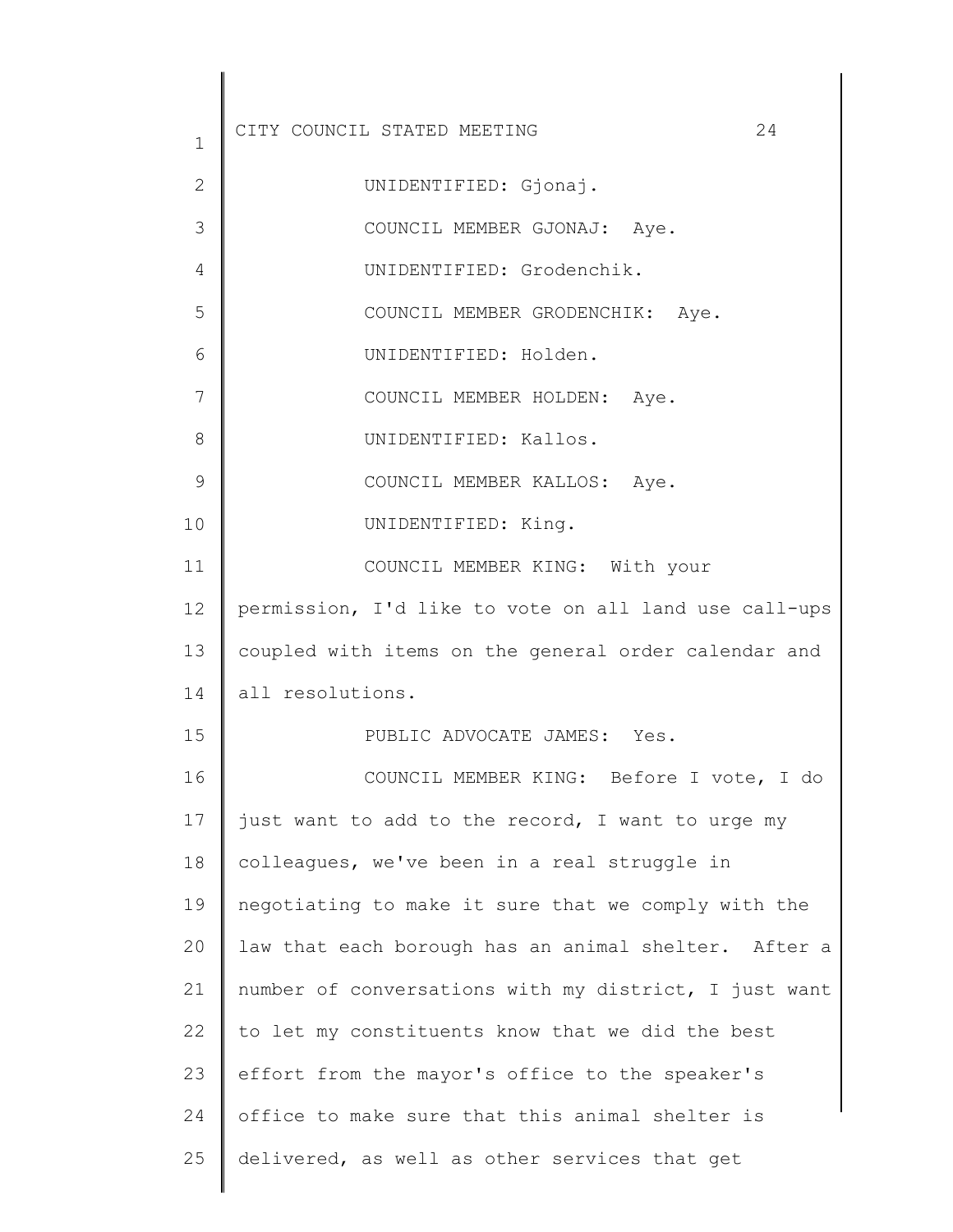2 3 4 5 6 7 8 9 10 11 12 13 14 15 16 17 18 19 20 21 22 23 24 25 delivered, not only for the 12th District, but the Bronx, and as elected leaders in the council we have a responsibility to educate our constituents, even if they don't understand, and I thank the mayor's office as well as the speaker's office and myself we'll be able to deliver that to our constituents, so I'm thankful again for everyone who helped make this happen, Raju and the whole land use staff, I want to say thank you for your help and your guidance and us being able to deliver and complying with the law that every animal in every borough has an animal shelter. As I said earlier, we all go to hospitals and human beings go to hospitals. Now we have a place for that we can take our best friends, our pets in the borough of the Bronx a full animal center. So with that being all said, I say thank you everyone again today and I vote aye on all. PUBLIC ADVOCATE JAMES: Thank you. UNIDENTIFIED: Koo. COUNCIL MEMBER KOO: Aye. UNIDENTIFIED: Koslowitz. COUNCIL MEMBER KOSLOWITZ: Aye. UNIDENTIFIED: Lancman. COUNCIL MEMBER LANCMAN: Aye.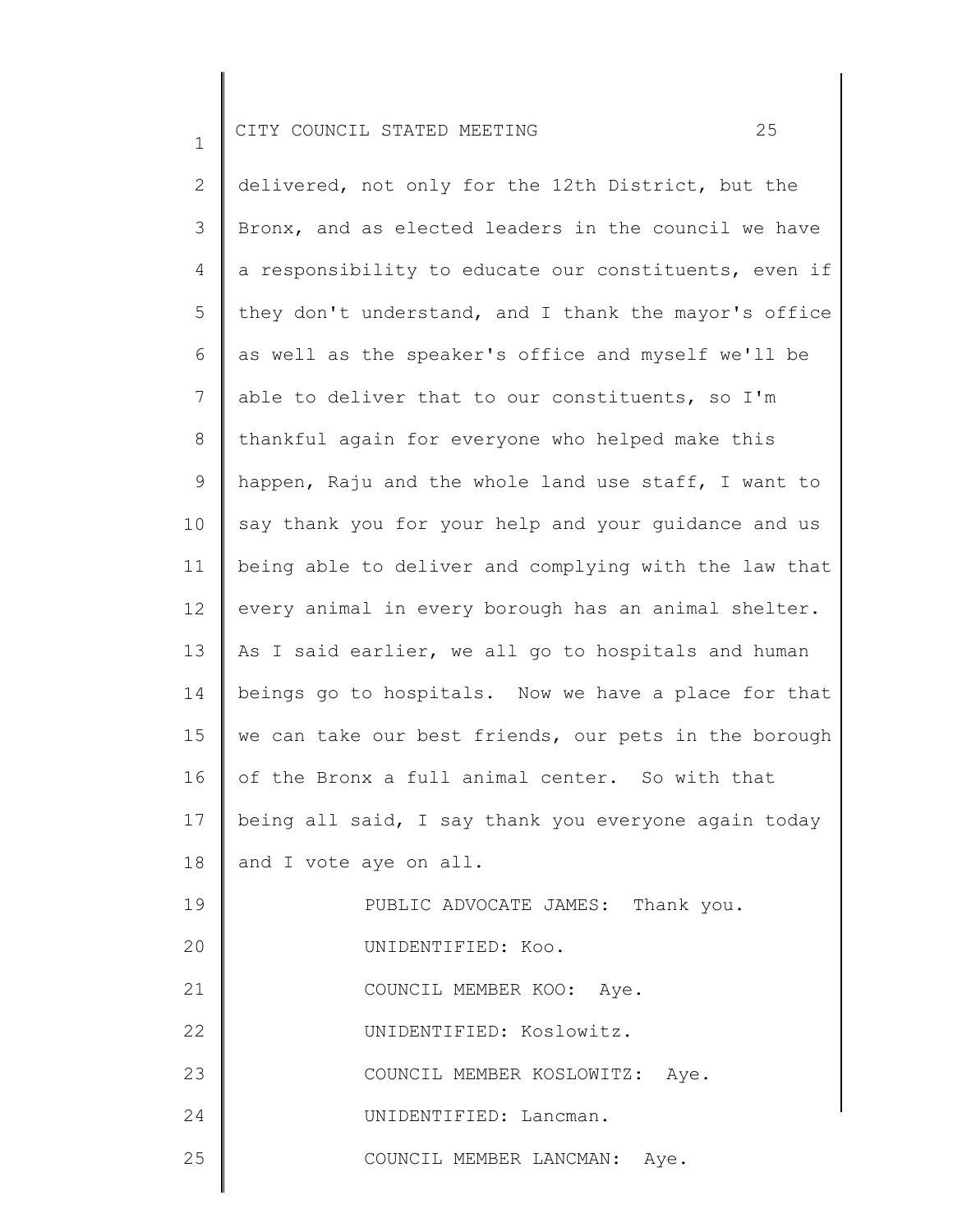| $\mathbf 1$  | 26<br>CITY COUNCIL STATED MEETING   |
|--------------|-------------------------------------|
| $\mathbf{2}$ | UNIDENTIFIED: Lander.               |
| 3            | COUNCIL MEMBER LANDER: Aye.         |
| 4            | UNIDENTIFIED: Levin.                |
| 5            | COUNCIL MEMBER LEVIN: Aye.          |
| 6            | UNIDENTIFIED: Levine.               |
| 7            | COUNCIL MEMBER LEVINE: Aye.         |
| 8            | UNIDENTIFIED: Maisel.               |
| 9            | PUBLIC ADVOCATE JAMES: Maisel?      |
| 10           | UNIDENTIFIED: Menchaca.             |
| 11           | COUNCIL MEMBER MENCHACA: Aye.       |
| 12           | UNIDENTIFIED: Miller.               |
| 13           | COUNCIL MEMBER MILLER: Aye on all.  |
| 14           | UNIDENTIFIED: Moya.                 |
| 15           | COUNCIL MEMBER MOYA: Aye.           |
| 16           | UNIDENTIFIED: Perkins.              |
| 17           | COUNCIL MEMBER PERKINS: Aye on all. |
| 18           | UNIDENTIFIED: Powers.               |
| 19           | COUNCIL MEMBER POWERS: Aye.         |
| 20           | UNIDENTIFIED: Reynoso.              |
| 21           | COUNCIL MEMBER REYNOSO: Aye.        |
| 22           | UNIDENTIFIED: Richards.             |
| 23           | COUNCIL MEMBER RICHARDS: Aye.       |
| 24           | UNIDENTIFIED: Rivera.               |
| 25           | COUNCIL MEMBER RIVERA: Aye.         |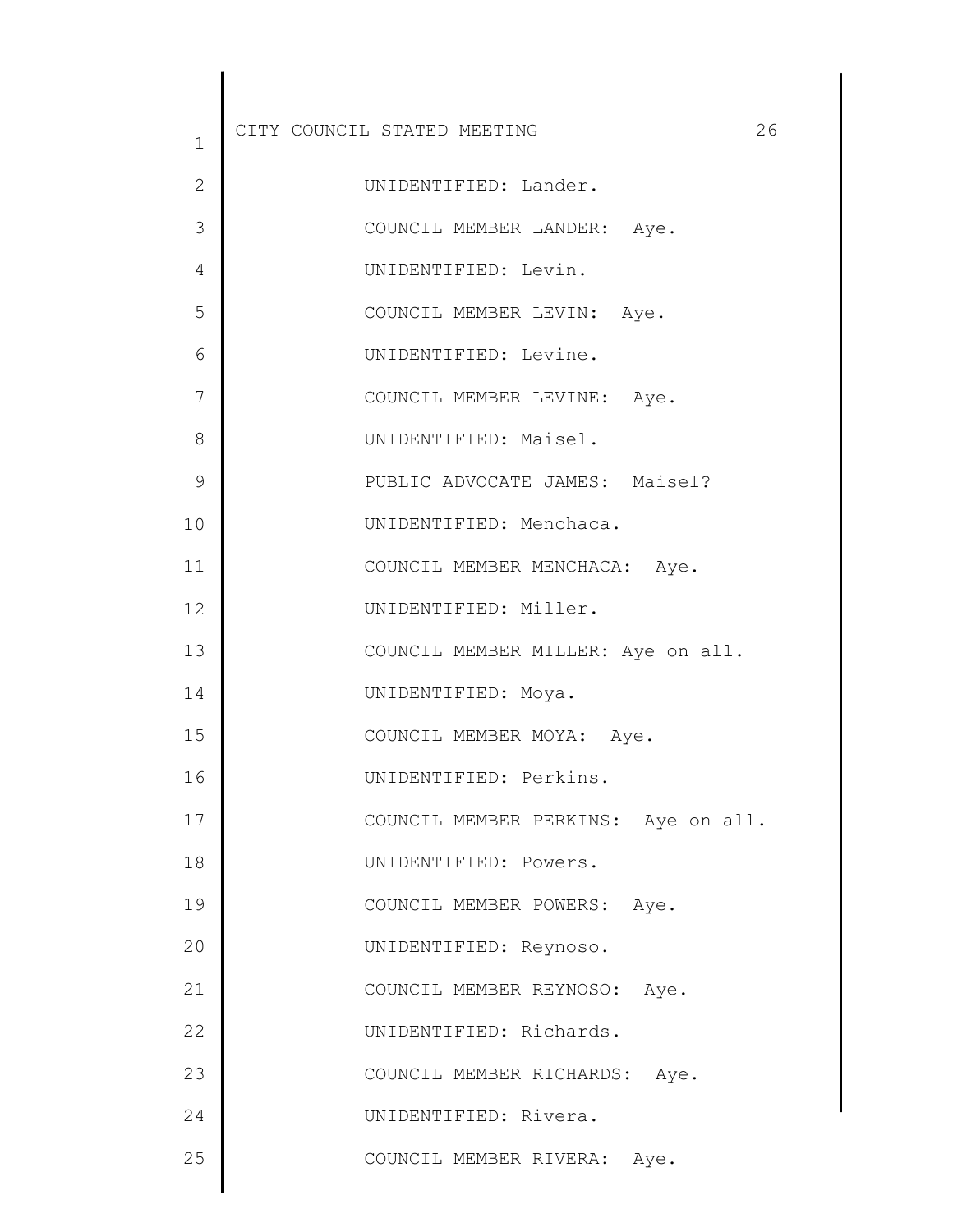| 1            | 27<br>CITY COUNCIL STATED MEETING                  |
|--------------|----------------------------------------------------|
| $\mathbf{2}$ | UNIDENTIFIED: Rodriguez.                           |
| 3            | COUNCIL MEMBER RODRIGUEZ: Aye.                     |
| 4            | UNIDENTIFIED: Rose.                                |
| 5            | COUNCIL MEMBER ROSE: Aye.                          |
| 6            | UNIDENTIFIED: Rosenthal.                           |
| 7            | COUNCIL MEMBER ROSENTHAL: Aye.                     |
| 8            | UNIDENTIFIED: Salamanca.                           |
| 9            | COUNCIL MEMBER SALAMANCA: Aye.                     |
| 10           | UNIDENTIFIED: Torres.                              |
| 11           | COUNCIL MEMBER TORRES: Aye.                        |
| 12           | UNIDENTIFIED: Treyger. Ulrich. Maisel.             |
| 13           | COUNCIL MEMBER MAISEL: Yes.                        |
| 14           | UNIDENTIFIED: Vallone.                             |
| 15           | COUNCIL MEMBER VALLONE: Aye on all.                |
| 16           | UNIDENTIFIED: Van Bramer.                          |
| 17           | COUNCIL MEMBER VAN BRAMER: Aye.                    |
| 18           | UNIDENTIFIED: Williams.                            |
| 19           | COUNCIL MEMBER WILLIAMS: [inaudible] I'd           |
| 20           | like to vote on all the land use call-ups and a    |
| 21           | couple items on the general order calender and all |
| 22           | resolutions?                                       |
| 23           | PUBLIC ADVOCATE JAMES: Yes.                        |
| 24           | COUNCIL MEMBER WILLIAMS: Thank you, and            |
| 25           | I vote aye on all.                                 |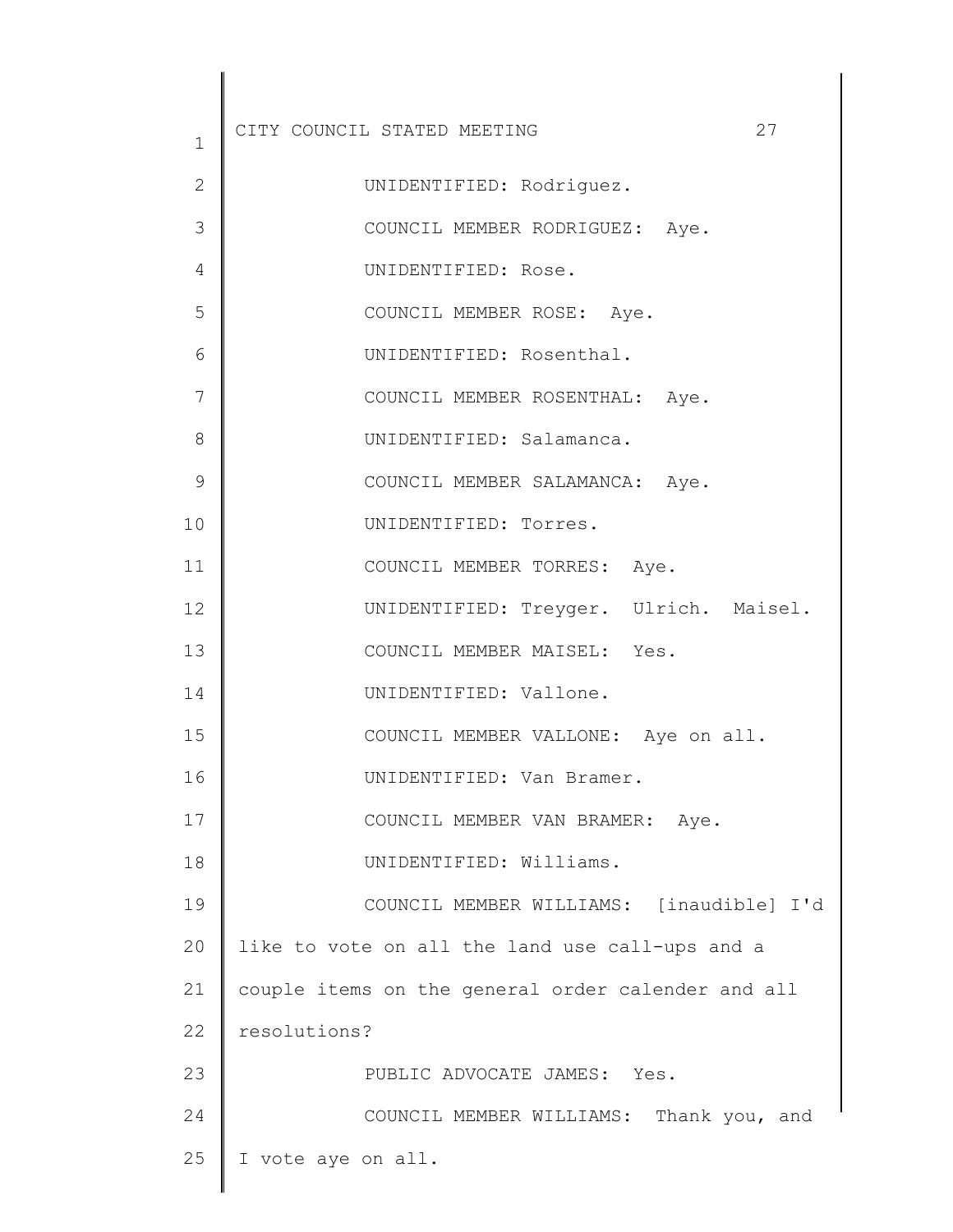1 2 3 4 5 6 7 8 9 10 11 12 13 14 15 16 17 18 19 20 21 22 23 24 25 CITY COUNCIL STATED MEETING 28 PUBLIC ADVOCATE JAMES: Thank you. UNIDENTIFIED: Yeger. COUNCIL MEMBER YEGER: Aye. UNIDENTIFIED: Matteo. COUNCIL MEMBER MATTEO: Aye. MAJORITY LEADER CUMBO: I vote aye. UNIDENTIFIED: Speaker Johnson. SPEAKER JOHNSON: I vote aye. PUBLIC ADVOCATE JAMES: Thank you. Today's land use call-ups are adopted by a vote of 48 in the affirmative, zero in the negative. Quiet in the chambers. UNIDENTIFIED: Sit down, please. PUBLIC ADVOCATE JAMES: Quiet in the chambers, as we now hear from the Speaker, Corey Johnson. SPEAKER JOHNSON: Thank you, Madam Public Advocate. Good afternoon. I want to thank you all for being here on this cold Wednesday. We have a busy agenda today. But I want to begin by acknowledging a tragedy that happened in our country last week, something that happens way too often. A gunman opened fire at the Borderline Bar and Grill in Thousand Oaks, California. Most of the victims were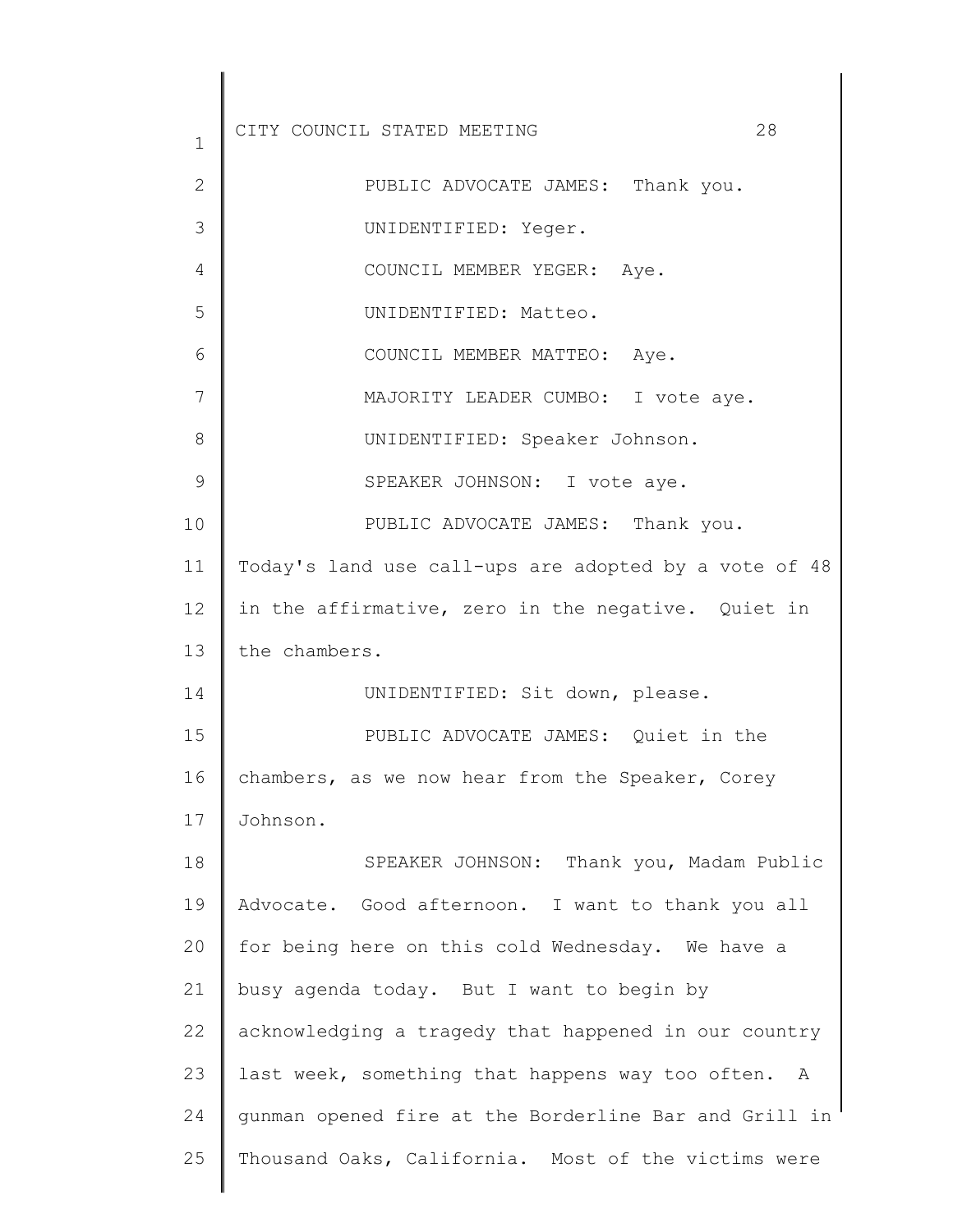2 3 4 5 6 7 8 9 10 11 12 13 14 15 16 17 18 19 20 21 22 23 24 25 colleague students with promising futures ahead of them. One of them was a police sergeant responding to the horror that day. Another survived, one of the victims survived the mass shooting in the Las Vegas strip a year earlier, only to lose his life this time to gun violence. Our thoughts and prayers are, of course, with the victims and their friends, but again saying thoughts and prayers is not enough. We need gun control and we need it now. I would like to honor those twelve victims: Sergeant Ron Helus, Noel Sparks, Dan Manrique, Justin Meek, Alaina Housely, Telemachus Orfanos, Cody Coffman, Sean Adler, Mark Meza, Jr., Blake Dingman, Jacob Dunham, and Kristina Morisette. I also want us to acknowledge the wildfires that have been ravaging the State of California. It is still ongoing, but already 48 people have been confirmed dead, with many more folks missing. It has been a tough couple of weeks for California, and we want them to know that we are praying for them. We also lost someone here closer to home, Kam Po Lau, a school bus driver, who passed away in recent weeks. For all of these tragedies I would ask everyone here to take a moment of silence and to please rise.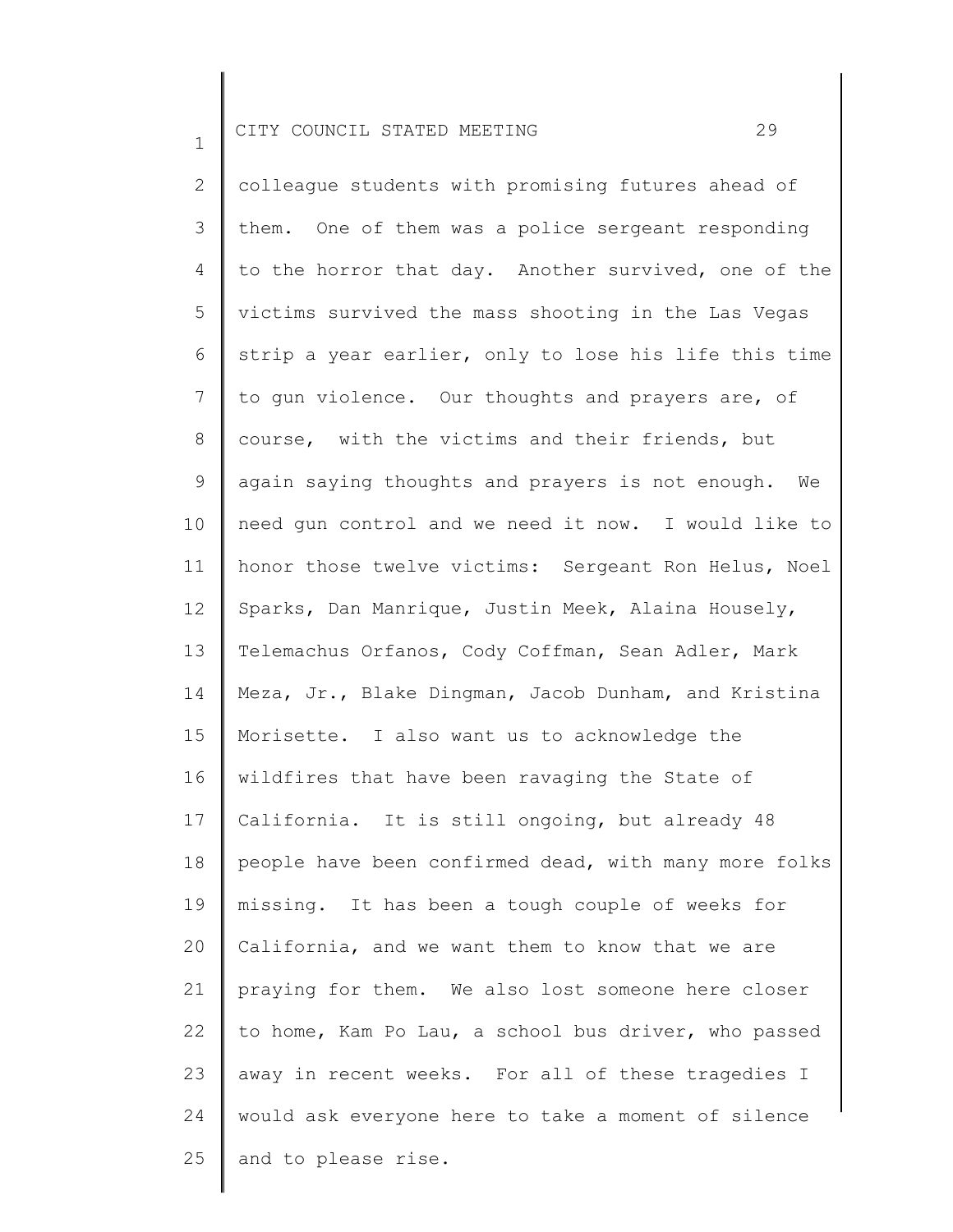1

2

UNIDENTIFIED: All rise.

3 4 5 6 7 8 9 10 11 12 13 14 15 16 17 18 19 20 21 22 23 24 SPEAKER JOHNSON: Thank you. Now, jumping into our docket for today the council will vote on the following finance items: Three preconsidered resolutions amending the property tax rates for fiscal year 2019, restating and amending the property tax rates that were set in June at budget adoption to implement state legislation lower the class share cap from 5% to 0.5%. I want to thank the staff who worked on this, Dr. Raymond Majesky, Emory Adev, and Davis Winslow from the finance division. Introduction 1144, sponsored by our finance chair, Danny Dromm, at the require of the mayor, authorizing 14 business improvement districts across the city to increase their annual BID assessments. Two pre-considered resolutions setting November 28 at 10:00 a.m. as the date and time for the public hearing to consider a Local Law to establish the Throggs Neck BID in Council Member Mark Gjonaj's district, and a Local Law to expand and increase the annual assessment at the Hudson Square BID in my council district. I want to thank the finance staff who worked on these BID items, Rebecca

25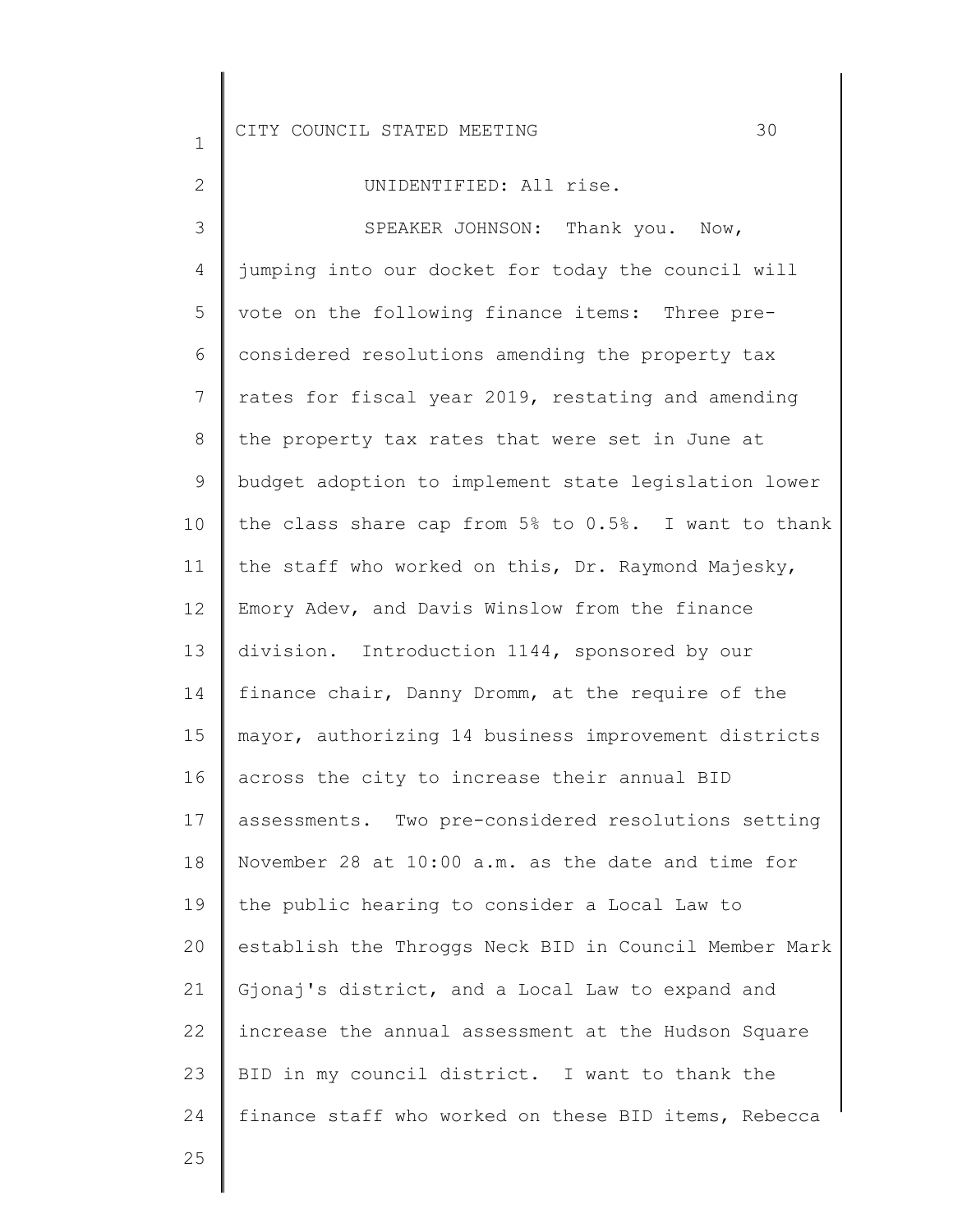| $\mathbf 1$ | 31<br>CITY COUNCIL STATED MEETING                     |
|-------------|-------------------------------------------------------|
| 2           | Chasen, Noah Brick, and Stephanie Ruiz. The council   |
| 3           | will vote on the following land use items.            |
| 4           | UNIDENTIFIED: Sit down, please.                       |
| 5           | SPEAKER JOHNSON: The council will vote                |
| 6           | on the following land use items: 2050 Bartow          |
| 7           | Avenue, approval of a site selection for a full-      |
| 8           | service adoption center and veterinary medical clinic |
| $\mathsf 9$ | in Council Member Andy King's district. I really,     |
| 10          | really am excited about this. Council Member Vallone  |
| 11          | and I worked and his family worked for many years on  |
| 12          | getting full-service animal shelters in all five      |
| 13          | boroughs. Council Member Vallone passed a bill        |
| 14          | requiring that there be full-service animal shelters  |
| 15          | in all five boroughs and so today is a step in that   |
| 16          | process. In getting this Bartow site done it wasn't   |
| 17          | easy. I know that Council Member King was balancing   |
| 18          | some local issues with also trying to get this done   |
| 19          | and I'm really grateful that we did this. It's going  |
| 20          | to be a state-of-the-art center, which is going to be |
| 21          | very important for the borough of the Bronx. 599      |
| 22          | Courtlandt, it's an application for a small           |
| 23          | development in our land use chair, Rafael Salamanca's |
| 24          | district. St. Michael's Park rezoning, it's a series  |
| 25          | of applications to facilitate the expansion of a      |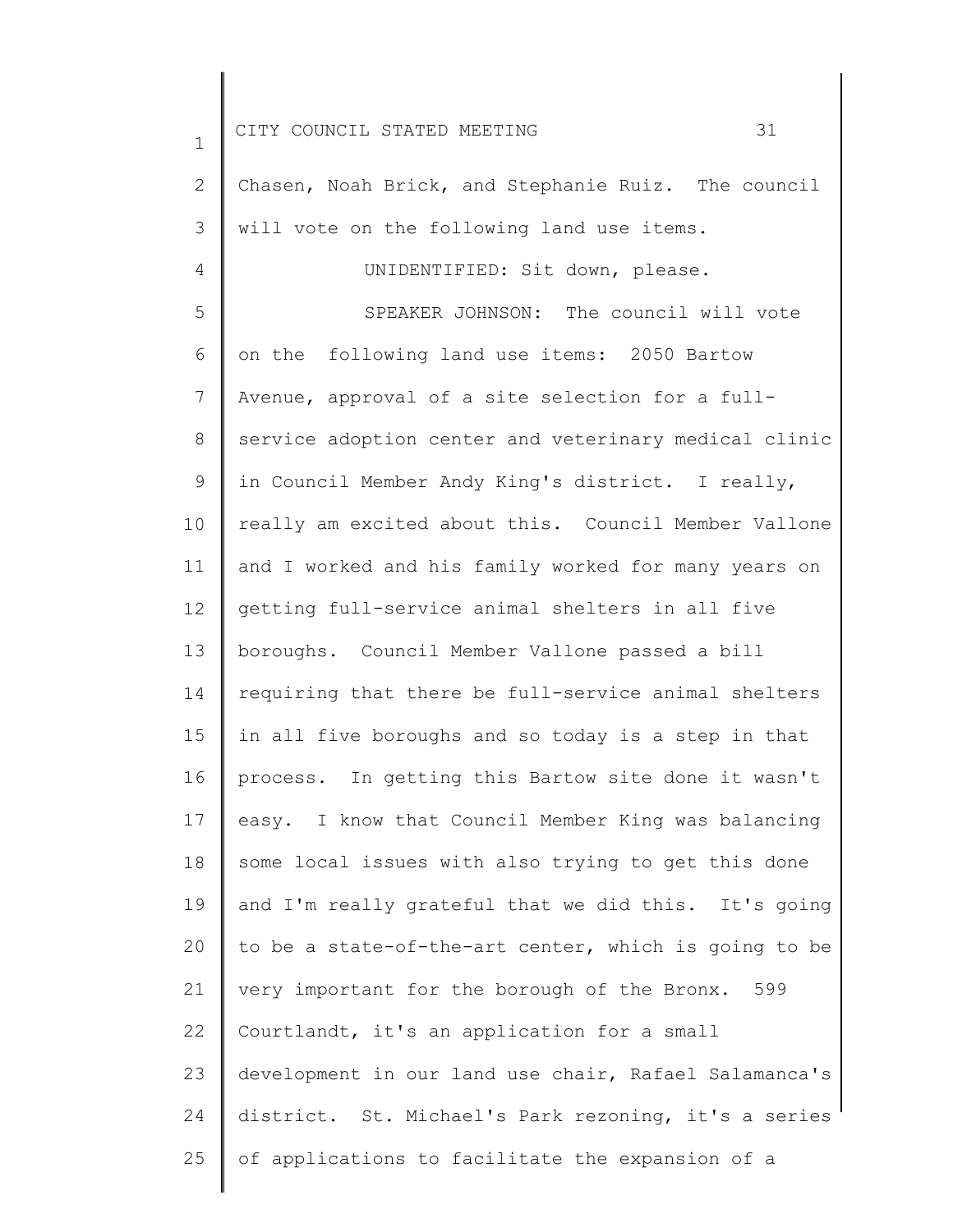2 3 4 5 6 7 8 9 10 11 12 13 14 15 16 17 18 19 20 21 22 23 24 25 cemetery in Council Member Constantinides' district. The second amendment to the Coney Island Amusement Park Special Process Agreement, it's going to add property to the existing interim amusement park area to eventually mapped as parkland in Council Member Treyger's district. Hebrew Home for the Aged, a special permit to facilitate the development of the new continuing care retirement community with 388 independent senior living units in Council Member Andy Cohen's district. I know he has spent an enormous amount of time on this for many, many years, and it has been complicated and difficult and it may not be getting a lot of play today, but he has spent literally years working on this, and so I want to congratulate you, Andy, for getting this done. I know it's a big deal. I want to thank our land use staff, Amy Levitan, Julie Lubin, Jeff Campagna, John Douglas, and Jeff Yoon. Moving on, the council will vote on the following pieces of legislation today: Introduction 1137A, sponsored by Council Member Adrienne Adams, would codify into the charter the Mayor's Office of Data Analytics. I want to thank the staff who worked on this, Malcolm Buttehorn, Irene Pirovsky, Patrick Mulderhill, and Sebastian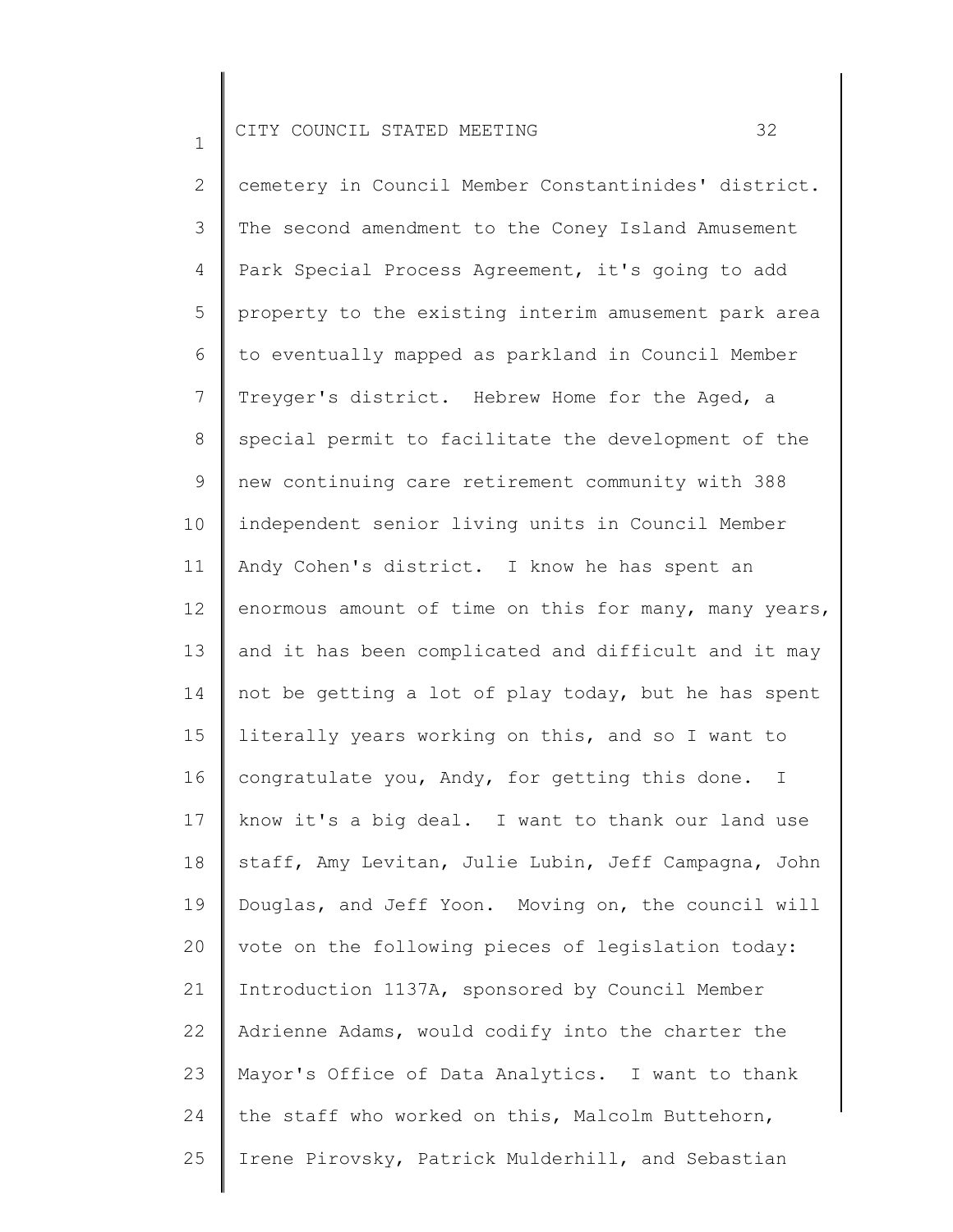1

2 3 4 5 6 7 8 9 10 11 12 13 14 15 16 17 18 19 20 21 22 23 24 25 Bache. Introduction 376B, sponsored by Council Member Ritchie Torres, will require the Department of Youth and Community Development to conduct outreach, informing as many youth as practicable about the availability of bullying awareness and prevention resource, including those that are providing counseling, mental health resources, mobile texting or internet chat functionality and referrals. The bill would also require the Department of Education to distribute to students information regarding any existing online portal operated by the Department of Education through which students or their parents may report bullying, harassment, intimidation, or discrimination. DYCD would also provide information regarding DOE's portal of youth participating in its program. I want to congratulate you, Council Member Torres, on this important piece of legislation. I want to thank the staff who worked on it - Smeeta Desmuk and Paul Senagal. Next, in recognition of Veterans' Day, the council will vote on several bills, all sponsored by Council Member Eric Ulrich, that would create comprehensive resources and services for our city's veterans. Our veterans have sacrificed so much for our country and they continue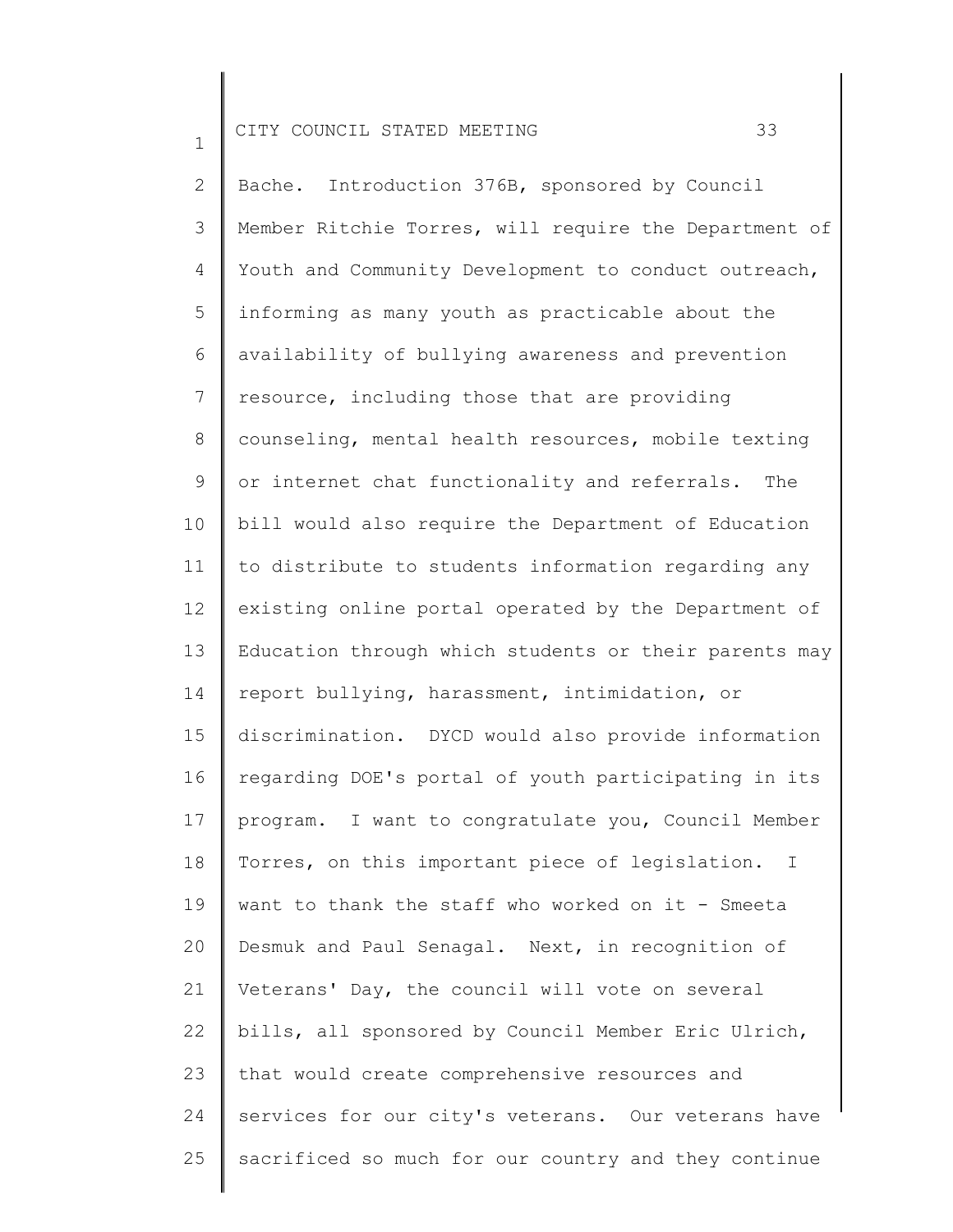1

2 3 4 5 6 7 8 9 10 11 12 13 14 15 16 17 18 19 20 21 22 23 24 25 to do so, and we owe it to them to ensure that they are taken care of and that we as a city are doing everything we can to protect and serve them. Introduction 391A would require the Department of Veterans Services to provide benefits, counseling services to veterans seeking assistance with federal, state, and city benefits that they may be entitled based on their military service. The department would be required to provide counseling services in at least one location per borough and at each newly created veterans' resource center. Introduction 394A would require the department to create an official veterans' resource center in each borough no later than June 1, 2019, and to provide benefits counseling services. Additionally, the Department of Veterans Services would be required provide a minimum of 20 hours of in-field and office service to veterans in each borough per week. And lastly Introduction 396A would require the Department of Veterans Services to create a veterans' resource guide with information on benefits available to veterans and their family members to provide information on laws affording special rights and privileges to veterans, protections and remedies given to veterans under the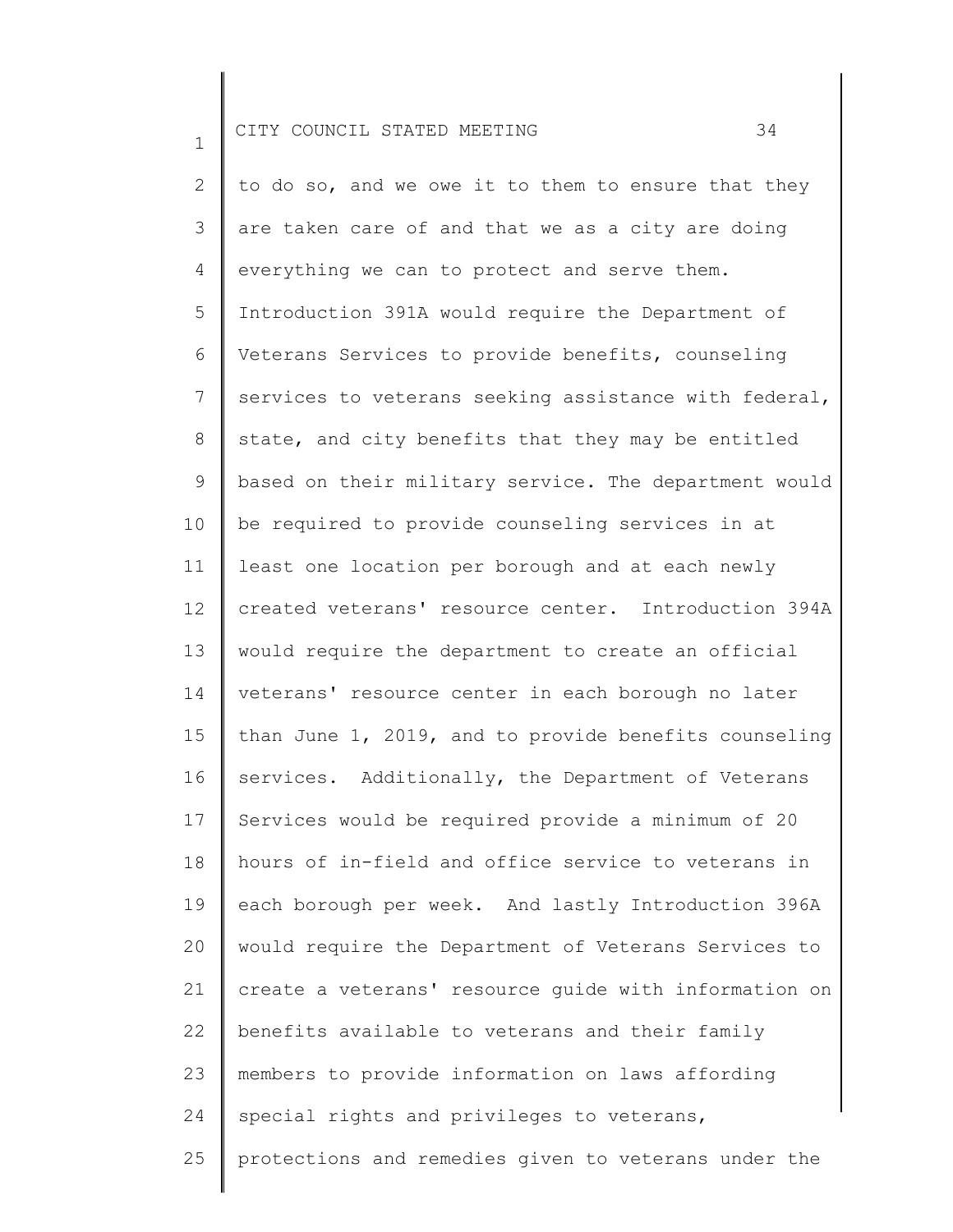2 3 4 5 6 7 8 9 10 11 12 13 14 15 16 17 18 19 20 21 22 23 24 25 New York City human rights laws, available physical and mental health programs and resources, educational and training opportunities, and available sources of low or no-cost legal assistance. I want to congratulate Council Member Ulrich and I want to thank the staff who worked on this - Nasu Chowdhury, Michael Kurtz, Zach Harris, Smeeta Desmuth, Andrea Vasquez, and Zay Emanuel Halu. Finally, we are going to vote on a series of bills related to the for-hire vehicle industry. Introduction 304A, sponsored by Transportation Chair Ydonis Rodriguez, would establish a taxi medallion task force. Introduction 1062A, sponsored by Council Member Barry Grodenchik, which require drivers for high-volume for-hire vehicle services to be paid for trips even when the payment transactions fails, for example because the payment provider does not complete the transaction. Introduction 1068A, sponsored by Council Member Steve Levin, would require the Taxi and Limousine Commission and the Department of Consumer Affairs to engage in financial outreach in education to taxi and for-hire vehicle drivers. Introduction 1079A, sponsored by Council Member Donovan Richards, would create the Office of Inclusion within the Taxi and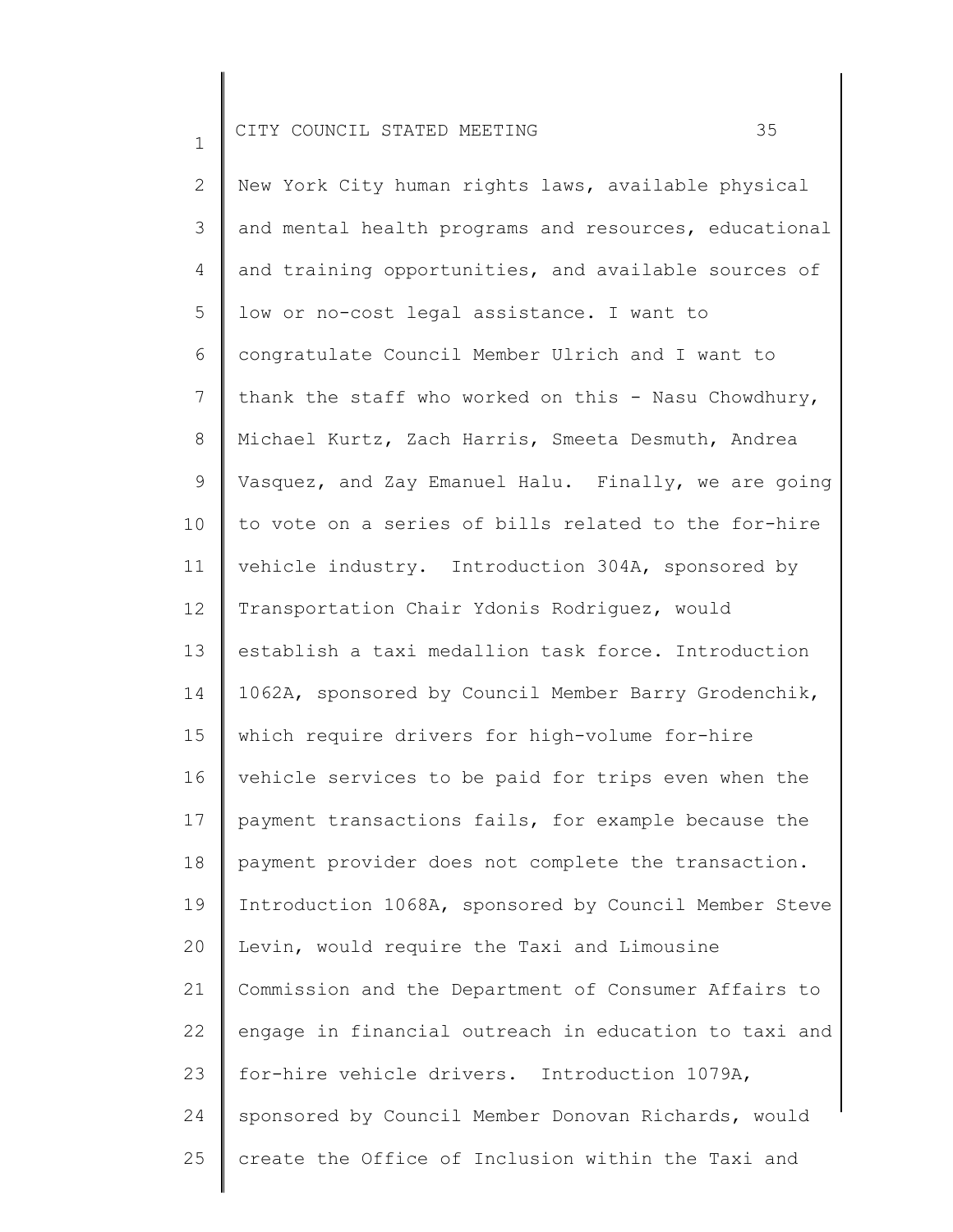1

2 3 4 5 6 7 8 9 10 11 12 13 14 15 16 17 18 19 20 21 22 23 24 25 Limousine Commission the office would compile and report statistics relating to driver demographics and discrimination against passengers and address issues relating to racism and discrimination in the taxi and for-hire vehicle industries. I want to thank Council Member Richards. He brought this up as part of our conversation and debate on Uber and for-hire vehicles this past summer. It was an important conversation, it was one that we need to have, and I am grateful we're moving on this bill today that he proposed back then. Introduction 1081A, sponsored by Council Member Rafael Salamanca, would require the Taxi and Limousine Commission to provide assistance to drivers, including mental health counseling, financial counseling, and referrals to outside organizations for additional assistance. And Introduction 1096A, sponsored by our for-hire vehicles committee chair, Reverend Rubin Diaz, Sr., will require that high-volume for-hire vehicles companies as part of their new licensing requirement they would need to affirm that they will not administer any automatic deductions for vehicle payments from driver pay unless the deduction is optional and chosen by the driver. I want to thank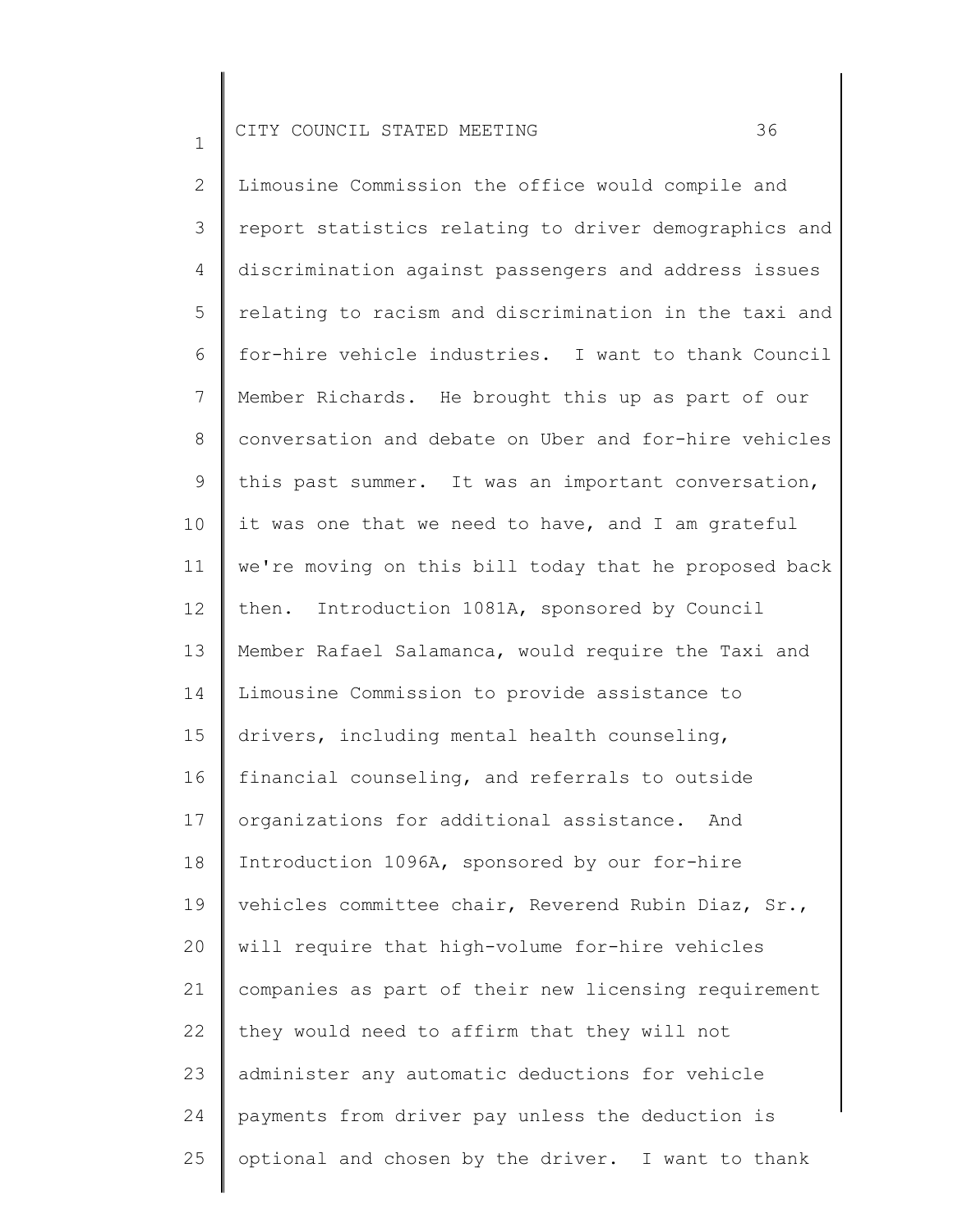1 2 3 4 5 6 7 8 9 10 11 12 13 14 15 16 17 18 19 20 21 22 23 24 25 CITY COUNCIL STATED MEETING 37 the chair for seeing all these bills through his committee, and I want to thank the staff who worked on these bills - James Digiovanni, Audrey San, Nell Beekman, Malek Nasardeen, Tirza Nassar, Emily Rooney, and Rick Arbello. That concludes our stated agenda for today and I look forward to proceeding with today's votes. Thank you, and stay warm these evening. And it is good to see you up there, Madam Public Advocate. PUBLIC ADVOCATE JAMES: Thank you. SPEAKER JOHNSON: We don't have much time left together. PUBLIC ADVOCATE JAMES: Thank you, thank you Mr. Speaker. Discussion of general orders. Seeing none. Report of special committees. UNIDENTIFIED: None. PUBLIC ADVOCATE JAMES: Reports of standing committees. UNIDENTIFIED: Report of the Committee on Finance, Intro 1144, business improvement districts. SPEAKER JOHNSON: Coupled on general orders. UNIDENTIFIED: Pre-considered Resos 612 and 613, class shares.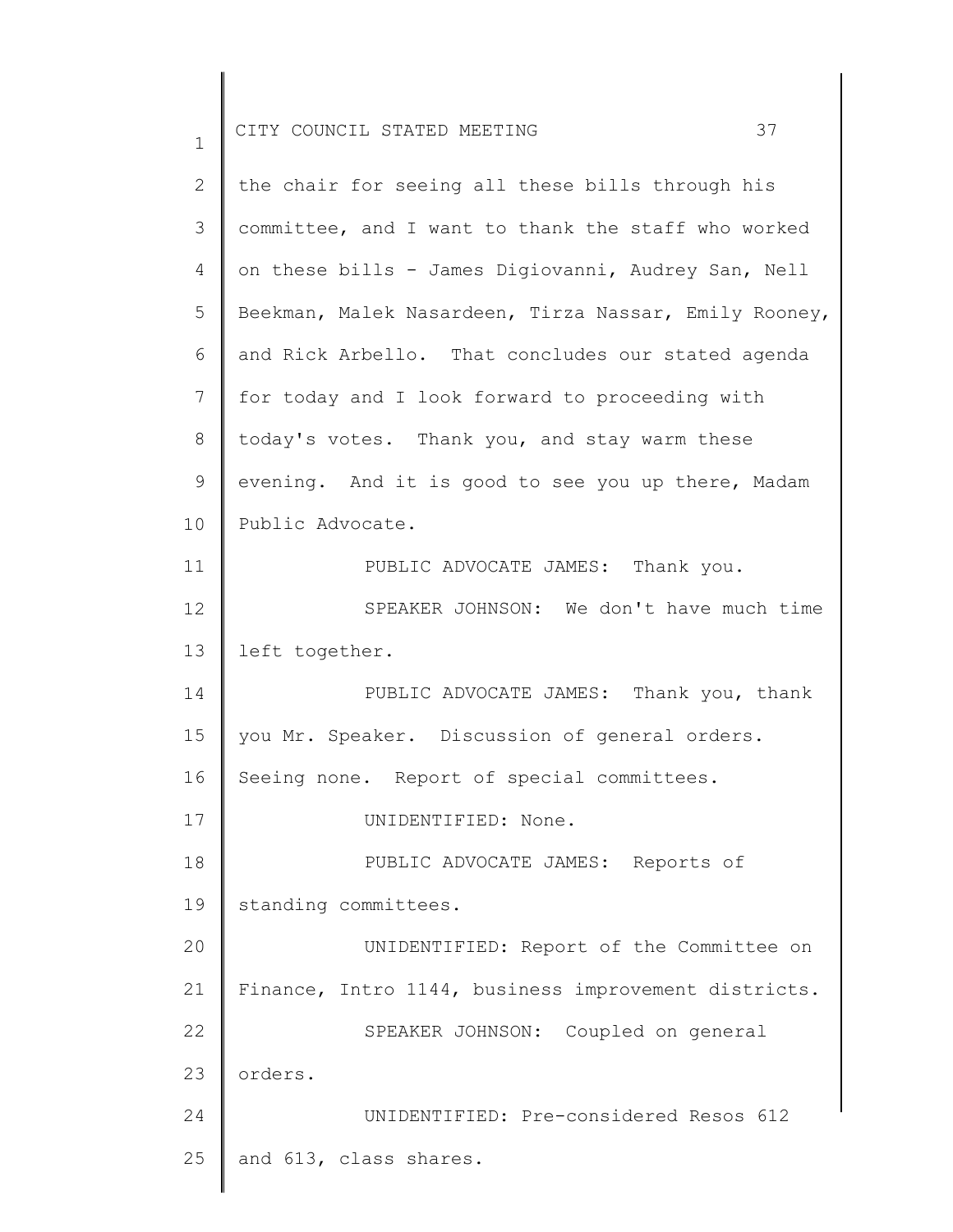1 2 3 4 5 6 7 8 9 10 11 12 13 14 15 16 17 18 19 20 21 22 23 24 25 CITY COUNCIL STATED MEETING 38 SPEAKER JOHNSON: Coupled on general orders. UNIDENTIFIED: Pre-considered Resos 614, property taxes. SPEAKER JOHNSON: Coupled on general orders. UNIDENTIFIED: Pre-considered Resos 615 and 616, Throggs Neck and Hudson Square BIDs. SPEAKER JOHNSON: Coupled on general orders. UNIDENTIFIED: Report of the Committee on For-Hire Vehicles, Intros 304A, 1062A, and 1068A, sale prices, risk of loss, and financial education for taxicabs. SPEAKER JOHNSON: Amended and coupled on general orders. UNIDENTIFIED: Intros 1079A, TLC Office of Inclusion. SPEAKER JOHNSON: Amended and coupled on general orders. UNIDENTIFIED: Intros 1081A and 1096A, Driver Assistance Services. SPEAKER JOHNSON: Amended and coupled on general orders.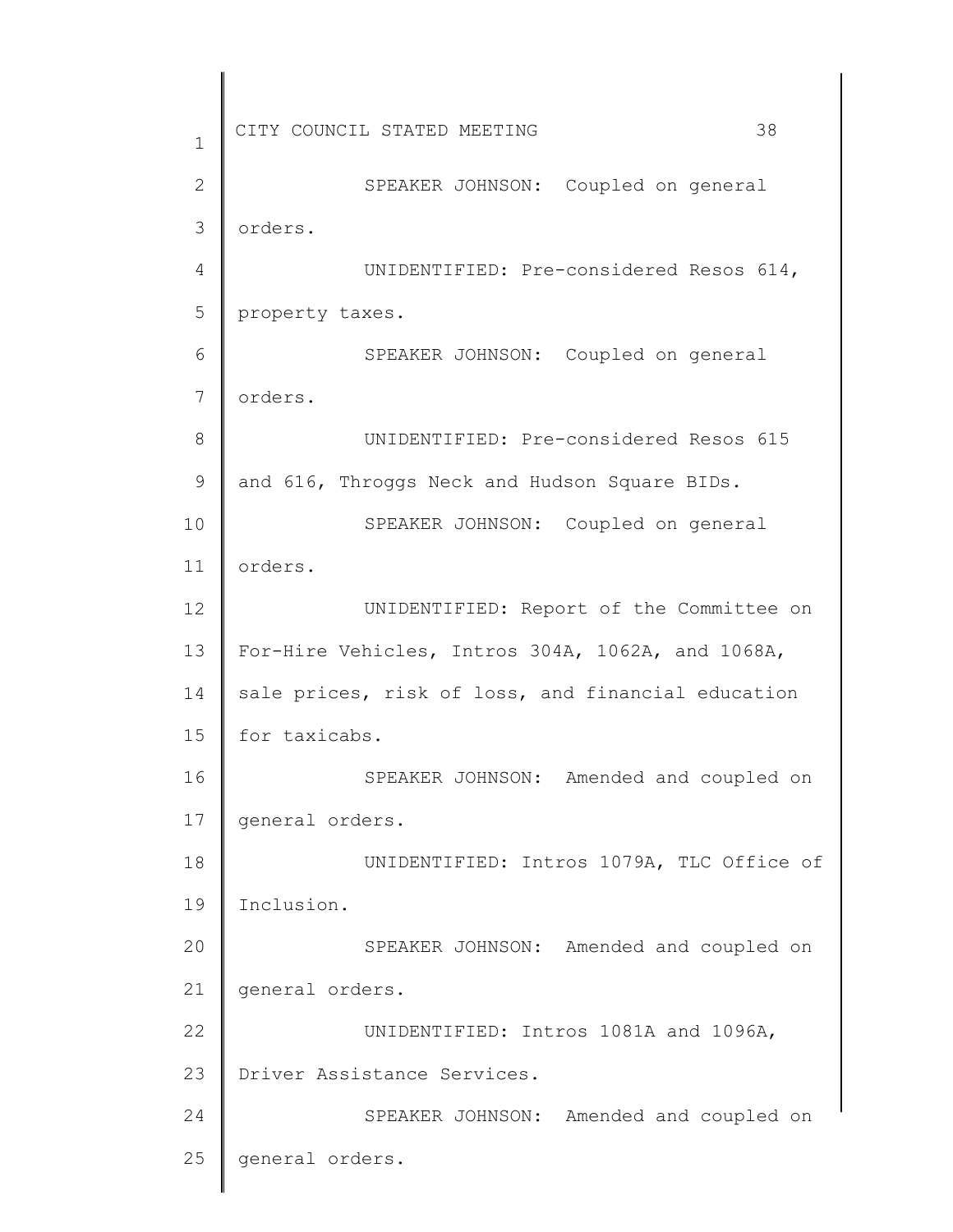1 2 3 4 5 6 7 8 9 10 11 12 13 14 15 16 17 18 19 20 21 22 23 24 25 CITY COUNCIL STATED MEETING 39 UNIDENTIFIED: Report of the Committee on Land Use LU 231 and Reso 623, Bronx Animal Shelter. SPEAKER COREY JOHNSON: Coupled on general orders. UNIDENTIFIED: LU 241 and Reso 624 through LU 243 and Reso 626, 599 Courtlandt Avenue. SPEAKER COREY JOHNSON: Coupled on general orders. UNIDENTIFIED: LU 250 and Reso 627 through LU 252 and Reso 629, St. Michael's Park. SPEAKER COREY JOHNSON: Coupled on general orders. UNIDENTIFIED: LU 253, Hebrew Home. SPEAKER JOHNSON: Approved with modifications and referred to the City Planning Commission pursuant to Rule 11.70b of the Rules of the Council and Section 197d of the New York City Council. UNIDENTIFIED: [clears throat]Excuse me. LU 254 and Reso 630, Coney Island Amusement Park. SPEAKER COREY JOHNSON: Coupled on general orders. UNIDENTIFIED: Report of the Committee on Technology, Intro 1137A, Office of Data Analytics.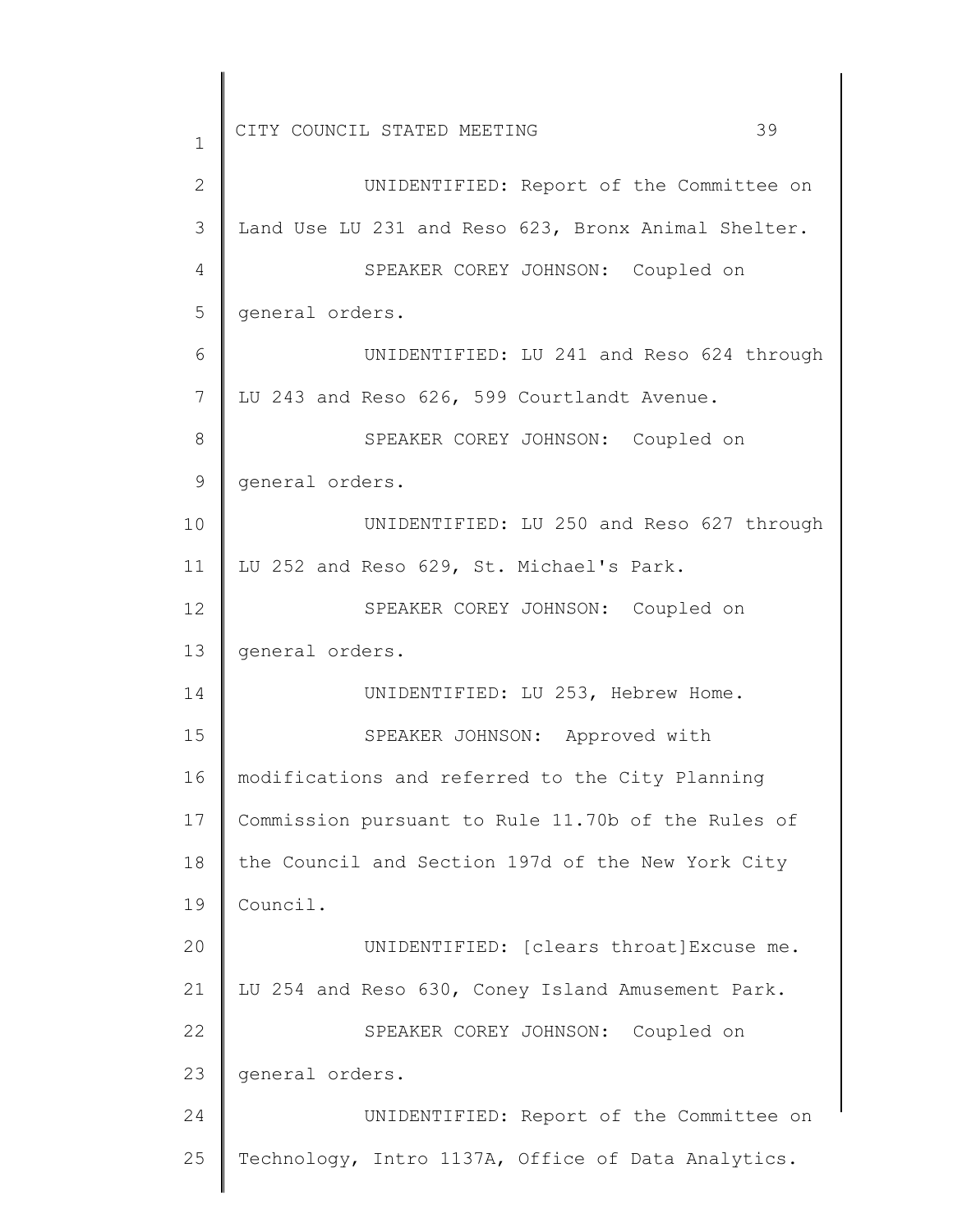| $\mathbf 1$  | 40<br>CITY COUNCIL STATED MEETING                    |
|--------------|------------------------------------------------------|
| $\mathbf{2}$ | SPEAKER JOHNSON: Amended and coupled on              |
| 3            | general orders.                                      |
| 4            | UNIDENTIFIED: Report of the Committee on             |
| 5            | Veterans, Intros 391A, 394A, and 396A, veteran       |
| 6            | resource centers.                                    |
| 7            | SPEAKER JOHNSON: Amended and coupled on              |
| 8            | general orders.                                      |
| 9            | UNIDENTIFIED: Report of the Committee on             |
| 10           | Youth Services, Introduce 376B, bullying prevention. |
| 11           | SPEAKER JOHNSON: Amended and coupled on              |
| 12           | general orders.                                      |
| 13           | UNIDENTIFIED: On the general order                   |
| 14           | calendar, Intro 720, site safety training.           |
| 15           | SPEAKER JOHNSON: Laid over.                          |
| 16           | UNIDENTIFIED: LU 253 and Reso 631, Hebrew            |
| 17           | Home.                                                |
| 18           | SPEAKER JOHNSON: Coupled on general                  |
| 19           | orders.                                              |
| 20           | UNIDENTIFIED: Resolution appointing                  |
| 21           | various persons, Commissioner of Deeds.              |
| 22           | SPEAKER JOHNSON: Coupled on general                  |
| 23           | orders, and at this time I would ask for a roll call |
| 24           | vote on all of the items on today's general order    |
| 25           | calendar.                                            |
|              |                                                      |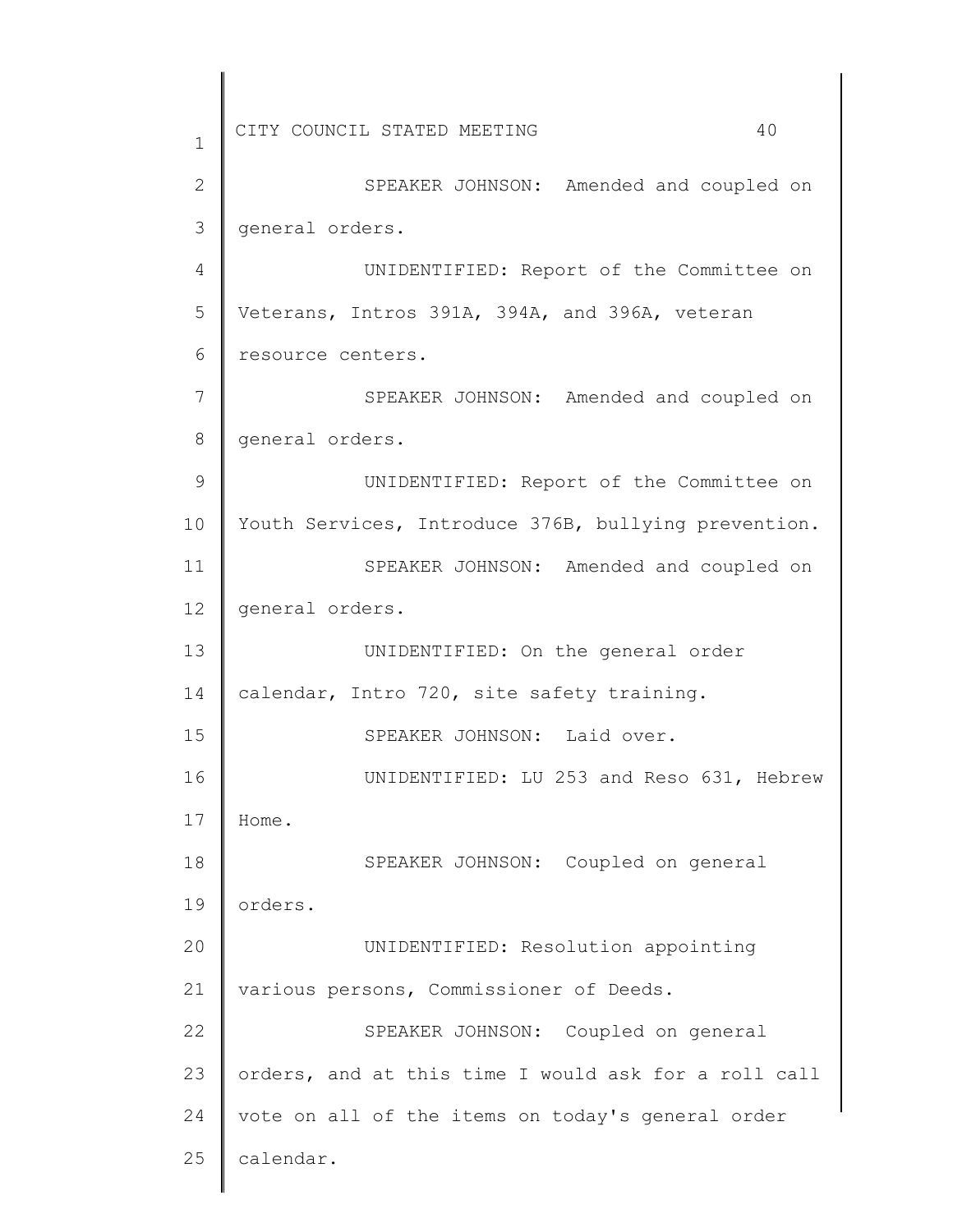| $\mathbf{1}$ | 41<br>CITY COUNCIL STATED MEETING                     |
|--------------|-------------------------------------------------------|
| $\mathbf{2}$ | PUBLIC ADVOCATE JAMES: Quiet in the                   |
| 3            | chambers, please.                                     |
| 4            | UNIDENTIFIED: Sit down please.                        |
| 5            | UNIDENTIFIED: Adams.                                  |
| 6            | COUNCIL MEMBER ADAMS: Permission to                   |
| 7            | explain my vote.                                      |
| 8            | PUBLIC ADVOCATE JAMES: Yes.                           |
| 9            | COUNCIL MEMBER ADAMS: Thank you. Madam                |
| 10           | Public Advocate, congratulations to you               |
| 11           | PUBLIC ADVOCATE JAMES: Thank you.                     |
| 12           | COUNCIL MEMBER ADAMS:  on your victory                |
| 13           | as our historic next Attorney General of New York     |
| 14           | State. Congratulations to you. I'd like to thank      |
| 15           | the members of the Technology Committee for           |
| 16           | unanimously approving my legislation. Intro 1137A,    |
| 17           | this is a bill that codifies into the New York City   |
| 18           | Council the Mayor's Office of Data Analytics, which   |
| 19           | is New York City's Civic Intelligence Center. While   |
| 20           | the Mayor's Office of Data Analytics was created by   |
| 21           | Executive Order 306 under Mayor Michael Bloomberg, We |
| 22           | must ensure that this office survives successive      |
| 23           | mayoral administrations for years to come, and I      |
| 24           | encourage my colleagues to approve this and support   |
| 25           | this important piece of legislation today.            |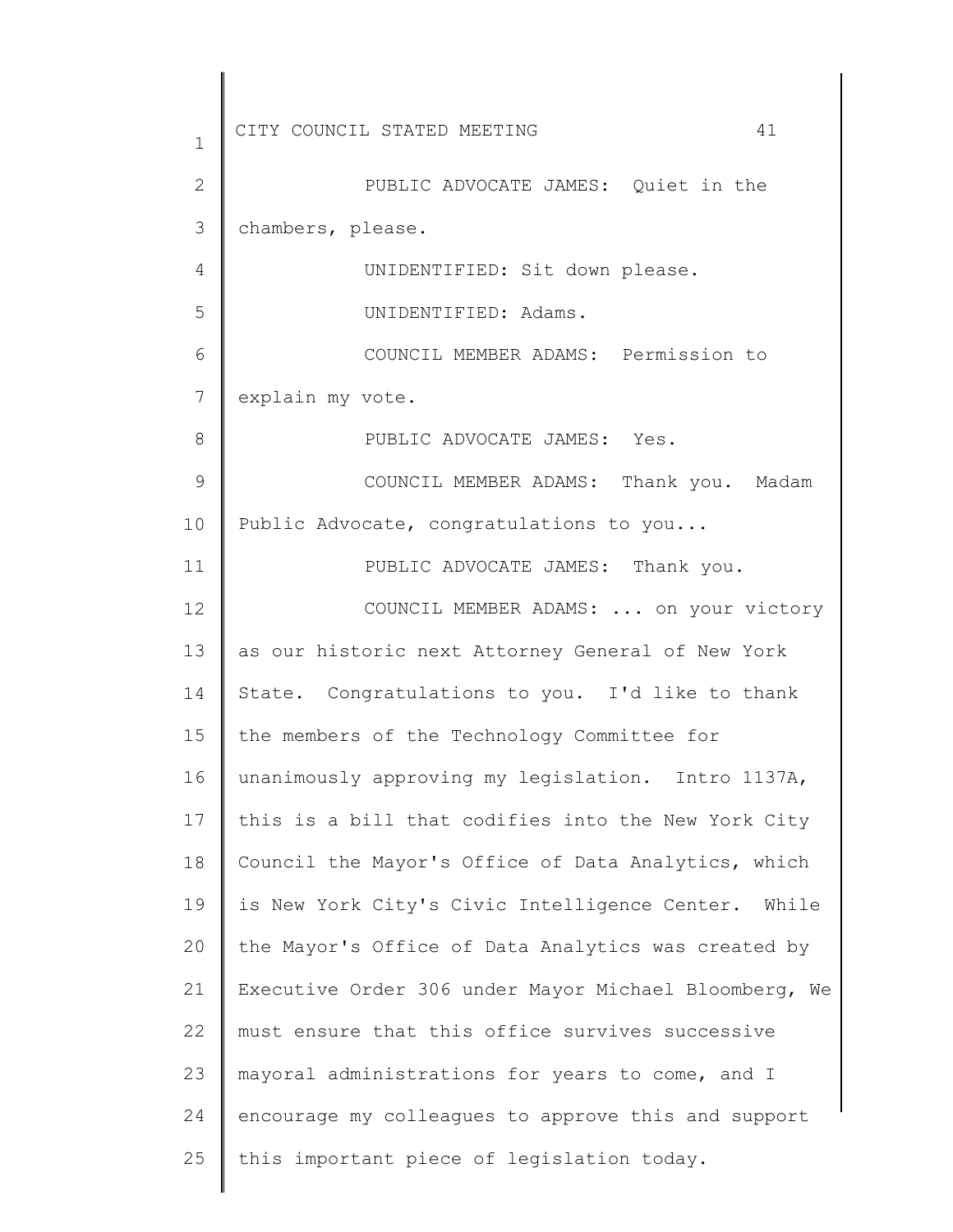| $\mathbf 1$    | 42<br>CITY COUNCIL STATED MEETING                     |
|----------------|-------------------------------------------------------|
| $\mathbf{2}$   | Congratulations to all of my colleagues who will pass |
| 3              | bills today, especially to Council Member King for    |
| $\overline{4}$ | enduring a difficult process to pass the vote which   |
| 5              | is before my committee to create a full-service       |
| 6              | animal shelter in the great borough of the Bronx.     |
| 7              | Thank you to my colleagues once again for your        |
| $\,8\,$        | support on my legislation. I do vote aye on all.      |
| $\mathcal{G}$  | UNIDENTIFIED: Ampry-Samuel.                           |
| 10             | COUNCIL MEMBER AMPRY-SAMUEL: Aye on all.              |
| 11             | UNIDENTIFIED: Barron.                                 |
| 12             | COUNCIL MEMBER BARRON: Permission to                  |
| 13             | explain my vote?                                      |
| 14             | PUBLIC ADVOCATE JAMES: Yes.                           |
| 15             | COUNCIL MEMBER BARRON: Thank you. I                   |
| 16             | rise today for an introduction. I would like to       |
| 17             | introduce to the body Wanda Popiort. Ms. Popiort has  |
| 18             | worked for New York City since 1994. She is employed  |
| 19             | by the New York City Human Resources Administration   |
| 20             | in their Supplemental Nutrition Assistance Program,   |
| 21             | also known as SNAP. She is a principal                |
| 22             | administrative associate level one. Her duties        |
| 23             | include, but are not limited to, training staff when  |
| 24             | needed, keeping staff updated about changes on        |
| 25             | policies and procedures within the SNAP program,      |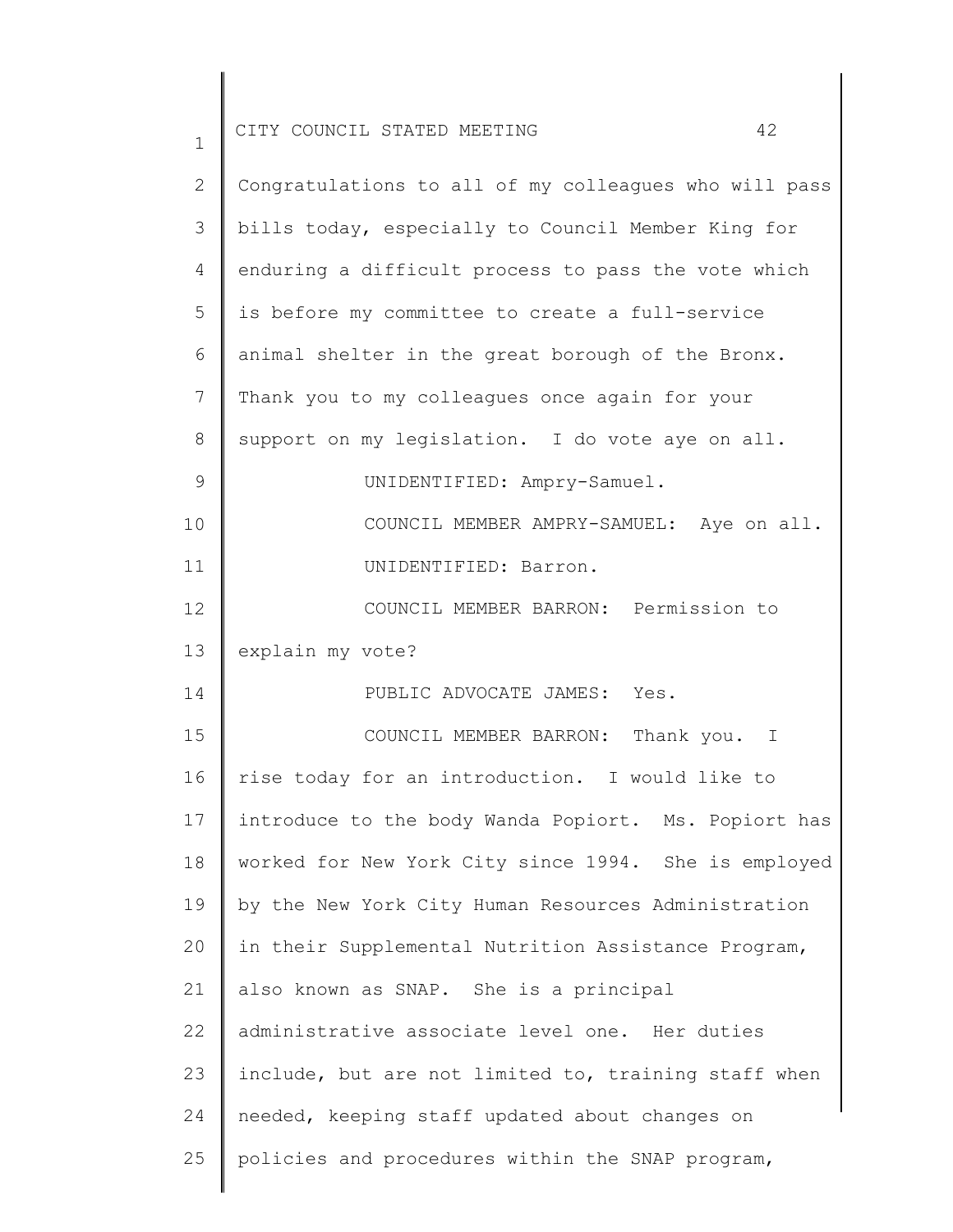| $\mathbf 1$  | 43<br>CITY COUNCIL STATED MEETING                     |
|--------------|-------------------------------------------------------|
| $\mathbf{2}$ | approving time and leave, reviewing, approving, and   |
| 3            | disapproving cases for benefit and supervising staff. |
| 4            | So I have a very capable mature person as an intern.  |
| 5            | She is in her last semester of the College of New     |
| 6            | Rochelle. She is completing her master's in public    |
| 7            | administration and in 2011 she obtained her           |
| $\,8\,$      | bachelor's degree from the College of New Rochelle in |
| $\mathsf 9$  | liberal arts with a concentration in psychiatry, and  |
| 10           | I vote aye on all.                                    |
| 11           | PUBLIC ADVOCATE JAMES: Thank you.                     |
| 12           | COUNCIL MEMBER BARRON: Thank you.                     |
| 13           | UNIDENTIFIED: Borelli.                                |
| 14           | COUNCIL MEMBER BORELLI: Aye on all,                   |
| 15           | except Pre-considered Resos 612, 613, and 614.        |
| 16           | UNIDENTIFIED: Brannan.                                |
| 17           | COUNCIL MEMBER BRANNAN: Aye on all.                   |
| 18           | PUBLIC ADVOCATE JAMES: Thank you.                     |
| 19           | UNIDENTIFIED: Cabrera.                                |
| 20           | COUNCIL MEMBER CABRERA: Aye.                          |
| 21           | PUBLIC ADVOCATE JAMES: Thank you.                     |
| 22           | UNIDENTIFIED: Chin.                                   |
| 23           | COUNCIL MEMBER CHIN: Permission to                    |
| 24           | explain my vote?                                      |
| 25           | PUBLIC ADVOCATE JAMES: Yes.                           |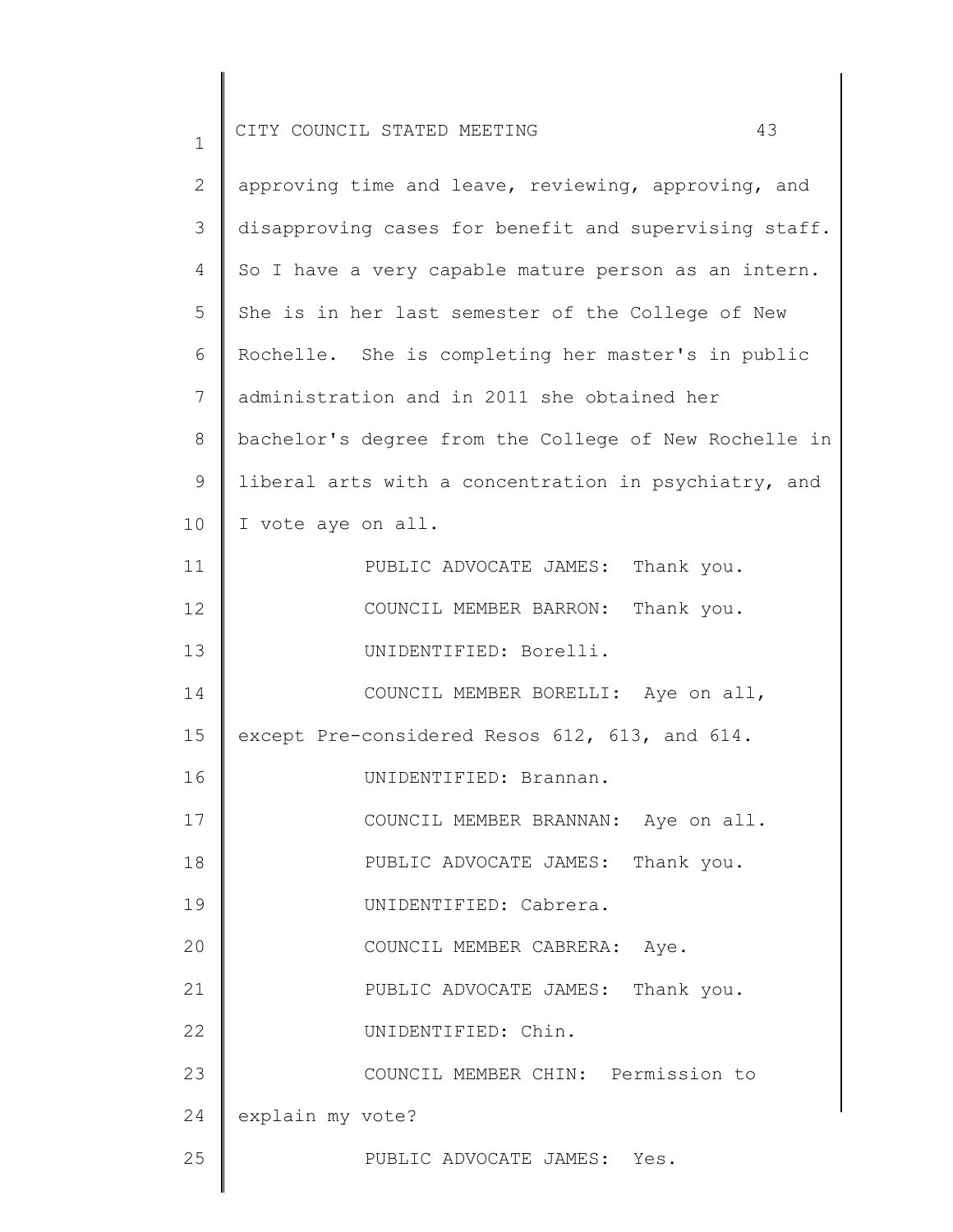| $\overline{2}$ | COUNCIL MEMBER CHIN: First of all,                    |
|----------------|-------------------------------------------------------|
| 3              | congratulations, Madam Public Advocate. I look        |
| 4              | forward to working with you as our new state attorney |
| 5              | general. And I also want to thank the Finance         |
| 6              | Committee for supporting two of my BIDs, the Chinese  |
| 7              | Home BID and the Lower East Side BID on their         |
| 8              | requests for increasing the assessment, and I vote    |
| 9              | aye on all. Thank you.                                |
| 10             | PUBLIC ADVOCATE JAMES: Thank you.                     |
| 11             | UNIDENTIFIED: Cohen.                                  |
| 12             | COUNCIL MEMBER COHEN: Madam Attorney                  |
| 13             | General-Elect, permission to explain my vote.         |
| 14             | PUBLIC ADVOCATE JAMES: Yes.                           |
| 15             | COUNCIL MEMBER COHEN: I just really want              |
| 16             | to express my profound gratitude to the land use      |
| 17             | division, specifically Raja Mann, Amy Levitan, Julie  |
| 18             | Lubin, and Jeff Yoon for the tremendous amount of     |
| 19             | time that they spent holding my hand and walking me   |
| 20             | through the Hebrew Home expansion, and I will say     |
| 21             | that this project has gone through a tremendous       |
| 22             | amount of evolution from its inception to this day,   |
| 23             | including the preservation of 90% of the developable  |
| 24             | site will be preserved as open space, so only using   |
| 25             | 10% of the land. And, again, it was an enormous       |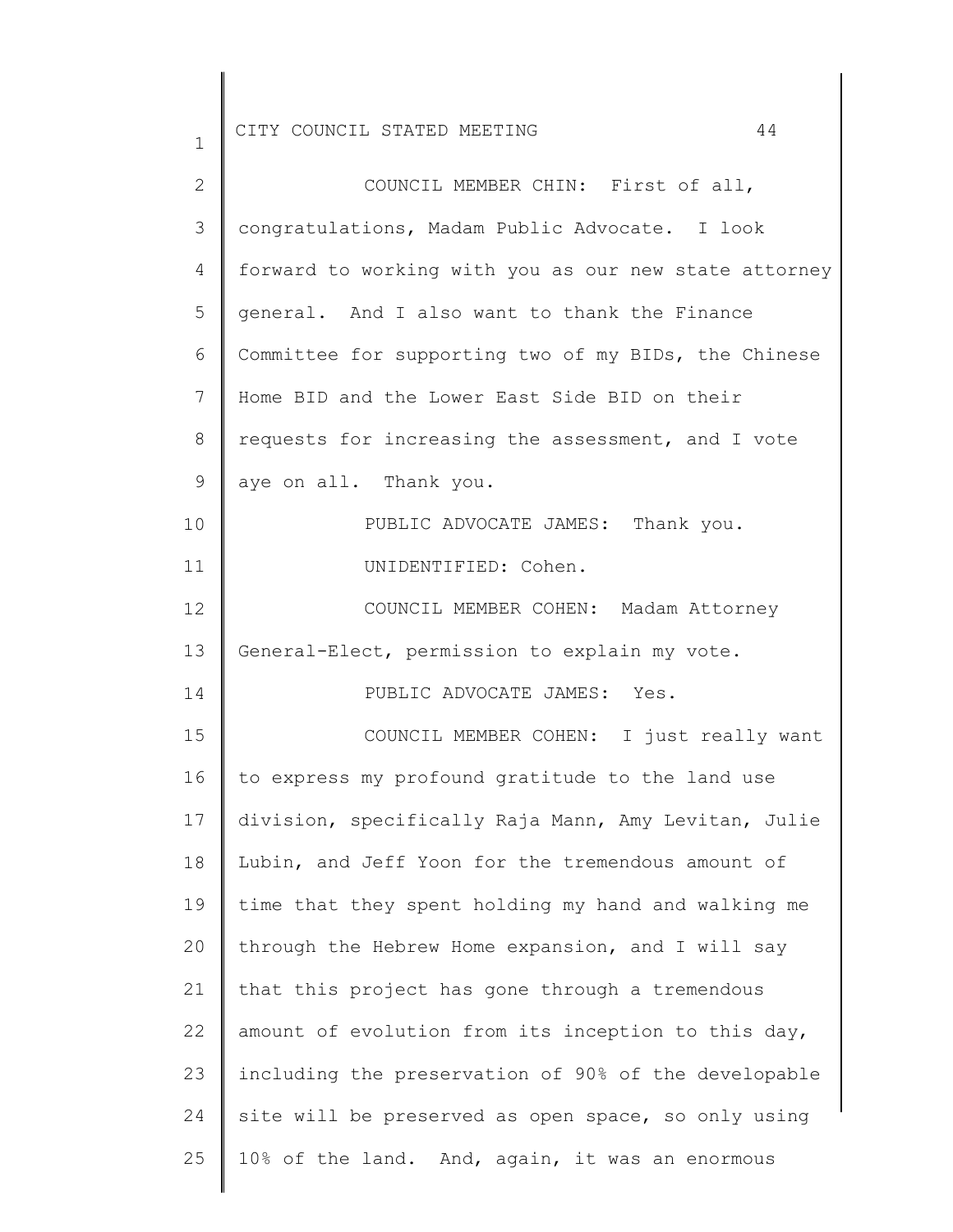| $\mathbf 1$     | CITY COUNCIL STATED MEETING<br>45                     |
|-----------------|-------------------------------------------------------|
| $\overline{2}$  | amount of work and the land use division really       |
| 3               | proved its mettle and have my deep appreciation, and  |
| 4               | thank you to the speaker's office for all their       |
| 5               | support. And I encourage my colleagues to vote aye.   |
| 6               | And I vote aye on all.                                |
| 7               | PUBLIC ADVOCATE JAMES: Thank you.                     |
| 8               | UNIDENTIFIED: Constantinides.                         |
| 9               | COUNCIL MEMBER CONSTANTINIDES: Aye on                 |
| 10              | all.                                                  |
| 11              | PUBLIC ADVOCATE JAMES: Thank you.                     |
| 12 <sup>°</sup> | UNIDENTIFIED: Cornegy.                                |
| 13              | COUNCIL MEMBER CORNEGY: Aye.                          |
| 14              | PUBLIC ADVOCATE JAMES: Thank you.                     |
| 15              | UNIDENTIFIED: Deutsch.                                |
| 16              | COUNCIL MEMBER DEUTSCH: Permission to                 |
| 17              | explain my votes?                                     |
| 18              | PUBLIC ADVOCATE JAMES: Yes.                           |
| 19              | COUNCIL MEMBER DEUTSCH: First I'd like                |
| 20              | to congratulate you, I think it's the first time that |
| 21              | we have an attorney general presiding over the City   |
| 22              | Council. So congratulations on that. And also I       |
| 23              | want to congratulate my colleague, Eric Ulrich, on    |
| 24              | the three bills, on the three veteran bills that is   |
| 25              | being passed today, and I want to thank Eric for all  |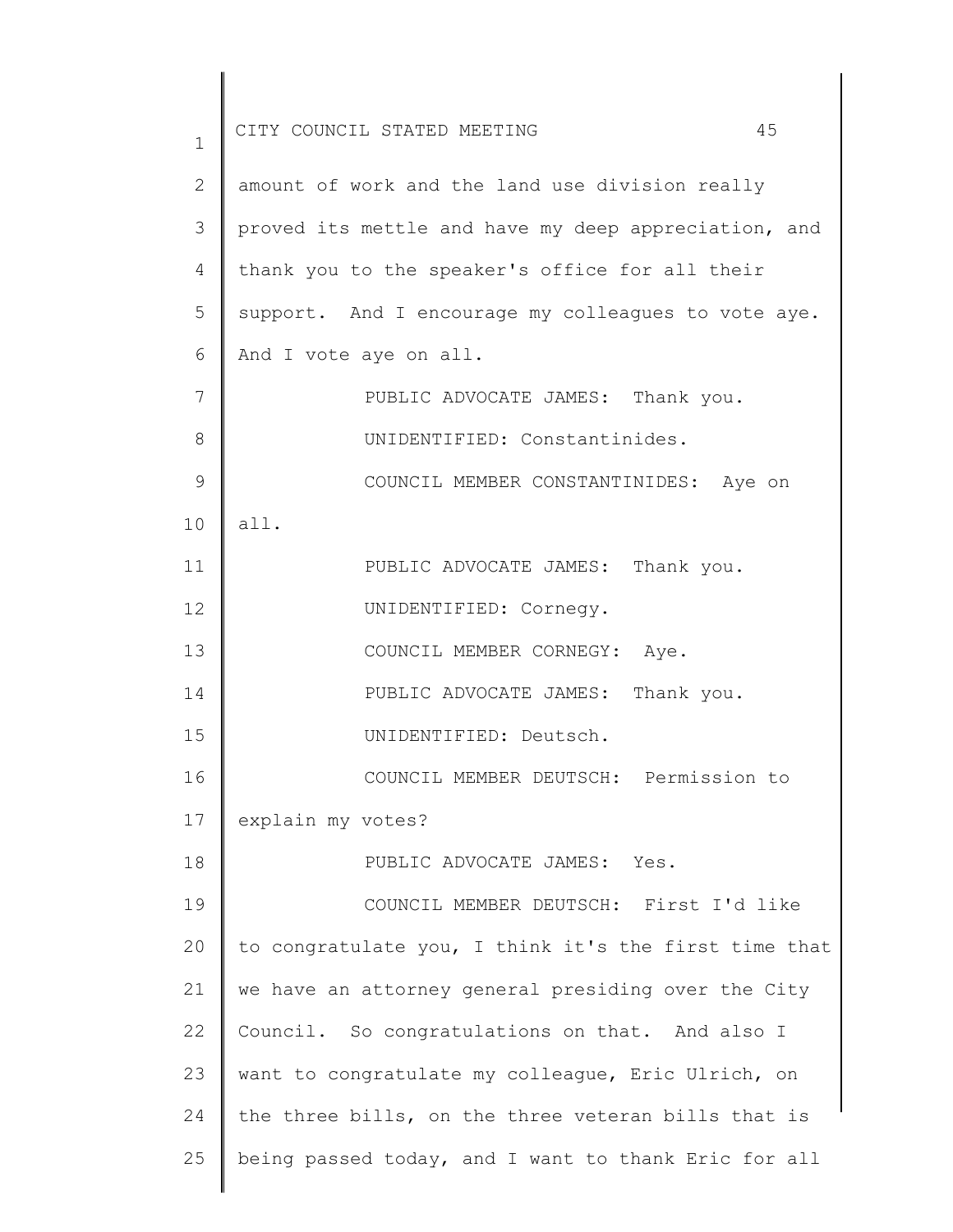1 2 3 4 5 6 7 8 9 10 11 12 13 14 15 16 17 18 19 20 21 22 23 24 25 CITY COUNCIL STATED MEETING 46 the work that he has done and continues to do on behalf of our veterans. Aye on all. PUBLIC ADVOCATE JAMES: Thank you. UNIDENTIFIED: Matteo. COUNCIL MEMBER MATTEO: No on 612, 613, 614. Aye on the rest. I want to congratulate my colleague, Eric Ulrich, on his passage of veterans' bills. Thank you. PUBLIC ADVOCATE JAMES: Thank you. UNIDENTIFIED: Diaz. COUNCIL MEMBER DIAZ: Permission to explain my vote. PUBLIC ADVOCATE JAMES: Yes. COUNCIL MEMBER DIAZ: Ladies and gentleman, Madam Chair Lady, and ladies and gentleman, I would like to take this opportunity as a Puerto Rican born by [inaudible] Puerto Rico to thank all of you and the speaker and all of you that went to Puerto Rico to show you support for our island, and the need that we are having in Puerto Rico. Thank you very much, especially to those of you that went to schools, to paint and to help build some buildings and giving help to Puerto Rico. Thank you very much to all of you, and I would like to express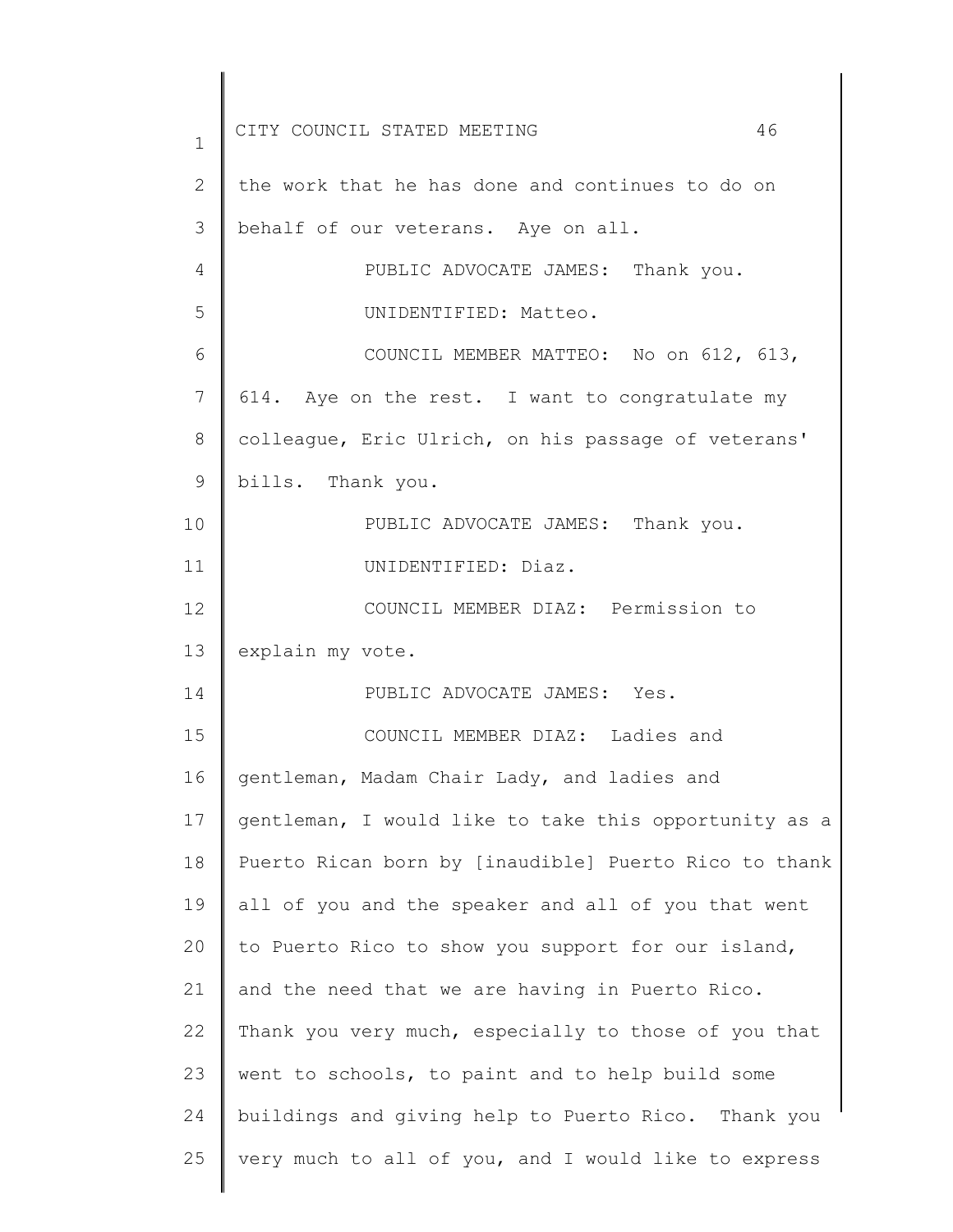| $\mathbf 1$ | 47<br>CITY COUNCIL STATED MEETING                     |
|-------------|-------------------------------------------------------|
| 2           | my appreciation to the members of the For-Hire        |
| 3           | Committee for the wonderful job and the support that  |
| 4           | they are giving and to the speaker for supporting our |
| 5           | committee, and to my counsel, Christopher Lean, who   |
| 6           | has done a wonderful job, and Madam, ladies and       |
| 7           | gentleman, I vote aye on all, and auf Wiedersehen.    |
| 8           | PUBLIC ADVOCATE JAMES: Thank you.                     |
| 9           | UNIDENTIFIED: Did you say auf                         |
| 10          | Wiedersehen? [laughter]                               |
| 11          | COUNCIL MEMBER DIAZ: Dromm.                           |
| 12          | COUNCIL MEMBER DROMM: Aye.                            |
| 13          | PUBLIC ADVOCATE JAMES: Thank you.                     |
| 14          | UNIDENTIFIED: Espinal.                                |
| 15          | COUNCIL MEMBER ESPINAL: Aye.                          |
| 16          | UNIDENTIFIED: Eugene.                                 |
| 17          | COUNCIL MEMBER EUGENE: I vote aye.                    |
| 18          | PUBLIC ADVOCATE JAMES: Thank you.                     |
| 19          | UNIDENTIFIED: Gibson.                                 |
| 20          | COUNCIL MEMBER GIBSON: Congratulations,               |
| 21          | colleaque. I vote aye on all.                         |
| 22          | PUBLIC ADVOCATE JAMES: Thank you.                     |
| 23          | UNIDENTIFIED: Gjonaj.                                 |
| 24          | COUNCIL MEMBER GJONAJ: Aye on all,                    |
| 25          | except 612, 613, and 614.                             |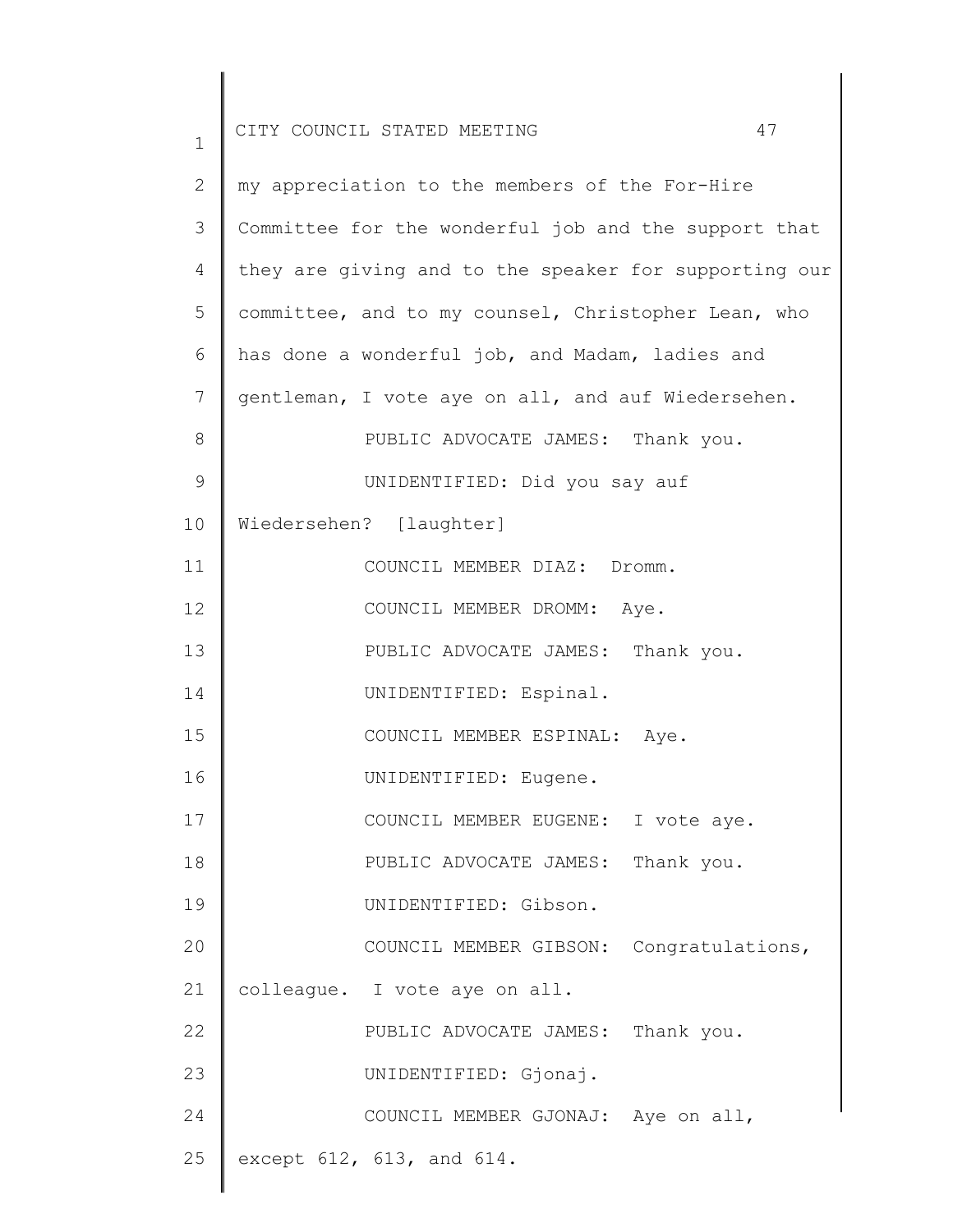| $\mathbf 1$ | 48<br>CITY COUNCIL STATED MEETING                     |
|-------------|-------------------------------------------------------|
| 2           | UNIDENTIFIED: Grodenchik.                             |
| 3           | COUNCIL MEMBER GRODENCHIK: Aye on all.                |
| 4           | UNIDENTIFIED: Holden.                                 |
| 5           | COUNCIL MEMBER HOLDEN: Aye on all.                    |
| 6           | UNIDENTIFIED: Kallos.                                 |
| 7           | COUNCIL MEMBER KALLOS: Permission to                  |
| $8\,$       | explain?                                              |
| 9           | PUBLIC ADVOCATE JAMES: Yes.                           |
| 10          | COUNCIL MEMBER KALLOS: Tish, we have                  |
| 11          | been so lucky here in the city to have you as our     |
| 12          | advocate, and now we have to share you with the state |
| 13          | as our attorney, and I look forward to having you     |
| 14          | represent us. Being our attorney and suing the hell   |
| 15          | out of Trump, I vote aye on all.                      |
| 16          | PUBLIC ADVOCATE JAMES: Thank you.                     |
| 17          | Ditto. [laughs]                                       |
| 18          | UNIDENTIFIED: Koo.                                    |
| 19          | COUNCIL MEMBER KOO: Aye.                              |
| 20          | UNIDENTIFIED: Koslowitz.                              |
| 21          | COUNCIL MEMBER KOSLOWITZ: Aye.                        |
| 22          | PUBLIC ADVOCATE JAMES: Thank you.                     |
| 23          | UNIDENTIFIED: Lancman.                                |
| 24          | COUNCIL MEMBER LANCMAN: Aye.                          |
| 25          | PUBLIC ADVOCATE JAMES: Thank you.                     |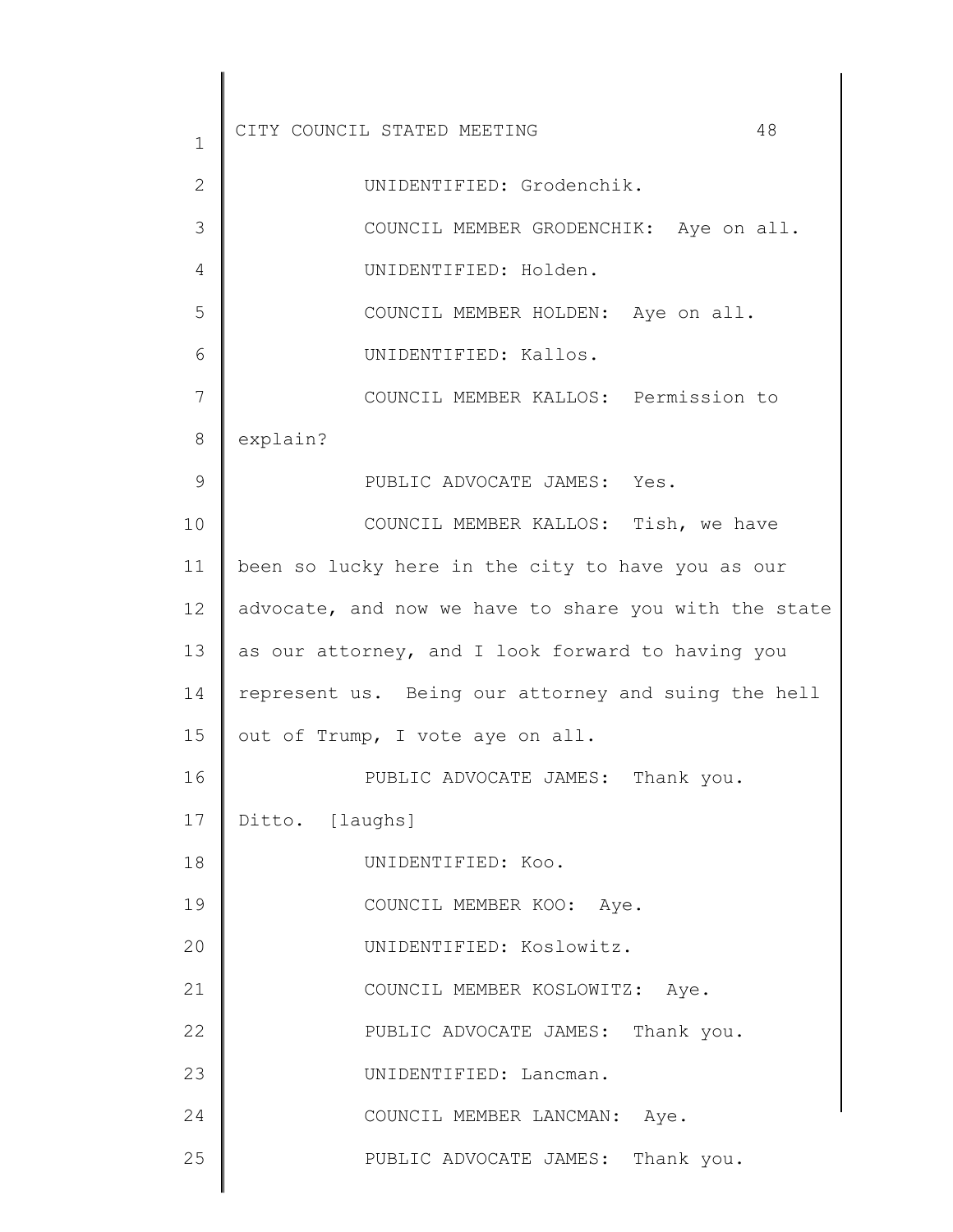| $\mathbf 1$  | 49<br>CITY COUNCIL STATED MEETING                    |
|--------------|------------------------------------------------------|
| $\mathbf{2}$ | UNIDENTIFIED: Lander.                                |
| 3            | COUNCIL MEMBER LANDER: Aye.                          |
| 4            | PUBLIC ADVOCATE JAMES: Thank you.                    |
| 5            | UNIDENTIFIED: Levin.                                 |
| 6            | COUNCIL MEMBER LEVIN: Permission to                  |
| 7            | explain my vote?                                     |
| 8            | PUBLIC ADVOCATE JAMES: Yes.                          |
| 9            | COUNCIL MEMBER LEVIN: I want to vote aye             |
| 10           | on all, and to our attorney general-elect, in the    |
| 11           | words of my daughter, Francis, go Tish [laughter].   |
| 12           | PUBLIC ADVOCATE JAMES: Thank you,                    |
| 13           | Franny.                                              |
| 14           | COUNCIL MEMBER LEVIN: Congratulations,               |
| 15           | Tish. We will miss you here at the City Council. We  |
| 16           | wish you all the best and are very proud to see all  |
| 17           | the great work that you'll be doing on behalf of all |
| 18           | of New York State. Thank you. Aye on all.            |
| 19           | PUBLIC ADVOCATE JAMES: Thank you, Steve.             |
| 20           | UNIDENTIFIED: Levine.                                |
| 21           | COUNCIL MEMBER LEVINE: A big ditto on                |
| 22           | that, and aye on all.                                |
| 23           | PUBLIC ADVOCATE JAMES: Thank you.                    |
| 24           | UNIDENTIFIED: Maisel.                                |
| 25           | COUNCIL MEMBER MAISEL: Yes, definitely.              |
|              |                                                      |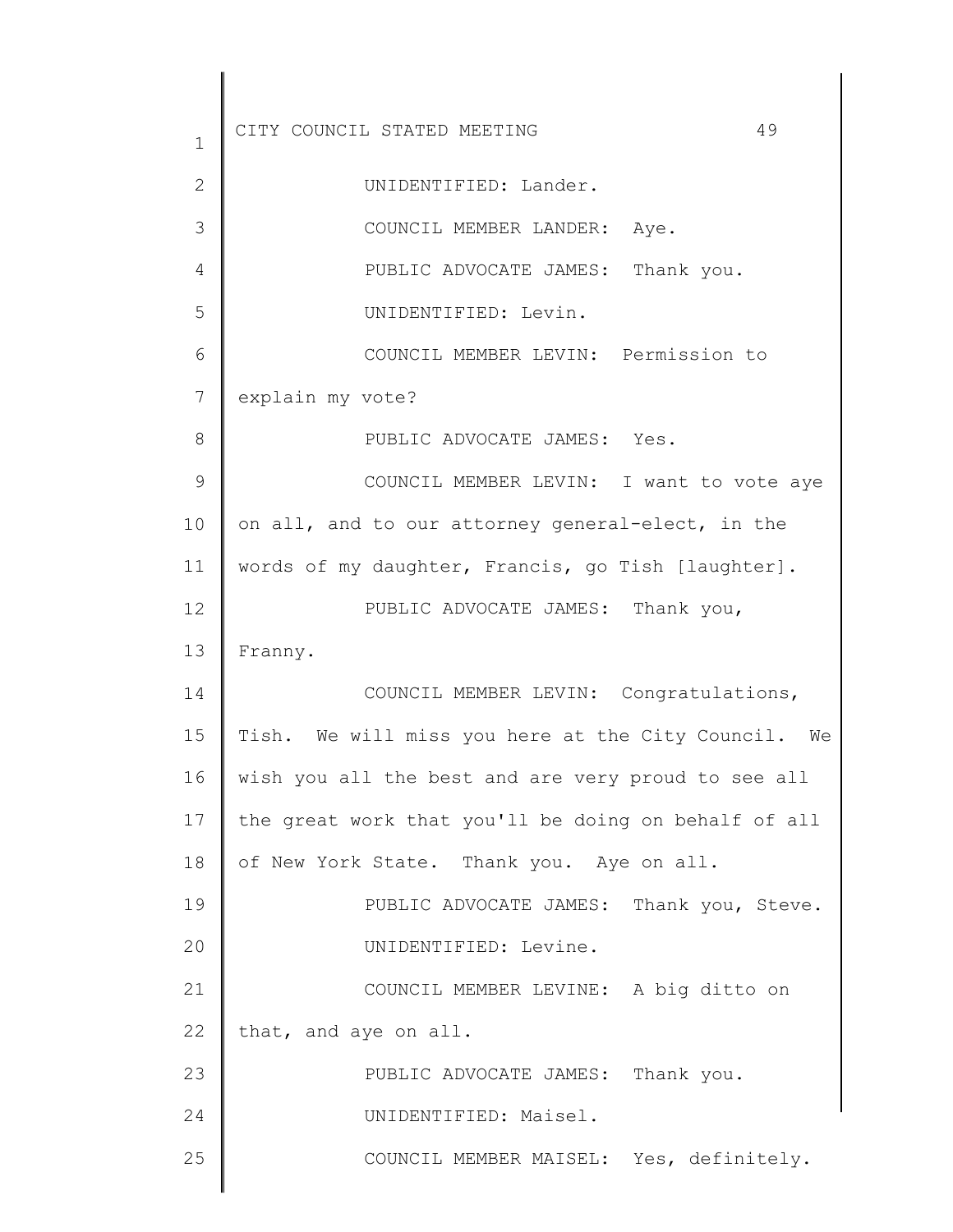| $\mathbf 1$    | 50<br>CITY COUNCIL STATED MEETING                    |
|----------------|------------------------------------------------------|
| $\mathbf{2}$   | UNIDENTIFIED: Menchaca.                              |
| $\mathcal{S}$  | COUNCIL MEMBER MENCHACA: Aye on all.                 |
| $\overline{4}$ | UNIDENTIFIED: Miller.                                |
| 5              | COUNCIL MEMBER MILLER: Madam Public                  |
| 6              | Advocate, I would like to add my congratulations and |
| $\overline{7}$ | just know that you will continue to make us proud in |
| 8              | all your future endeavors, and I feel safer already. |
| 9              | And we do have a list in southeast Queens that we're |
| 10             | know are gonna get done, right, and all that         |
| 11             | predatory stuff, and we're so excited, and with that |
| 12             | I vote aye on all. Thank you.                        |
| 13             | PUBLIC ADVOCATE JAMES: Thank you.                    |
| 14             | UNIDENTIFIED: Moya.                                  |
| 15             | COUNCIL MEMBER MOYA: Aye on all.                     |
| 16             | PUBLIC ADVOCATE JAMES: Thank you.                    |
| 17             | UNIDENTIFIED: Perkins.                               |
| 18             | COUNCIL MEMBER PERKINS: Aye on all, and              |
| 19             | all the best.                                        |
| 20             | PUBLIC ADVOCATE JAMES: Thank you.                    |
| 21             | UNIDENTIFIED: Powers.                                |
| 22             | COUNCIL MEMBER POWERS: Aye on all, and               |
| 23             | congratulations.                                     |
| 24             | PUBLIC ADVOCATE JAMES: Thank you.                    |
| 25             | UNIDENTIFIED: Reynoso.                               |
|                |                                                      |

 $\parallel$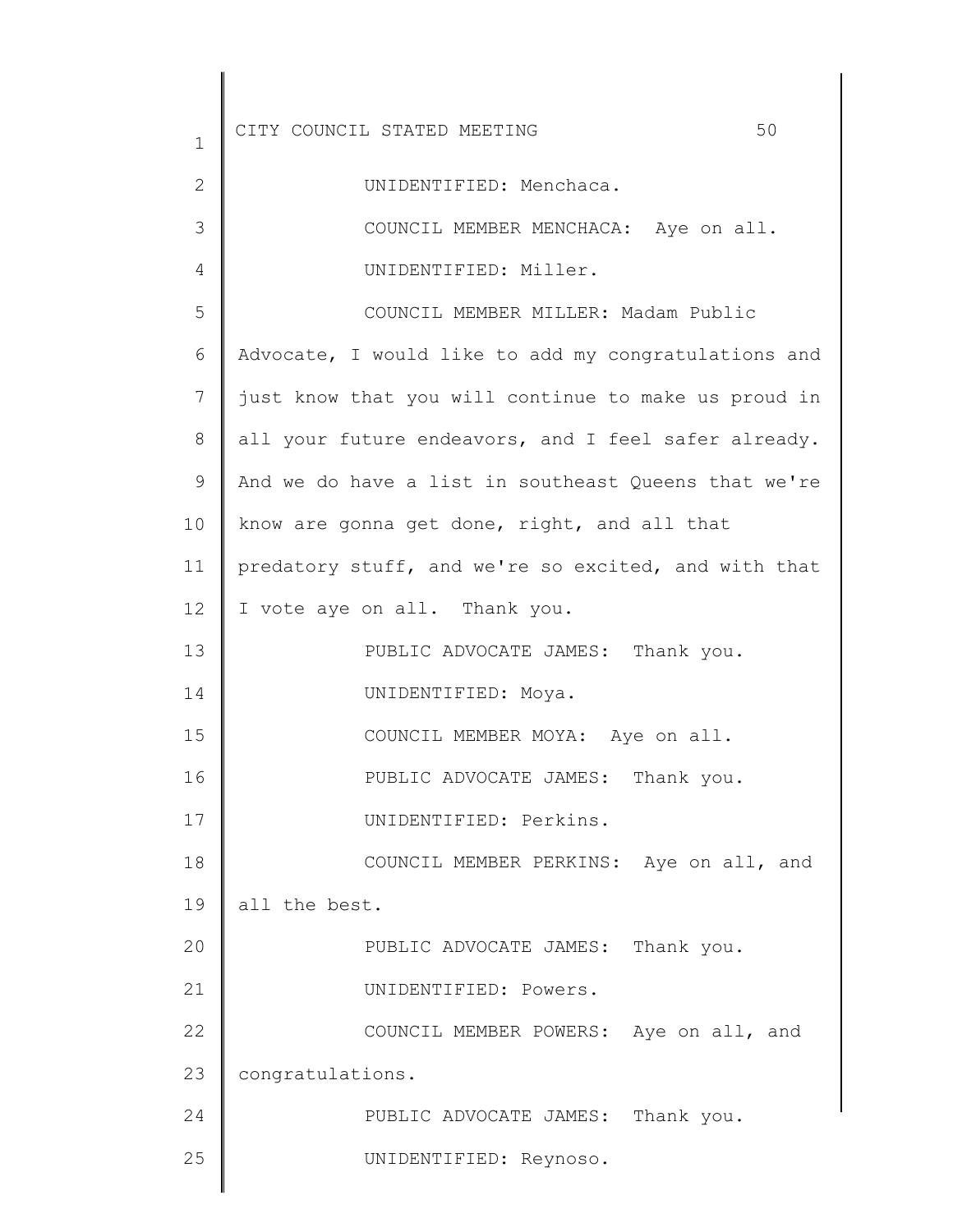| $\mathbf{1}$ | 51<br>CITY COUNCIL STATED MEETING                     |
|--------------|-------------------------------------------------------|
| $\mathbf{2}$ | COUNCIL MEMBER REYNOSO: I vote aye on                 |
| 3            | all, and congratulations.                             |
| 4            | PUBLIC ADVOCATE JAMES: Thank you.                     |
| 5            | UNIDENTIFIED: Richards.                               |
| 6            | COUNCIL MEMBER RICHARDS: Ah,                          |
| 7            | congratulations. DJ is still waiting for his          |
| 8            | pancakes [laughter] but we certainly want to          |
| 9            | congratulate you on rising to the occasion and for    |
| 10           | making history in New York State, and with that being |
| 11           | said, I also just want to thank the speaker, Jason    |
| 12           | Goldman, Jordon Gibbons, my legislative director, and |
| 13           | counsel James Digiovanni for their work on the Office |
| 14           | of Inclusion, and with that I vote aye.               |
| 15           | PUBLIC ADVOCATE JAMES: Thank you.                     |
| 16           | UNIDENTIFIED: Rivera.                                 |
| 17           | COUNCIL MEMBER RIVERA: Aye on all.                    |
| 18           | PUBLIC ADVOCATE JAMES: Thank you.                     |
| 19           | UNIDENTIFIED: Rodriguez. Rose.                        |
| 20           | COUNCIL MEMBER ROSE: Permission to                    |
| 21           | explain my vote?                                      |
| 22           | PUBLIC ADVOCATE JAMES: Yes.                           |
| 23           | COUNCIL MEMBER ROSE: I'm so proud, Tish,              |
| 24           | much love, and I vote aye on all except for Pre-      |
| 25           | considered Resolutions 612, 613, and 614.             |
|              |                                                       |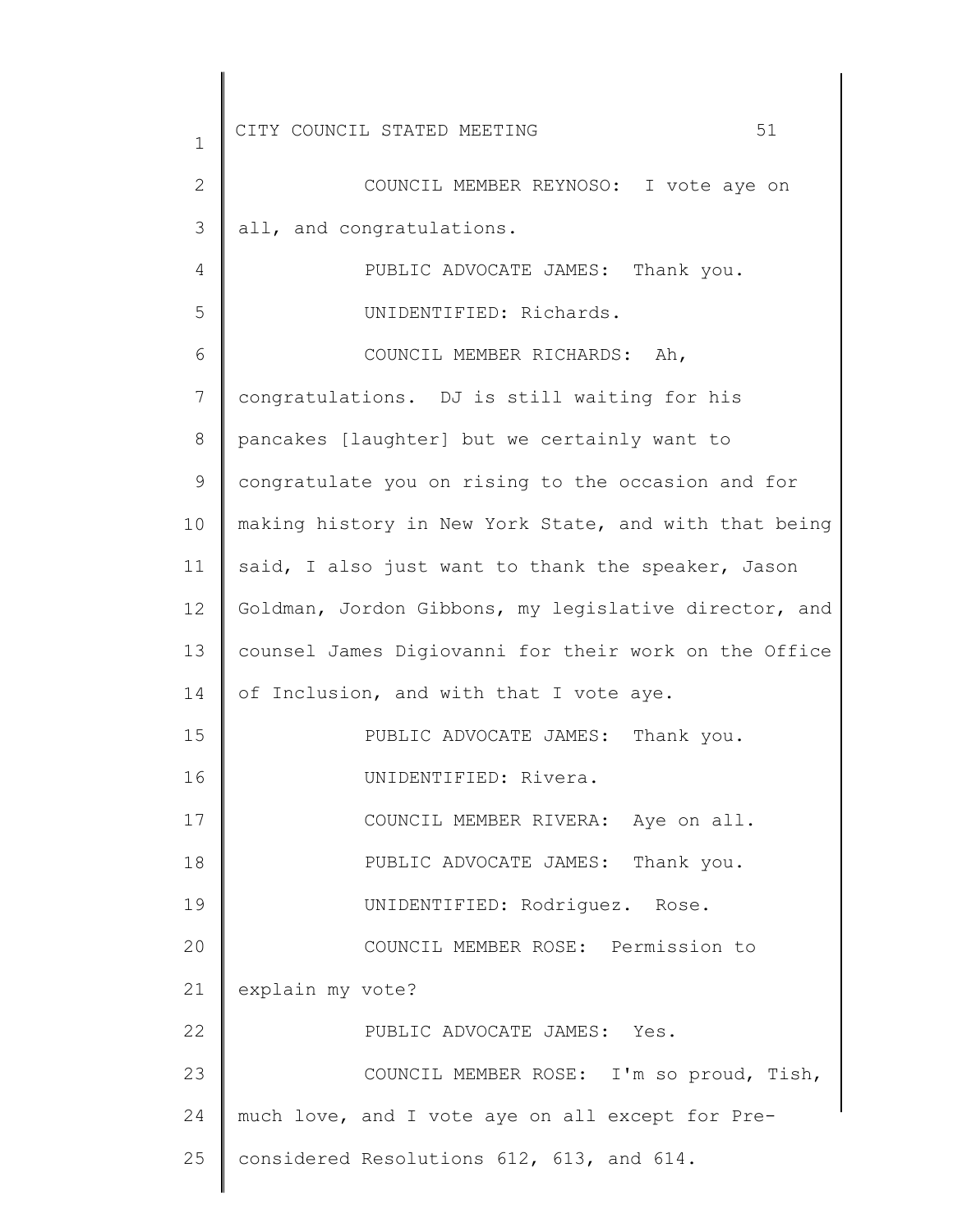1 2 3 4 5 6 7 8 9 10 11 12 13 14 15 16 17 18 19 20 21 22 23 24 25 CITY COUNCIL STATED MEETING 62 PUBLIC ADVOCATE JAMES: Thank you. UNIDENTIFIED: Rosenthal. COUNCIL MEMBER ROSENTHAL: Permission to explain my vote? PUBLIC ADVOCATE JAMES: Yes. COUNCIL MEMBER ROSENTHAL: Congratulations, Madam Attorney General. PUBLIC ADVOCATE JAMES: Thank you, Helen. COUNCIL MEMBER ROSENTHAL: It's pretty cool, and it's great, and it means a lot. You're a role model for a lot of women. PUBLIC ADVOCATE JAMES: Thank you. COUNCIL MEMBER ROSENTHAL: And I really appreciate you wish you much success in your position in serving the public. PUBLIC ADVOCATE JAMES: Thank you. How do you vote? COUNCIL MEMBER ROSENTHAL: No on nothing. PUBLIC ADVOCATE JAMES: Oh, OK. [laughter] COUNCIL MEMBER ROSENTHAL: I also want to congratulate Council Member Adams on her bill for Office of Data Analytics. You're speaking to my heart. So I think this is great, the transparency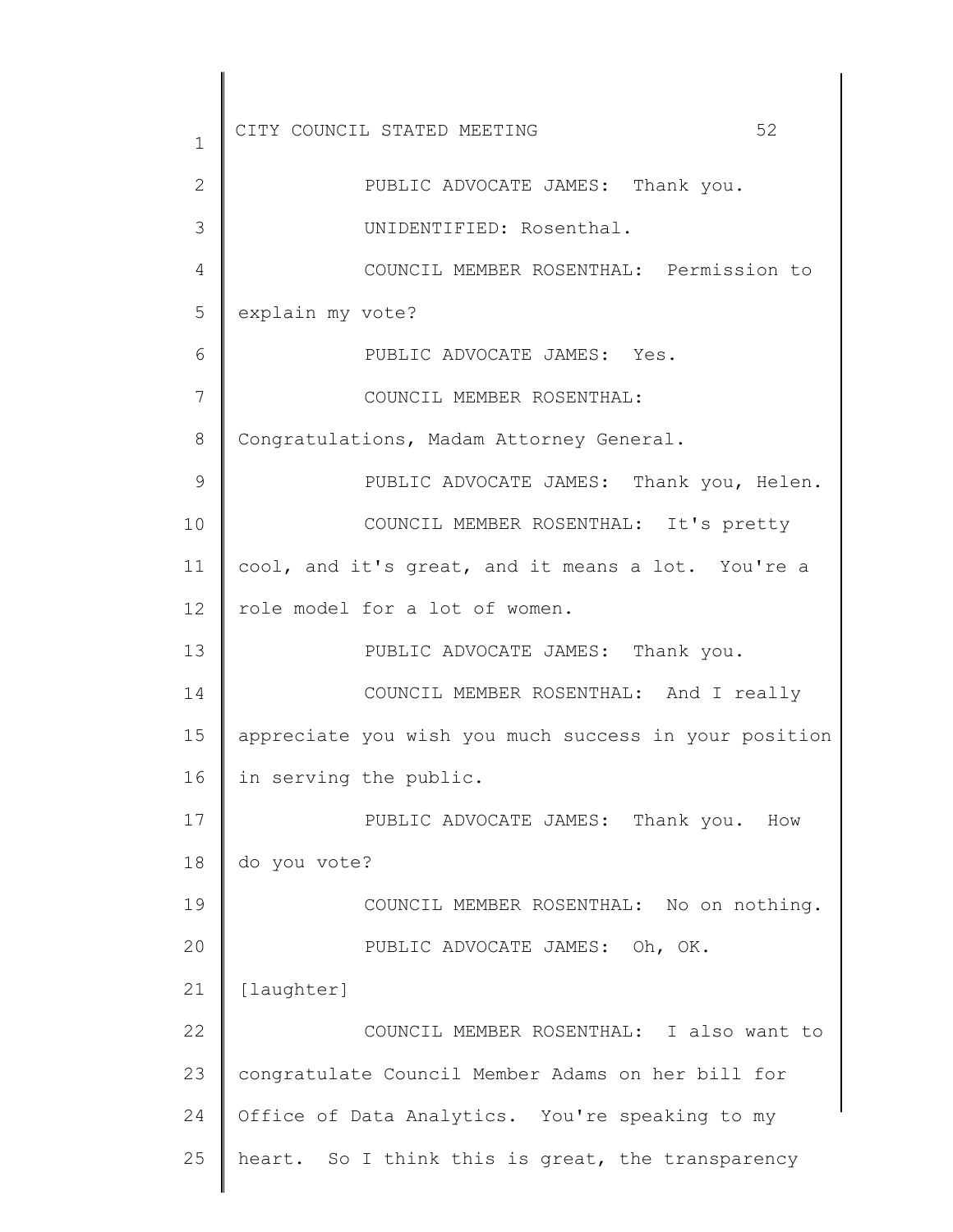| $\mathbf 1$    | 53<br>CITY COUNCIL STATED MEETING                       |
|----------------|---------------------------------------------------------|
| $\mathbf{2}$   | that will come from this. I really appreciate the       |
| 3              | work that you've done on this, and Council Member       |
| $\overline{4}$ | Dromm, you already know, but I'm really ecstatic        |
| 5              | about the fact that we were able to lower the tax       |
| 6              | rate cap from 0.5% to 0.05%, if I have that right.      |
| 7              | So thank you very much for that, and with that I vote   |
| 8              | aye on all.                                             |
| $\mathsf 9$    | PUBLIC ADVOCATE JAMES: Thank you.                       |
| 10             | UNIDENTIFIED: Rodriguez.                                |
| 11             | COUNCIL MEMBER RODRIGUEZ: [inaudible]                   |
| 12             | something about the bills. So I believe that, again,    |
| 13             | the bill that with the support of Speaker Johnson, my   |
| 14             | colleague, we're being able to vote today the one       |
| 15             | that will create a medallion task force, it will be     |
| 16             | very important [inaudible] recognize the level of       |
| 17             | crisis of having taken so many drivers to commit        |
| 18             | suicide. The Yellow Taxi crisis didn't happen           |
| 19             | overnight. We promised decades ago that they will be    |
| 20             | the only one that will have the exclusive right to      |
| 21             | pick up and drop off in any corners of our city.<br>But |
| 22             | the rules changed and many of those six thousand        |
| 23             | individual medallion owners, many of them who live in   |
| 24             | Queens, live in Brooklyn, different places, they saw    |
| 25             | how the medallion value went down. A lot of those       |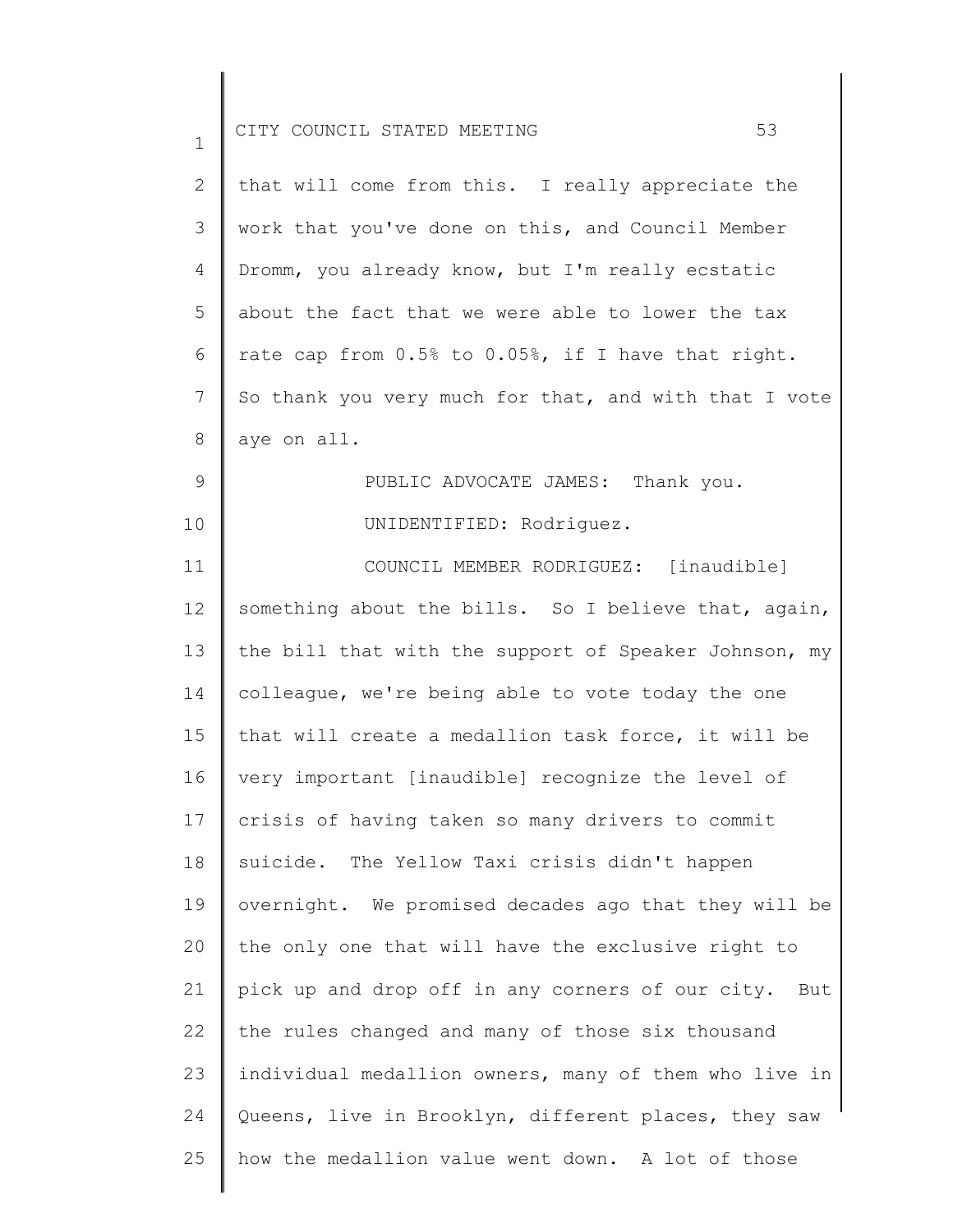| $\mathbf 1$     | 54<br>CITY COUNCIL STATED MEETING                     |
|-----------------|-------------------------------------------------------|
| $\mathbf{2}$    | hard-working commuter class, they used the value of   |
| 3               | the medallion to get into [inaudible], to buy their   |
| 4               | houses, to send their kids to colleague. Now those    |
| 5               | medallion value went down to \$125,000 in average. So |
| 6               | we believe, I believe that by voting this independent |
| $7\phantom{.0}$ | task force we will have a great opportunity, that     |
| $8\,$           | after a few months they will come back to us with     |
| 9               | recommendation on how we can deal with the crisis     |
| 10              | that is affecting the Yellow medallion industry in    |
| 11              | our city. So with that I vote aye.                    |
| 12              | PUBLIC ADVOCATE JAMES: Thank you.                     |
| 13              | UNIDENTIFIED: Salamanca.                              |
| 14              | COUNCIL MEMBER SALAMANCA: Permission to               |
| 15              | explain my vote?                                      |
| 16              | PUBLIC ADVOCATE JAMES: Yes.                           |
| 17              | COUNCIL MEMBER SALAMANCA: Thank you.                  |
| 18              | First I would like to congratulate you, Madam         |
| 19              | Attorney General-Elect. Today will be voting on       |
| 20              | Intro 1081, which is a direct response to the recent  |
| 21              | tragedies of six New York City taxi drivers who       |
| 22              | committed suicide this past year. For months the      |
| 23              | City Council debated the merits around the ride-      |
| 24              | sharing, but one of the unintended consequences was   |
| 25              | how severe these financial, emotional, and physical   |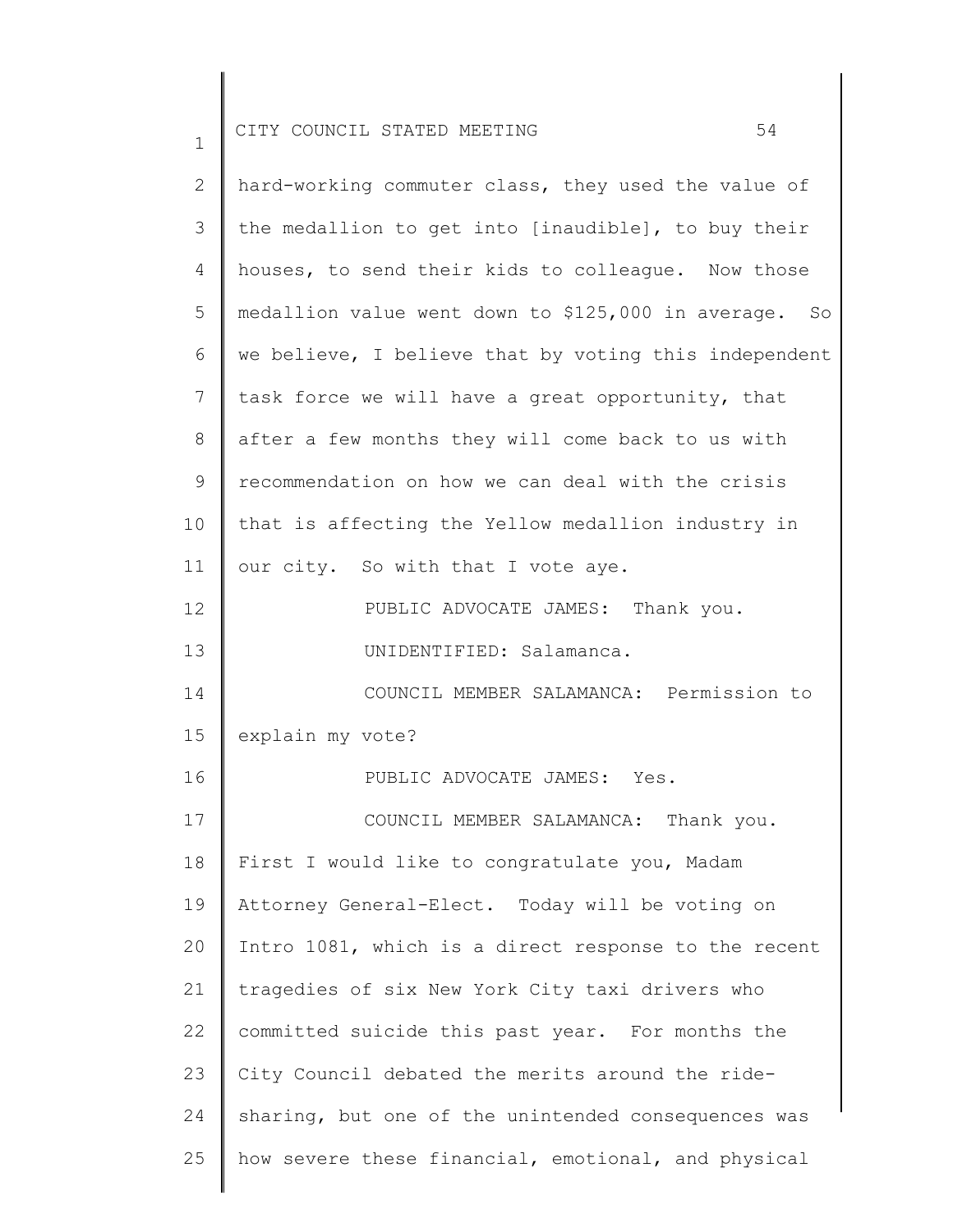1

2 3 4 5 6 7 8 9 10 11 12 13 14 15 16 17 18 19 20 21 22 23 24 burdens would be on the drivers themselves. The stigma around mental health illness is very real and it cannot be understated just how important it is to not only bring awareness it, but also encourage people to seek out and receive the help that they need. By requiring the Taxi and Limousine Commission to provide their licensed driver assistance with financial counseling, mental health counseling, and more my hope is that thousands of taxi drivers can finally gain some relief and know that there is hope for them. This bill is for all cab drivers in New York who have been suffering in silence, not knowing how they are going to pay their debt, feed their family, or keep the roof over the head. One life lost to utter despair and hopelessness is too many. Today's passage is our city's way of taking action and doing something positive about it. And with that I vote aye. PUBLIC ADVOCATE JAMES: Thank you. UNIDENTIFIED: Torres. COUNCIL MEMBER TORRES: I vote aye. PUBLIC ADVOCATE JAMES: Thank you. UNIDENTIFIED: Ulrich.

25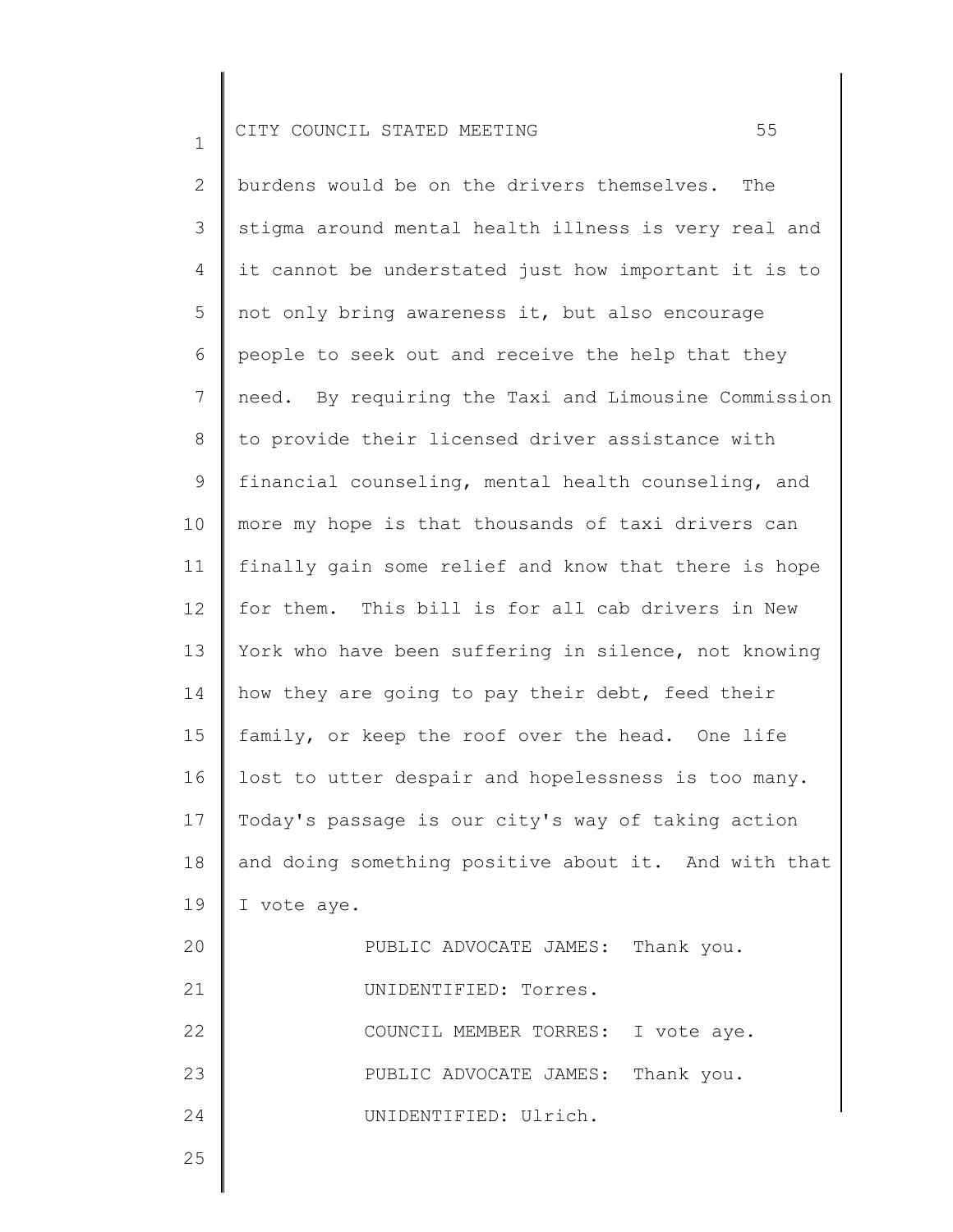3 explain my vote.

1

2

4

PUBLIC ADVOCATE JAMES: Yes.

5 6 7 8 9 10 11 12 13 14 15 16 17 18 19 20 21 22 23 24 25 COUNCIL MEMBER ULRICH: Thank you, Madam Public Advocate. I first want to begin by thanking you for your extraordinary service to the City of New York. The state is going to benefit greatly from your leadership and from your example. Being that we're voting on my veterans' bills today, I just want to remind everybody or share with everybody how difficult the fight was to create the Department of Veterans' Services and how long and hard we fought to bring that bill to fruition and to bring that agency into existence, and I remember early on one of the biggest supporters of the bill was yourself, was you, and you were standing on the steps, literally, in the cold with me and the advocates and just a handful of our colleagues, when a lot of other folks probably thought that it would never happen, and not only did it happen, but we're now passing bills which strengthen the support of services for veterans and expand the services for veterans. So on behalf of the veterans' community and the people who care about veterans, I want to thank you for your advocacy, your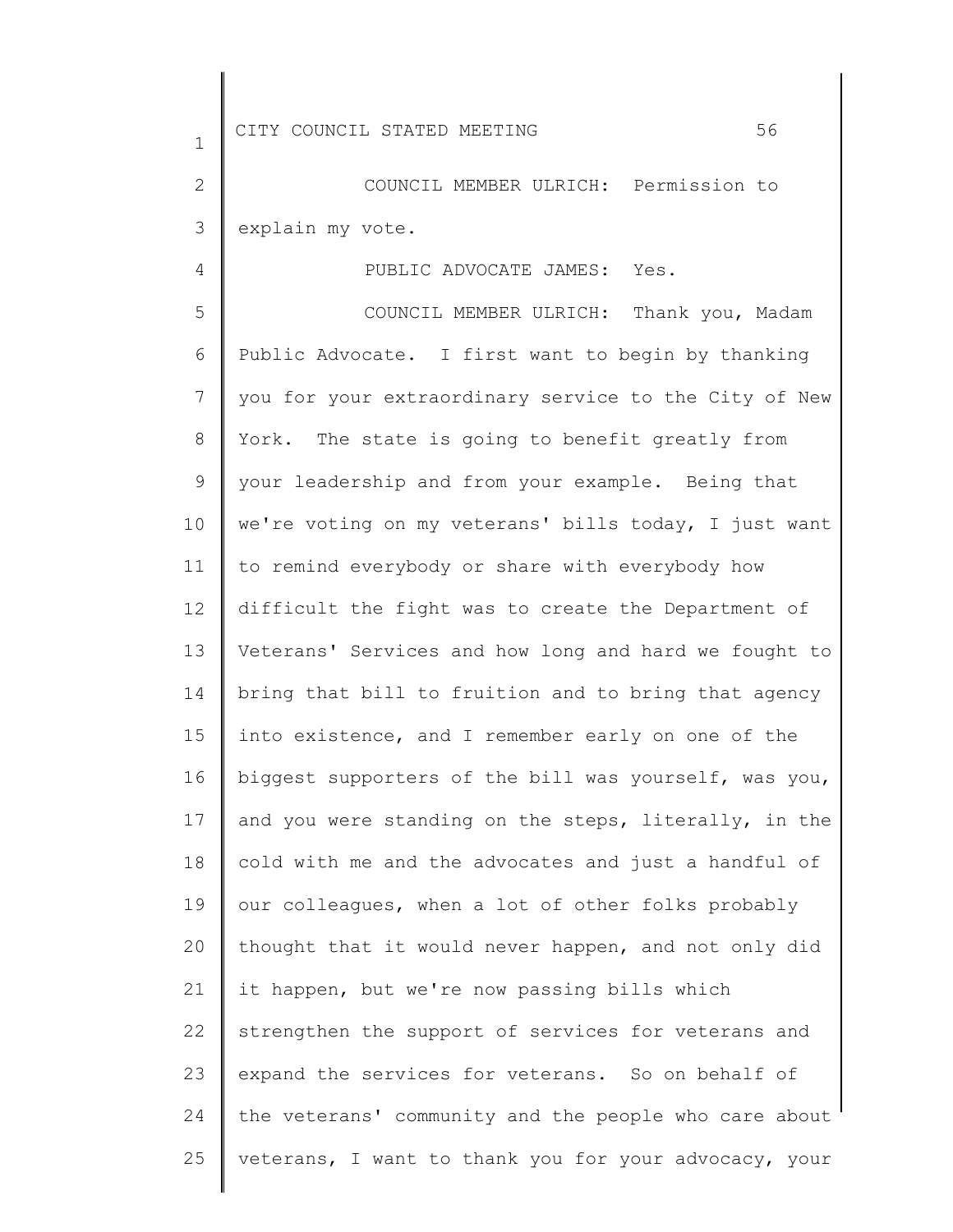| $\mathbf 1$    | 57<br>CITY COUNCIL STATED MEETING                     |
|----------------|-------------------------------------------------------|
| $\overline{2}$ | friendship, your partnership, and your leadership on  |
| 3              | this very important issue, so thank you very much.    |
| 4              | PUBLIC ADVOCATE JAMES: Thank you, Eric.               |
| 5              | COUNCIL MEMBER ULRICH: I want to thank                |
| 6              | Speaker Johnson. Thank you very much for bringing     |
| 7              | these bills to the floor along with the chair, Chaim  |
| $8\,$          | Deutsch, who is doing an incredible job, he really is |
| 9              | just taking that committee to the next level and      |
| 10             | passing a lot of important bills, and my good friend  |
| 11             | and colleague, and my buddy here in the council, I    |
| 12             | think he sometimes when I talk to him he kind of      |
| 13             | tries to get away from me, he doesn't want to get in  |
| 14             | trouble, but Justin Brannan is a prime cosponsor on   |
| 15             | the bill, but he's fighting very hard for the         |
| 16             | veterans in New York City. I want to thank him for    |
| 17             | being a prime cosponsor on the bill. I went to the    |
| 18             | Veterans' Day Parade in New York City. I was very     |
| 19             | happy. I just missed Margaret Chin, but she's always  |
| 20             | there, too, and I want to thank you, Margaret, for    |
| 21             | going. The veterans really appreciated it. They       |
| 22             | feel forgotten, so many of them, especially our       |
| 23             | Vietnam veterans, and so any time we can recognize or |
| 24             | honor their service is a great thing. I want to       |
| 25             | thank the advocates. I thank all of my colleagues,    |
|                |                                                       |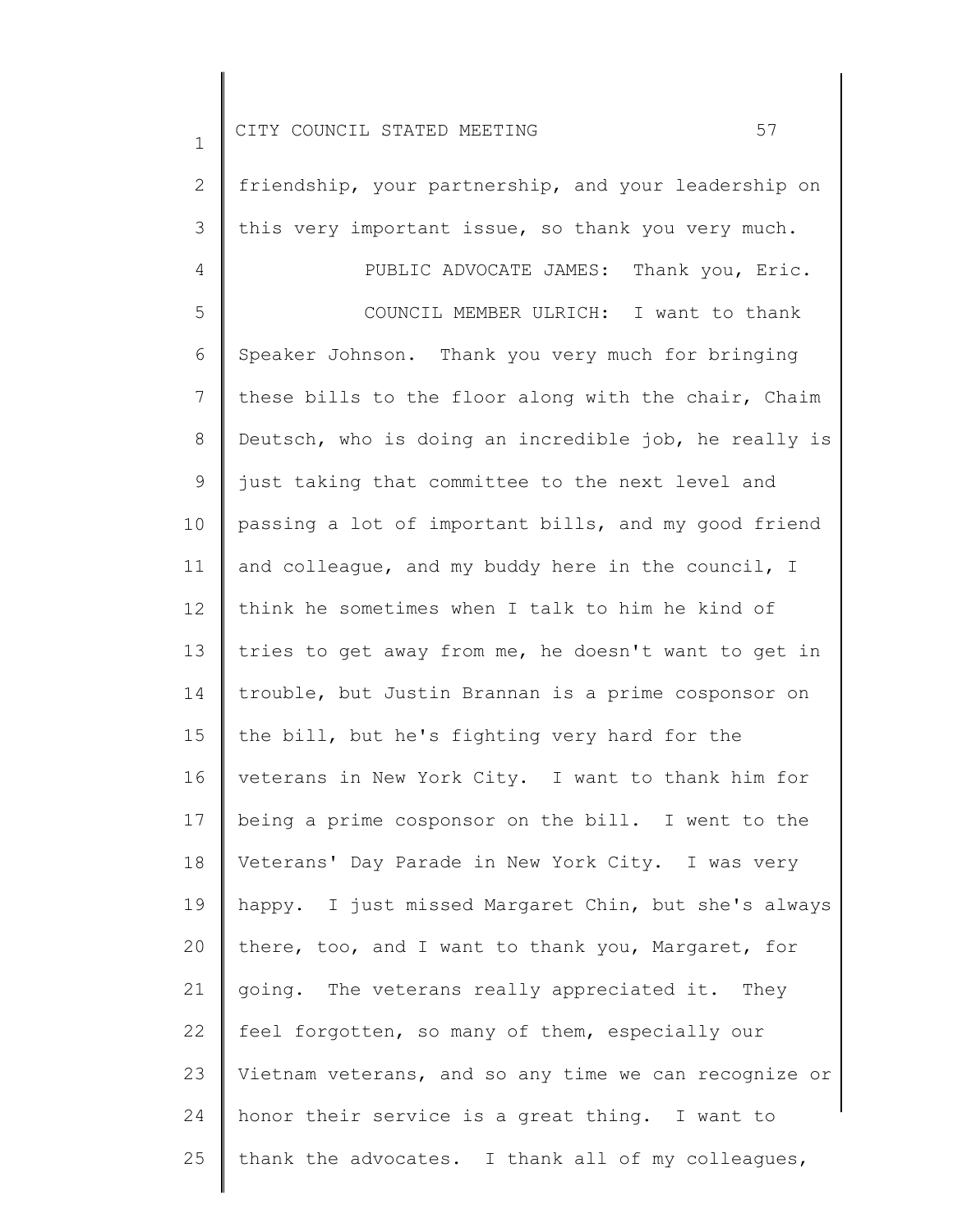| $\mathbf 1$ | 58<br>CITY COUNCIL STATED MEETING                     |
|-------------|-------------------------------------------------------|
| 2           | all the cosponsors of the bills, it's a good thing    |
| 3           | what we're doing today. I'm voting aye on all, with   |
| 4           | the exception of 612, 613, and 614, and aye on the    |
| 5           | rest. Thank you again.                                |
| 6           | PUBLIC ADVOCATE JAMES: Thank you.                     |
| 7           | UNIDENTIFIED: Vallone.                                |
| 8           | COUNCIL MEMBER VALLONE: Madam Attorney                |
| 9           | General, a moment to explain my vote?                 |
| 10          | PUBLIC ADVOCATE JAMES: Yes.                           |
| 11          | COUNCIL MEMBER VALLONE: I first want to               |
| 12          | thank Speaker Corey Johnson to really helping us get  |
| 13          | to this point, I mean decades and decades, the city's |
| 14          | never had five full-service animal shelters. To see   |
| 15          | that our Bronx colleagues stood together, got the     |
| 16          | right sites, is a huge victory today, and now Queens  |
| 17          | will follow suit, I'm hoping the site will be         |
| 18          | announced soon and we'll get to the same work there,  |
| 19          | but that is a legacy we can be proud of, because it   |
| 20          | was never accomplished before you became the speaker. |
| 21          | So thank you for that, and the whole family thanks    |
| 22          | you for that. And Eric and Chaim and all your work    |
| 23          | on veterans, very proud to see that day come forward. |
| 24          | The work on the veterans, I was proud to cosponsor    |
| 25          | that, and see that committee grow today to where it   |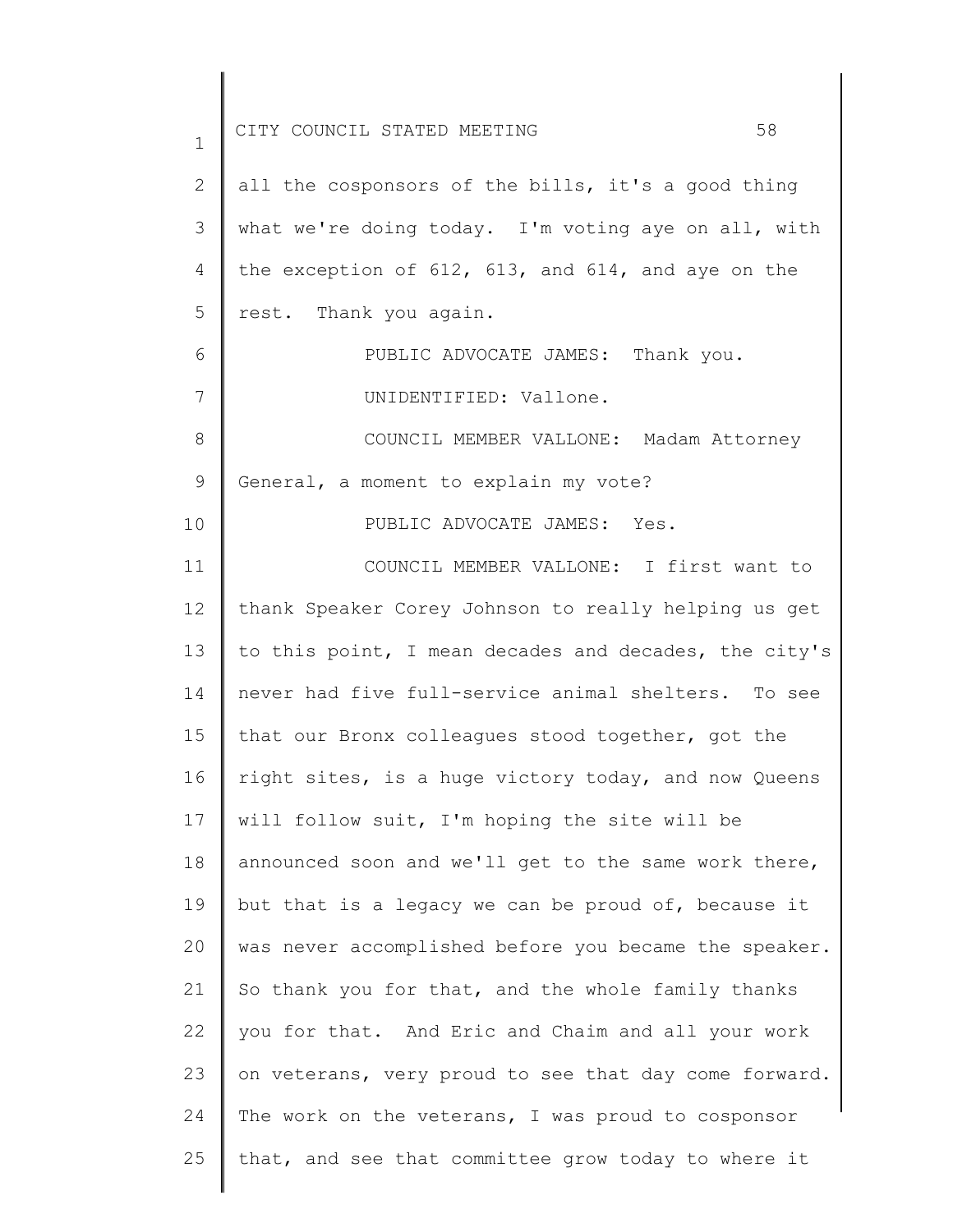| $\mathbf 1$ | 59<br>CITY COUNCIL STATED MEETING                     |
|-------------|-------------------------------------------------------|
| 2           | is. And Alan, your hard work with the Jewish Center,  |
| 3           | it's never easy when you have zoning and advocates    |
| 4           | fighting with each other, but year old managed to     |
| 5           | pull that through and congratulations, everyone. I    |
| 6           | say aye on all except for Resolutions no 612, 613,    |
| 7           | and 614.                                              |
| 8           | PUBLIC ADVOCATE JAMES: Thank you.                     |
| 9           | UNIDENTIFIED: Van Bramer.                             |
| 10          | COUNCIL MEMBER VAN BRAMER: Permission to              |
| 11          | explain my vote.                                      |
| 12          | PUBLIC ADVOCATE JAMES: Yes.                           |
| 13          | COUNCIL MEMBER VAN BRAMER: First, I vote              |
| 14          | aye on all on the bills, and I, too, want to          |
| 15          | congratulate you personally. But I also want to       |
| 16          | thank the speaker and all of the members of this body |
| 17          | who either attended our rally in Long Island City     |
| 18          | today or whoever expressed support for what is        |
| 19          | happening, not just to Long Island City, but to the   |
| 20          | entire city, and not just my council district, but to |
| 21          | the entire City Council. Let's make no mistake, the   |
| 22          | deal that the governor and the mayor have entered     |
| 23          | into is a bad deal for New Yorkers and as was loudly  |
| 24          | and really firmly stated today, we're doing the wrong |
| 25          | thing when we as a city are chasing billionaires and  |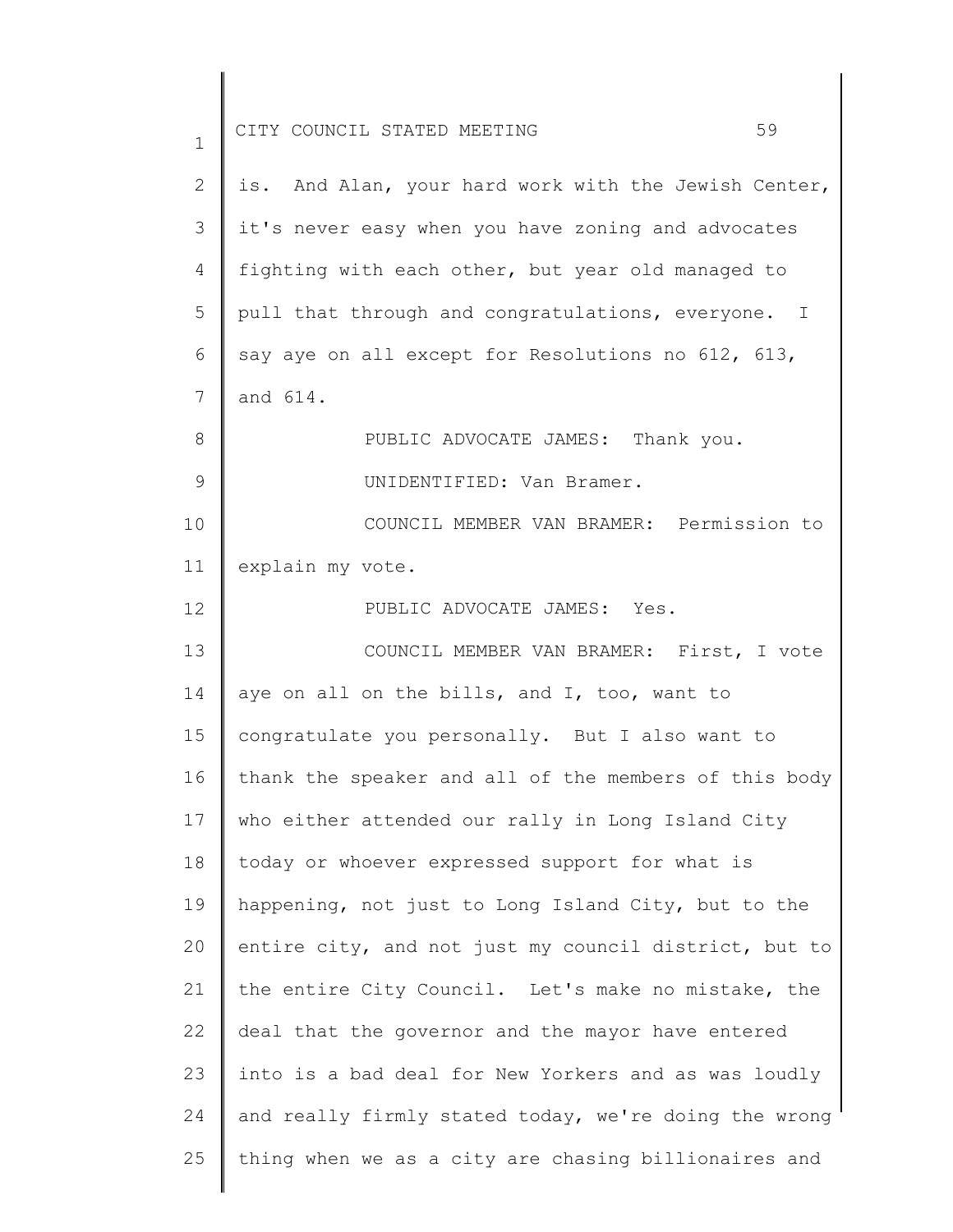2 3 4 5 6 7 8 9 10 11 12 13 14 15 16 17 18 19 20 21 22 23 24 throwing billions of dollars at the richest men in the world, and then skirting a process that all of us would have had a role to play in just so they could make sure that the deal could not be stopped and evading meaningful review, and the truth is the more we learn of the deal the worse it gets. More and more information coming out every single day. So I just want to thank all the colleagues who stood with me today at the rally and others who couldn't be there, but who have expressed their support for what we are going through. It is not just my struggle, it is our struggle. It is not just Long Island City's struggle. It is all of New York City's struggle. We, those of us who proclaim and call ourselves progressive Democrats, have got to rethink the way that we handle and deal with billionaires and the richest man in the world who now even gets a helo pad and doesn't even have to take the 7 train like the rest of us, is in a position to rake us over the coals. This is a bad deal for the City of New York and I will continue to fight it. Thank you. PUBLIC ADVOCATE JAMES: Thank you. UNIDENTIFIED: Yeger.

25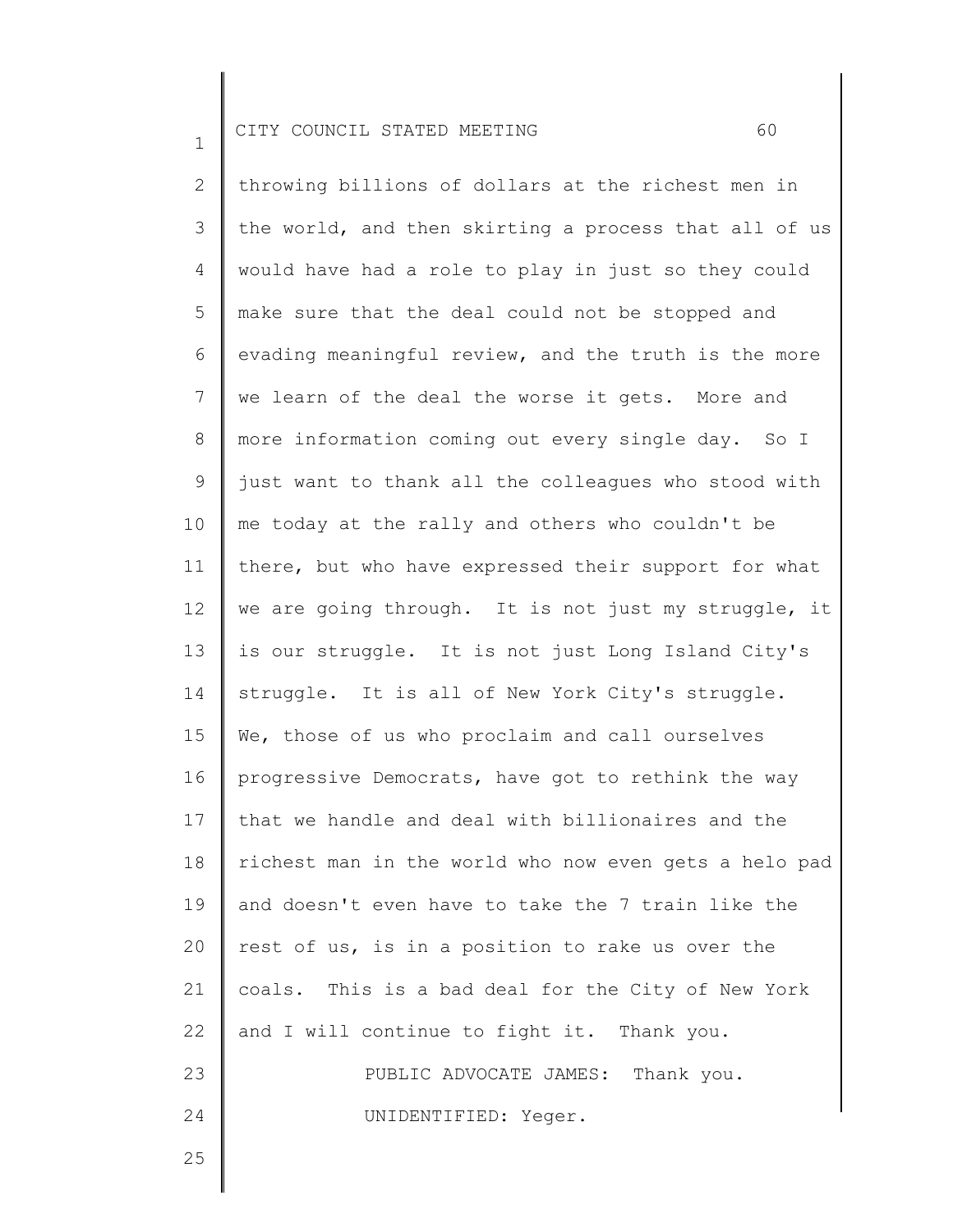1

2 3 4 5 6 7 8 9 10 11 12 13 14 15 16 17 18 19 20 21 22 23 24 25 COUNCIL MEMBER YEGER: Aye on all, with the exception of Resolutions 612, 613, and 614. MAJORITY LEADER CUMBO: I vote aye and I'd like permission to explain my enthusiasm for our attorney general, Letitia James. This is something that I wrote very briefly following your primary win, and I said you did it, we did it, yes, your victory, our victory demonstrates that hard work, sacrifice, experience, dedication, results do matter and are important. You showed that you can't just show up at churches and street corners come election time with fancy ad campaigns and win. You showed that polls that had you down by one percentage point were so purposefully racist that you beat the identified challenger by over twenty percentage points and they came in third place. You showed that when people who look just like you come out against you in support of challengers that can't hold a candle to your record of accomplishment that you have the power to rise above it. Oh, and those newspapers that didn't endorse you but have been covering your victories for over two decades. Yes, they had to turn around and report in those same papers that despite their efforts to derail God's ordained plan you still won.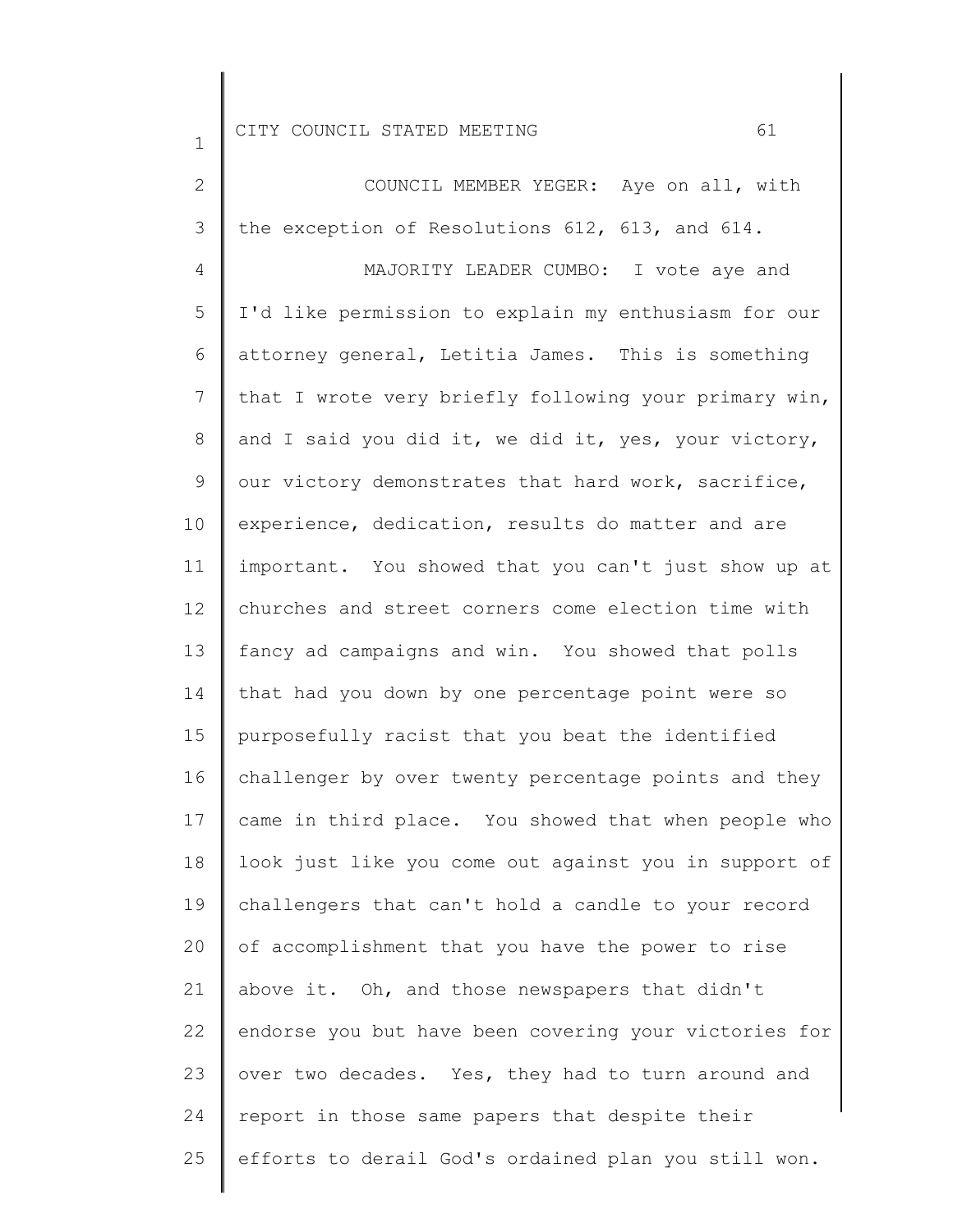2 3 4 5 6 7 8 9 10 11 12 13 14 15 16 17 18 19 20 21 22 23 24 25 You showed that when people doubt your abilities you can pull out an army of women and enlightened men together that can hold you down, lift you up, and carry you across the victory line. From the time you announced your candidacy I imagined standing to you at your victory party when you declared the next New York Attorney General. I even knew what I would be wearing LOL [laughter]. By the time I visited my last polling site and gave out flyers at Whitman Houses I was too tired. My little body gave way, and so Prince and I watched the numbers come in together and we just cried and cried when your numbers came in. The world is now a different place because of your accomplishment. A new norm has been established and new goals and bigger dreams can now be had in this new world. We love you, Letitia James, for your tireless effort and for your dedication and fight for the people that is honest and true from the heart. Your parents would be so proud. And I dedicate this poem to our next attorney general, Letitia James, but I don't have enough time to read it. But it is Maya Angelou's *Still I Rise.* So we thank you, we're proud of you, we love you. Your accomplishment can't be described in words, but you have changed the world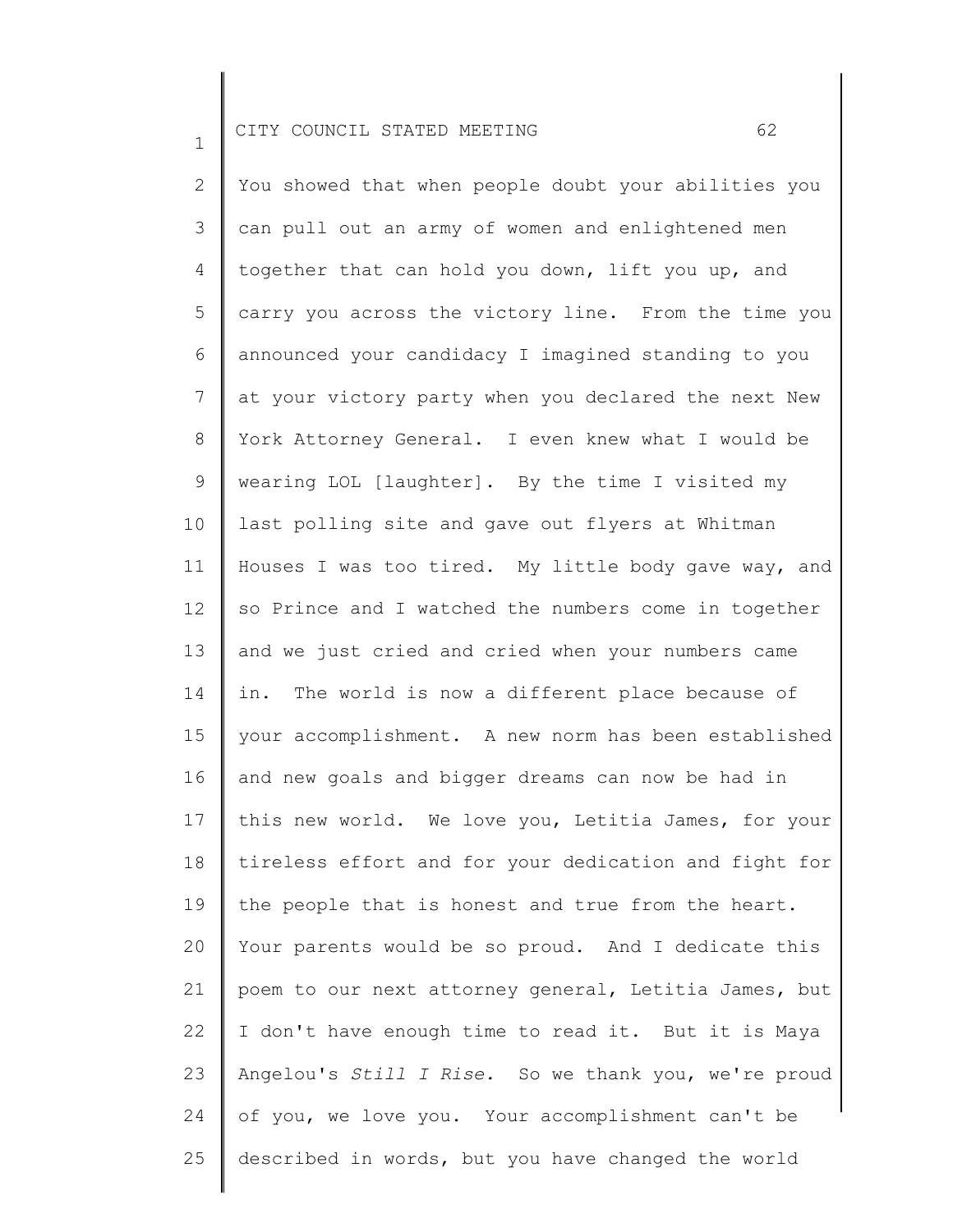| $1\,$          | 63<br>CITY COUNCIL STATED MEETING                     |
|----------------|-------------------------------------------------------|
| $\overline{2}$ | with your tireless dedication and we love you and     |
| 3              | Prince claims your victory all the way home. Thank    |
| 4              | you. [laughter]                                       |
| 5              | PUBLIC ADVOCATE JAMES: Love you, thank                |
| 6              | you. [applause] Thank you. Did she vote? OK.          |
| 7              | UNIDENTIFIED: Speaker Johnson.                        |
| $\,8\,$        | PUBLIC ADVOCATE JAMES: OK. Thank you.                 |
| 9              | All items on today's general order calendar are       |
| 10             | adopted by a vote of 49 in the affirmative, zero      |
| 11             | negative, and zero abstentions, with the exception of |
| 12             | Resolutions 612, 613, and 614, which were adopted by  |
| 13             | a vote of 42 in the affirmative, 7 negative, and zero |
| 14             | abstentions. And the revised land use call-up vote    |
| 15             | is 49 in the affirmative, zero in the negative.       |
| 16             | Introduction and reading of bills.                    |
| 17             | SPEAKER JOHNSON: All bills have been                  |
| 18             | referred to the committee as indicated on today's     |
| 19             | agenda.                                               |
| 20             | PUBLIC ADVOCATE JAMES: There is no                    |
| 21             | resolution today and so let's begin with general      |
| 22             | discussion. Council Member Gibson.                    |
| 23             | COUNCIL MEMBER GIBSON: Nice, I'm first.               |
| 24             | Thank you again, Madam Public Advocate, Madam         |
| 25             | Attorney General-Elect. I just wanted to share with   |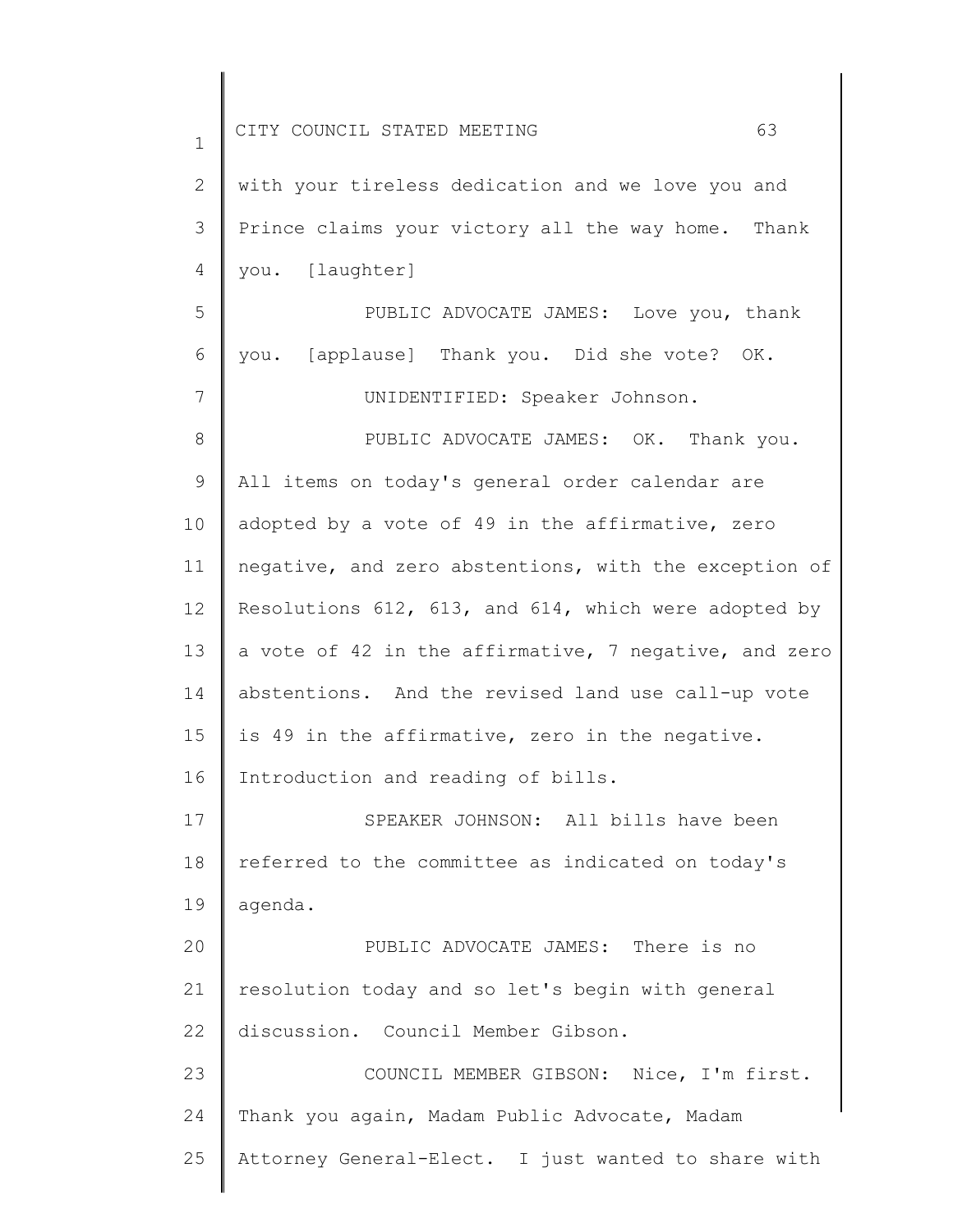2 3 4 5 6 7 8 9 10 11 12 13 14 15 16 17 18 19 20 21 22 23 24 25 my colleagues a couple of reminders. Tomorrow I am proud to joint with the Committee on Public Housing in hosting a joint hearing, the Subcommittee on Capital Budget. It is going to be focused on NYCHA's 2107 physical needs assessment here in the chambers at 10:00 a.m. Many of you know that based on the physical needs assessment NYCHA's value of the amount of money needed to fully restore and invest in NYCHA is at 31.5 billion dollars. So tomorrow's hearing we will be talking to NYCHA and other organizations about how we tackle dealing with NYCHA. I also wanted to share with my colleagues that city and state legislators of color have been working with the MIT CoLab on worker cooperatives. There was a recent trip to Mondragon in Spain to look at many of the worker co-ops there in Spain and how we could replicate a lot of those practices here in New York. And we are hosting the first-ever joint hearing of city and state legislators of color, a hearing on economic democracy for New Yorkers of color next Tuesday, November 20, here in the chambers at 6:00 p.m. It's the first-ever. Members, if you are able please join us. It's really going to be a very productive hearing, talking about economic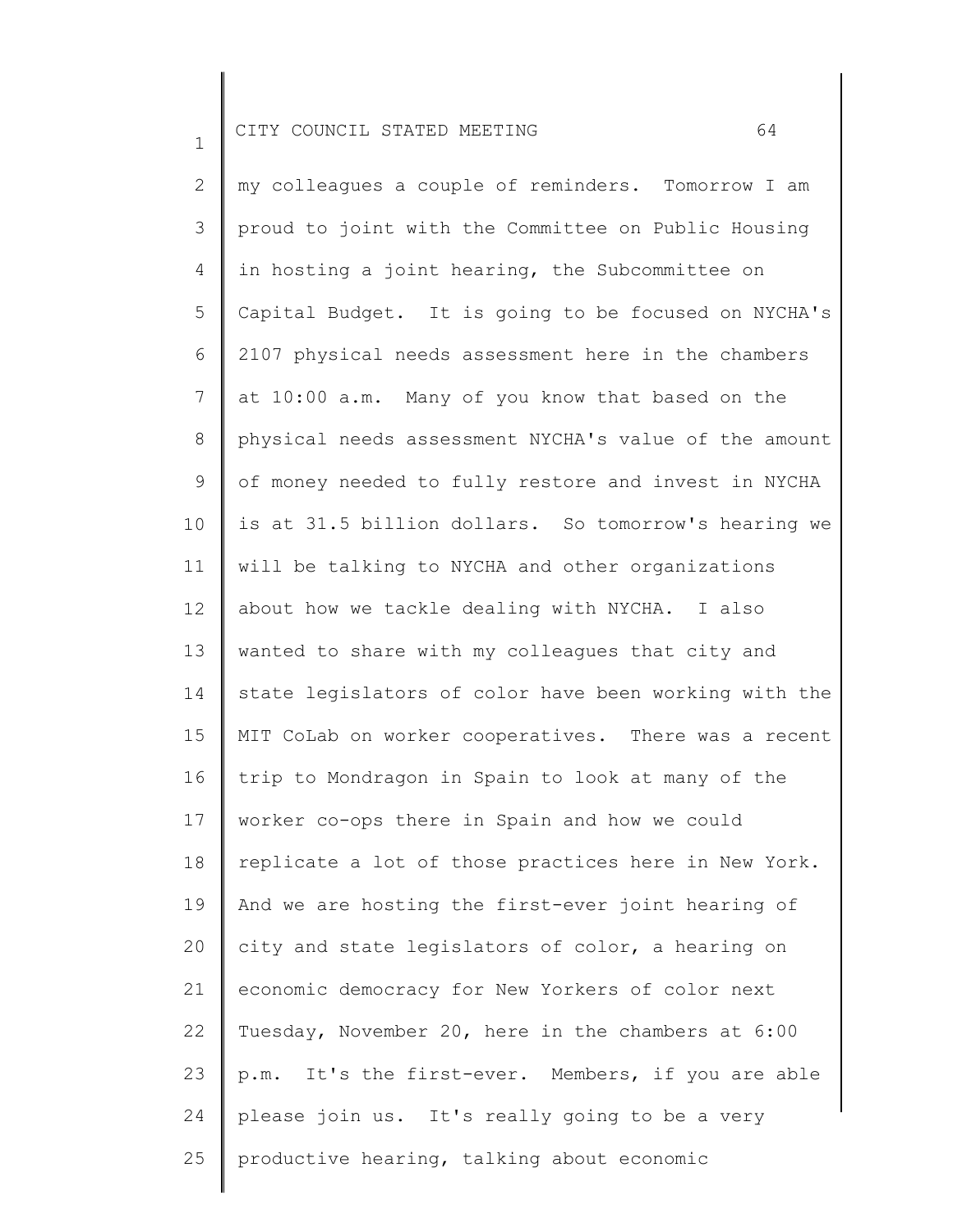1

25

2 3 4 5 6 7 8 9 10 11 12 13 14 15 16 17 18 19 20 21 22 23 24 development and worker co-ops. And as I close in my last few seconds, Madam Public Advocate, I too want to join with all of my colleagues in really saluting you on this really historic victory. You have transformed the Office of the Public Advocate. And for that we are grateful, not just the number of times you've sued the mayor and the governor, but the fact that you've always stood with us, with children, women, seniors, the LGBT community. You have really stood firm. You have really supported a lot of us in so many ways and we are grateful. The Office of the Public Advocate is an important part of government in holding city agencies accountable and you have really transformed that office in the time you have served. So once again I congratulate you. I look forward to working with you in your new capacity, and thank you for making the Office of the Public Advocate a different environment to work with and work in. God bless you. PUBLIC ADVOCATE JAMES: Thank you. Council Member Barron. COUNCIL MEMBER BARRON: Thank you. I forgot to ask my intern to stand so that everyone

would know who she is. So I want to ask Ms.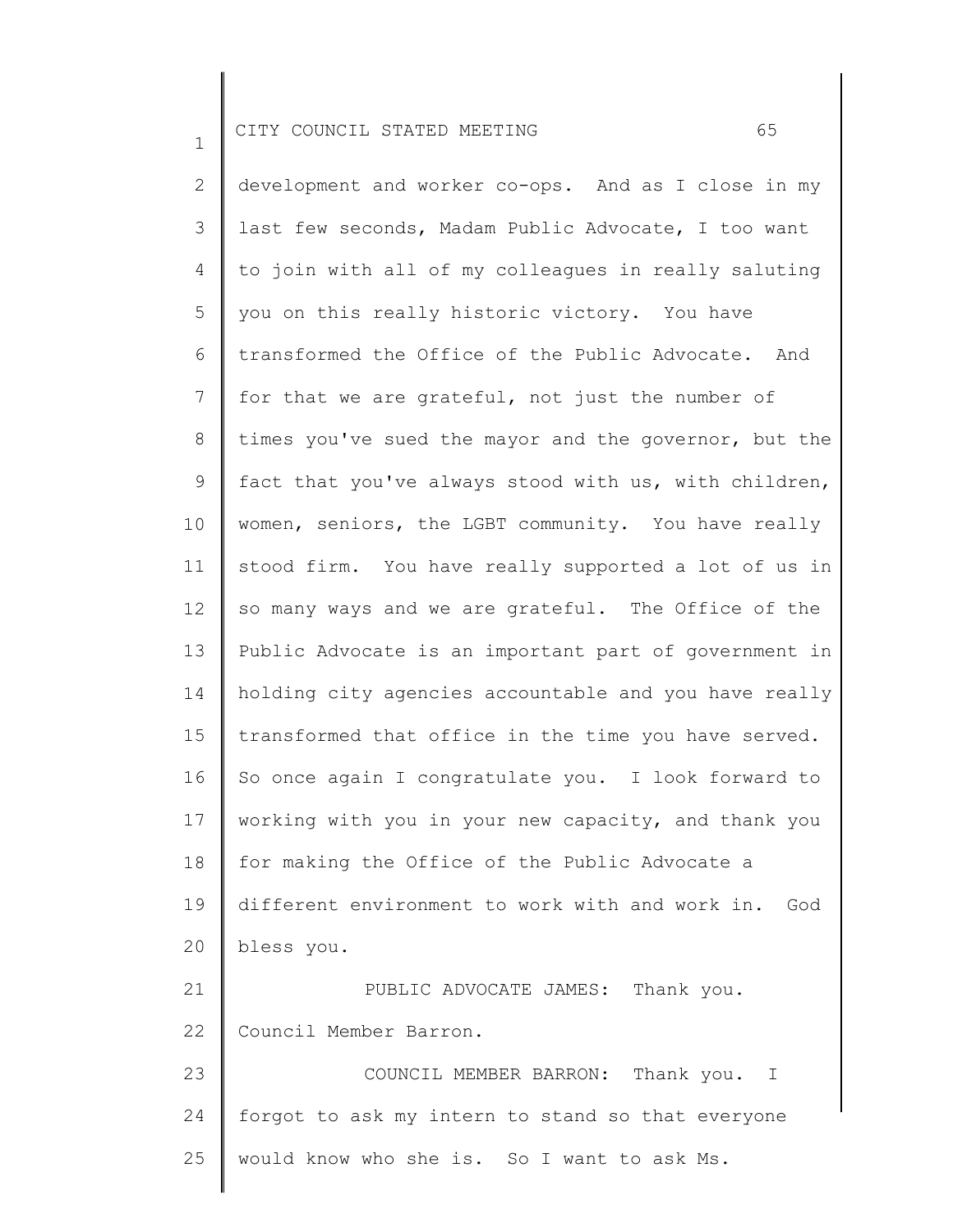| $\mathbf 1$ | 66<br>CITY COUNCIL STATED MEETING                     |
|-------------|-------------------------------------------------------|
| 2           | [inaudible] to please stand so that you'll know who   |
| 3           | it is that I describe when I talk about my intern.    |
| 4           | [applause]. And secondly I just want to share the     |
| 5           | great news that Charles Barron and I just celebrated  |
| 6           | our 36th wedding anniversary [cheers and applause],   |
| 7           | yeah, 36 years. And you can only imagine what great   |
| $8\,$       | fun we have had in 36 years, knowing Charles          |
| 9           | [laughter].                                           |
| 10          | SPEAKER JOHNSON: We can imagine!                      |
| 11          | [laughter]                                            |
| 12          | COUNCIL MEMBER BARRON: Yeah [laughs].                 |
| 13          | But sweetheart, I love you and look forward to        |
| 14          | another 36 years, God willing. To Madam Attorney      |
| 15          | General-Elect, I wish you all the best. I look        |
| 16          | forward to having your voice there and we know that   |
| 17          | people talk about the first, the first, the first,    |
| 18          | and it was 50 years ago that Shirley Chisholm was the |
| 19          | first black woman to go to Congress. So in that same  |
| 20          | tradition we're looking forward to you to be a trail- |
| 21          | blazer, to go forward, to be bold, to be unbought and |
| 22          | unbossed like Shirley Chisholm was, and to be that    |
| 23          | voice up in Albany. And you know there are already    |
| 24          | people there that, you know, will be able to bolster  |
| 25          | you up in that regard. And finally I just want to     |
|             |                                                       |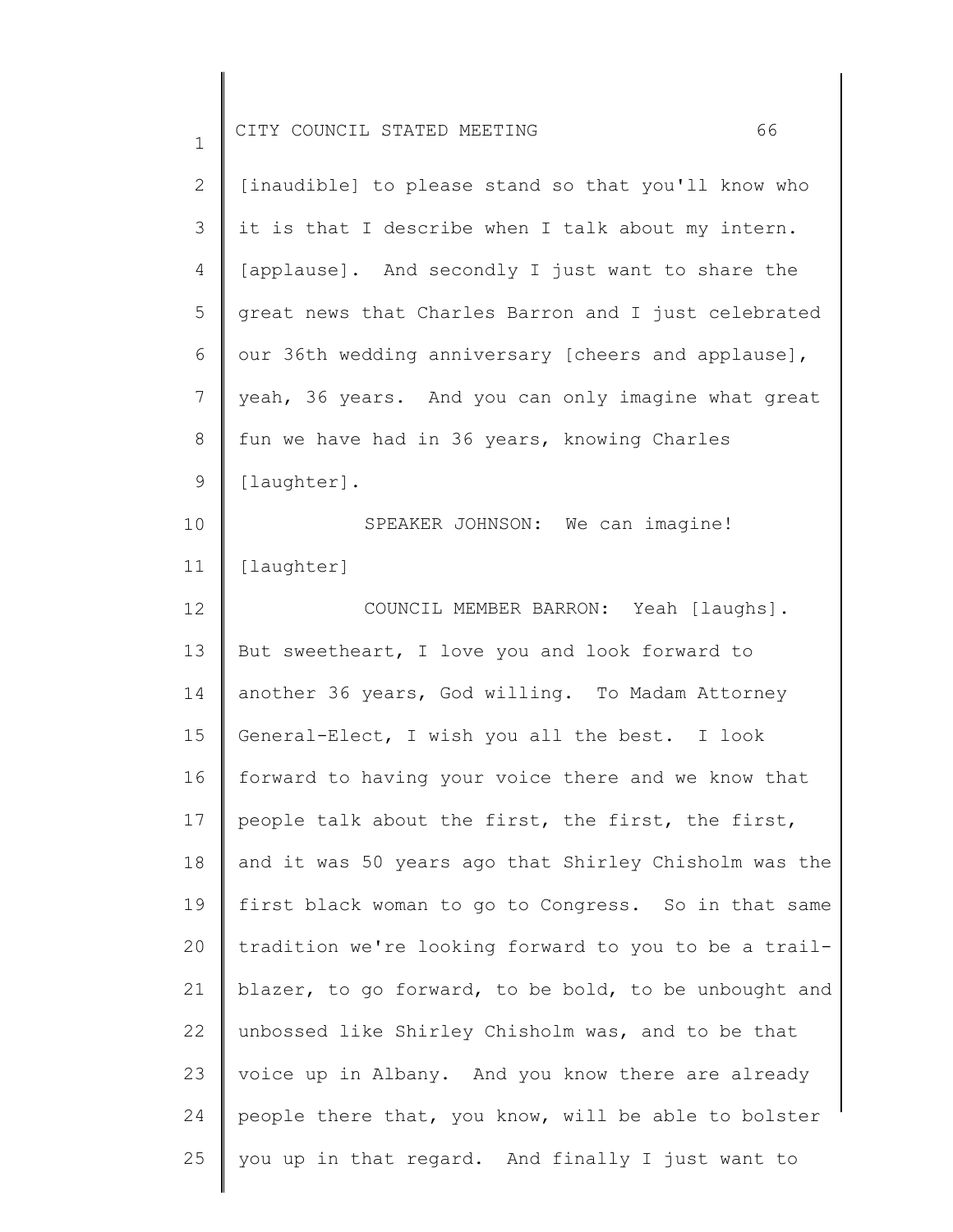2 3 4 5 6 7 8 9 10 11 12 13 14 15 16 17 18 19 20 21 22 23 24 25 say that I think it was last Thursday, a week ago Thursday, that we found out that there had been vandals who attacked the monument at the African Burial Ground. And I didn't hear about it until four days after it had occurred. But as soon as we heard about it we contacted Reverend Daughtrey and others, December 12, who had been involved in making sure that the remains that were located when they were doing the excavation that those remains were treated with dignity and respect. We stopped the building because they weren't going to stop them, they were just going to take the bones and do whatever with them. But we forced them to stop and we now have that tremendous monument. So as people are demonstrating their lack of love for other people we're going to continue to fight and make sure that we as black people are not marginalized and that our story continues to be told and we want the media to give us the same kind of coverage when we are assaulted in those ways. Thank you. PUBLIC ADVOCATE JAMES: Thank you so much. Council Member Rosenthal. COUNCIL MEMBER ROSENTHAL: Ah, yeah, thank you very much. I rise today actually to talk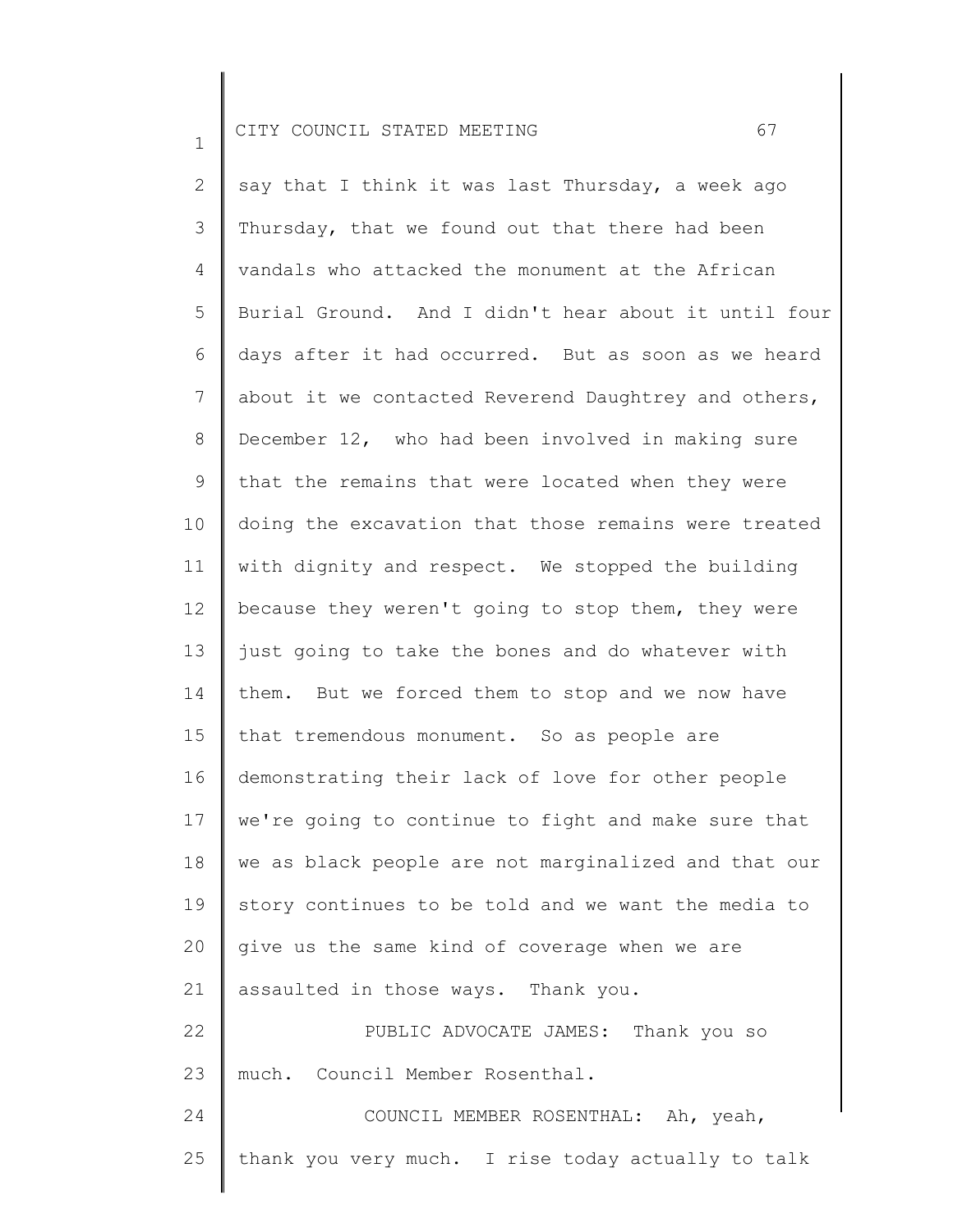2 3 4 5 6 7 8 9 10 11 12 13 14 15 16 17 18 19 20 21 22 23 24 25 about the Office of the Public Advocate and to acknowledge that there's been a resolution introduced that would abolish the office, and I believe that's very short-sighted. I understand that it would be put to a vote, but as we've seen, call anything puppy dogs and apple pie and people vote yes. I think that the Office of the Public Advocate is the only other citywide office to keep a check on the mayor. There's no doubt in my time in city government when I worked under the Koch, Dinkins, and Giuliani administrations on the mayoral side that until today that the power of the mayor's side is ginormous and, you know, we try so hard in this body to push back and to play a role, but if it weren't' for the public advocate, if it weren't for the comptroller, and if it weren't for the Department of Investigation keeping an eye on what the mayor does I think we would be worse off for it. I further believe that depending on who is elected to the position makes all the difference, and the voters play all of that role in deciding who's in there. If they want to choose somebody who's in there just to do a ceremonial job, that's what happens. It's not been my experience with either you, your predecessor, or your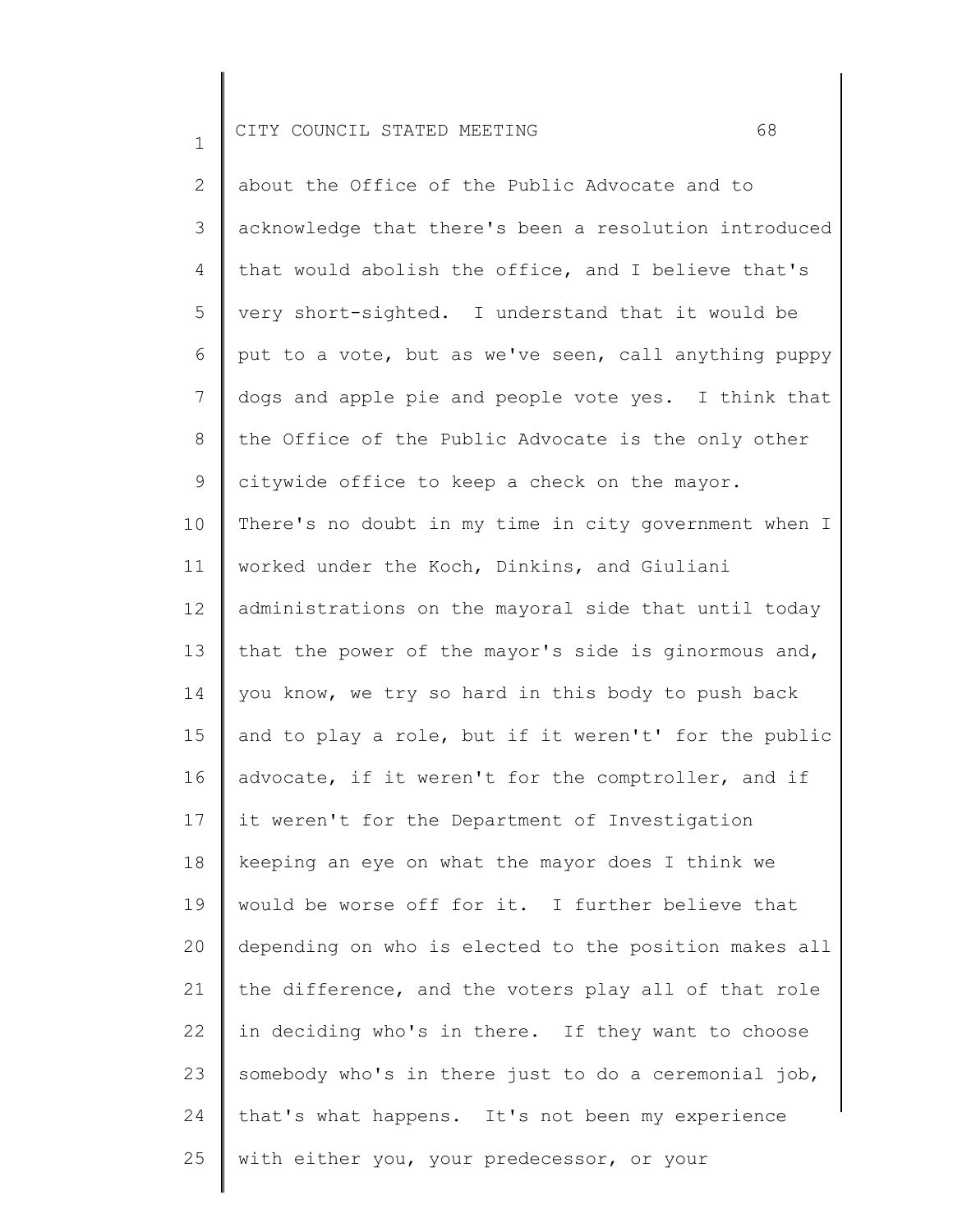| $1\,$          | 69<br>CITY COUNCIL STATED MEETING                     |
|----------------|-------------------------------------------------------|
| $\mathbf{2}$   | predecessor's predecessor. Instead, we have           |
| 3              | important lawsuits against the city, we have a        |
| $\overline{4}$ | continuously updated list of the hundred worst        |
| 5              | landlords, which helps all of us in our district, in  |
| 6              | our anti-eviction work, so I rise to speak against    |
| 7              | that resolution and will continue to speak against it |
| $8\,$          | as it moves through the legislative process. Thank    |
| 9              | you.                                                  |
| 10             | PUBLIC ADVOCATE JAMES: Thank you.                     |
| 11             | Council Member Yeger.                                 |
| 12             | COUNCIL MEMBER YEGER: Thank you, Madam                |
| 13             | President. As many in this chamber have               |
| 14             | acknowledged, and many in our city and state have     |
| 15             | acknowledged, congratulations to you, Madam           |
| 16             | President, on an incredible victory, well-deserved    |
| 17             | victory, recognition of your life in public service,  |
| 18             | and it's an honor that you deserve to have, and the   |
| 19             | people of New York deserve to have it as well         |
| 20             | PUBLIC ADVOCATE JAMES: Thank you.                     |
| 21             | COUNCIL MEMBER YEGER: Thank you. Today                |
| 22             | I am introducing, as some here may have heard,        |
| 23             | Introduction 1240, which would not abolish the office |
| 24             | of public advocate, we don't have that power to do    |
| 25             | that, and I wouldn't say that we should if we did.    |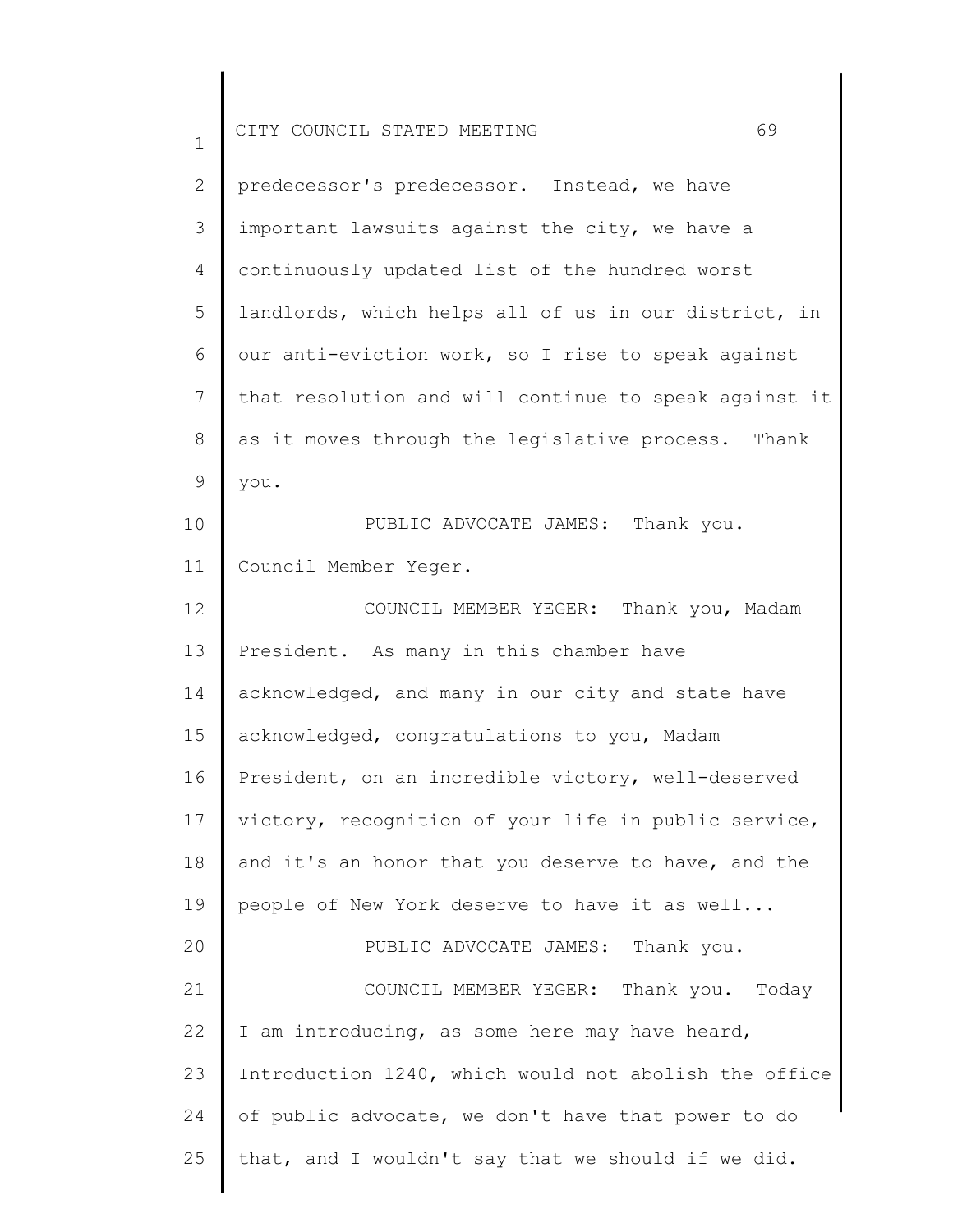2 3 4 5 6 7 8 9 10 11 12 13 14 15 16 17 18 19 20 21 22 23 24 25 It's to ask the voters the question of whether or not the experiment in which we've engaged for the last thirty years creating this office with five occupants who have held it should continue. Five people have held the office, fine New Yorkers, good public servants, some of them are my friends. There are a good number of people who are think about running for this office, future aspirants. A lot of them are my friends. Some of them serve in this body and they're good council members. They are, too, public advocates. It's not a question about whether or not we should abolish the office. It's a question of whether or not we should ask the voters. In an environment where just a week ago we asked the voters three very important questions. I did not support the adoption of either, of any of them, but they passed. That's what we do. We ask voters sometimes when thing are that important. We've created a charter revision commission here in this council together with the borough presidents and the comptroller and Madam President to ask voters a set of questions later next year. That's what we're proposing. I believe that after a 30-year experiment of an office which in many respects has done a lot of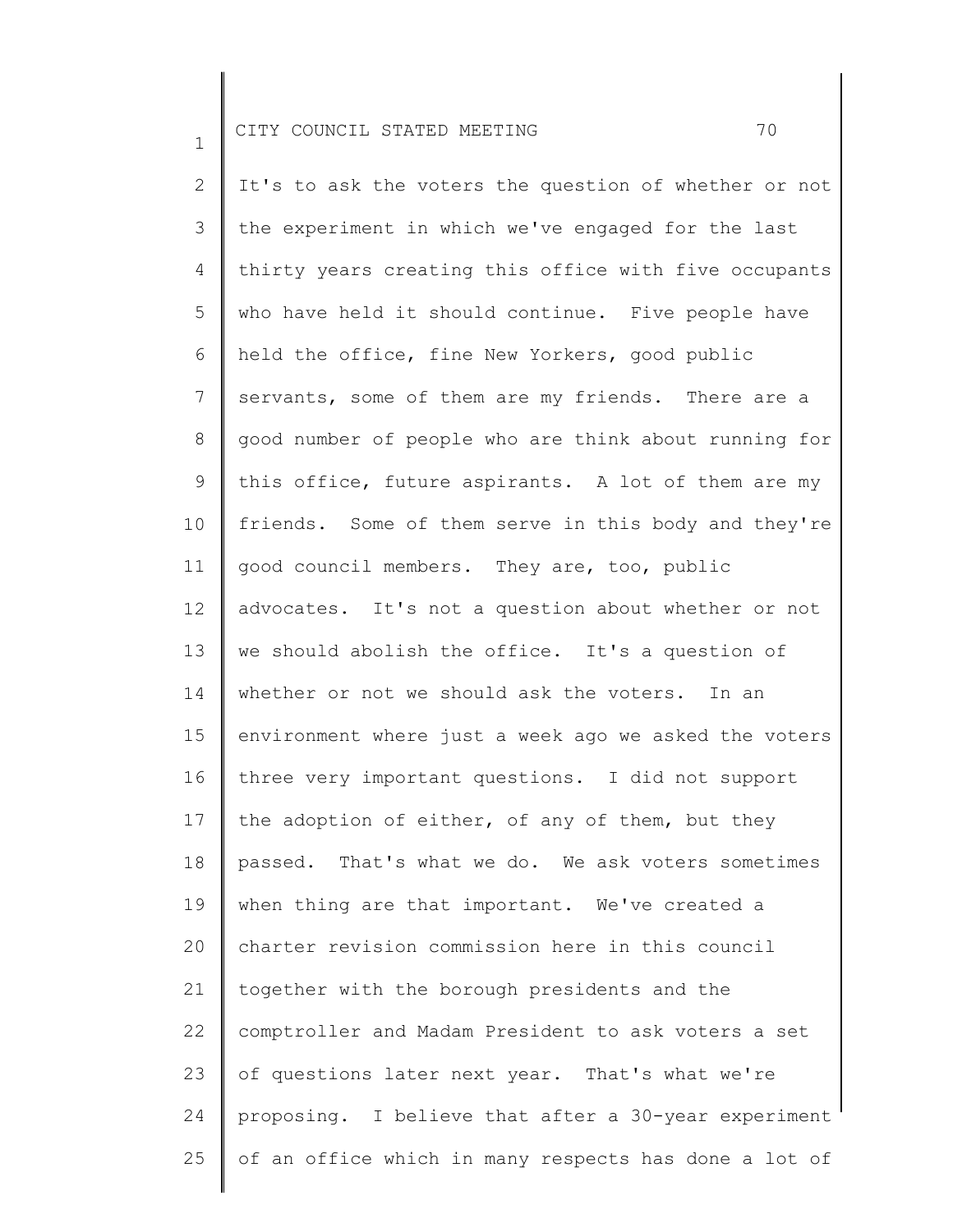2 3 4 5 6 7 8 9 10 11 12 13 14 15 16 17 18 19 20 21 22 23 24 25 good work and surely in many respects the people who have held it have been incredible human beings, because I know them all and they're good people. But they've been incredible public servants in the work that they have done. But it doesn't mean we shouldn't ask the question to the voters and let them choose, and if they decide this makes sense we continue. If they decide the office should have more power, continue it. If they decide something different, that's what we should abide by. Madam President, I'm wrapping up and I appreciate the indulgence. It's, again, it's not, and I just want to make sure that I'm saying this on the floor of this body that I have so much respect for, that I walked in here as a 19 year old years ago, it's not about anybody who holds the office. It's not about anybody who seeks the office. It's not about whether I think the office should exist, whether the cosponsors of this legislation think the office should exist, whether anybody in this council thinks the office should exist. It's about whether we should offer the question to the people of New York and let them choose. Madam President, thank you again, and again thank you for your service.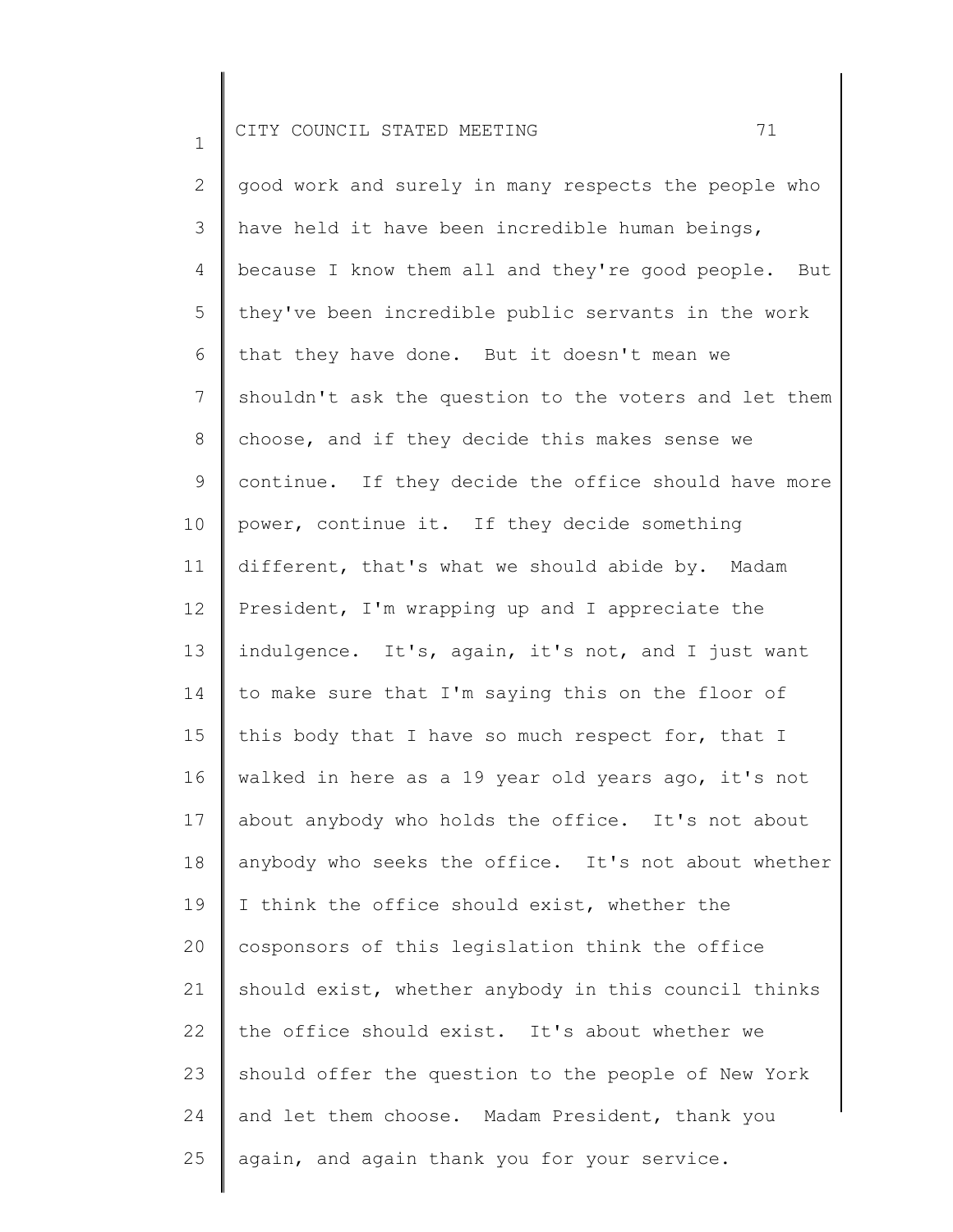1

2 3 PUBLIC ADVOCATE JAMES: Thank you. Council Member Grodenchik.

4 5 6 7 8 9 10 11 12 13 14 15 16 17 18 19 20 21 22 COUNCIL MEMBER GRODENCHIK: Thank you, Madam Public Advocate. I just want to take this moment to wish everybody a happy Thanksgiving. We kind of forget about it this month because it's so early, but I certainly haven't forgotten. It's my favorite holiday, and Council Member Barron, when she spoke about her 36 years of marriage, it reminded me that this is the month that my grandparents were married 111 years ago in Councilwoman Chin's district on East Broadway, so Celia and Max, your grandson, who you never met, is in the New York City Council. Thank you all, and congratulations to you, Madam Public Advocate. You're going to make a hell of an AG. PUBLIC ADVOCATE JAMES: Thank you, I appreciate it. Council Member Menchaca. COUNCIL MEMBER MENCHACA: Thank you and I want to point you all to Resolution 608-609, introduced today by the speaker and a whole bunch of

23 24 25 our colleagues. Too often with the Trump's administration policies that we're hearing over and over again throughout these last two years we're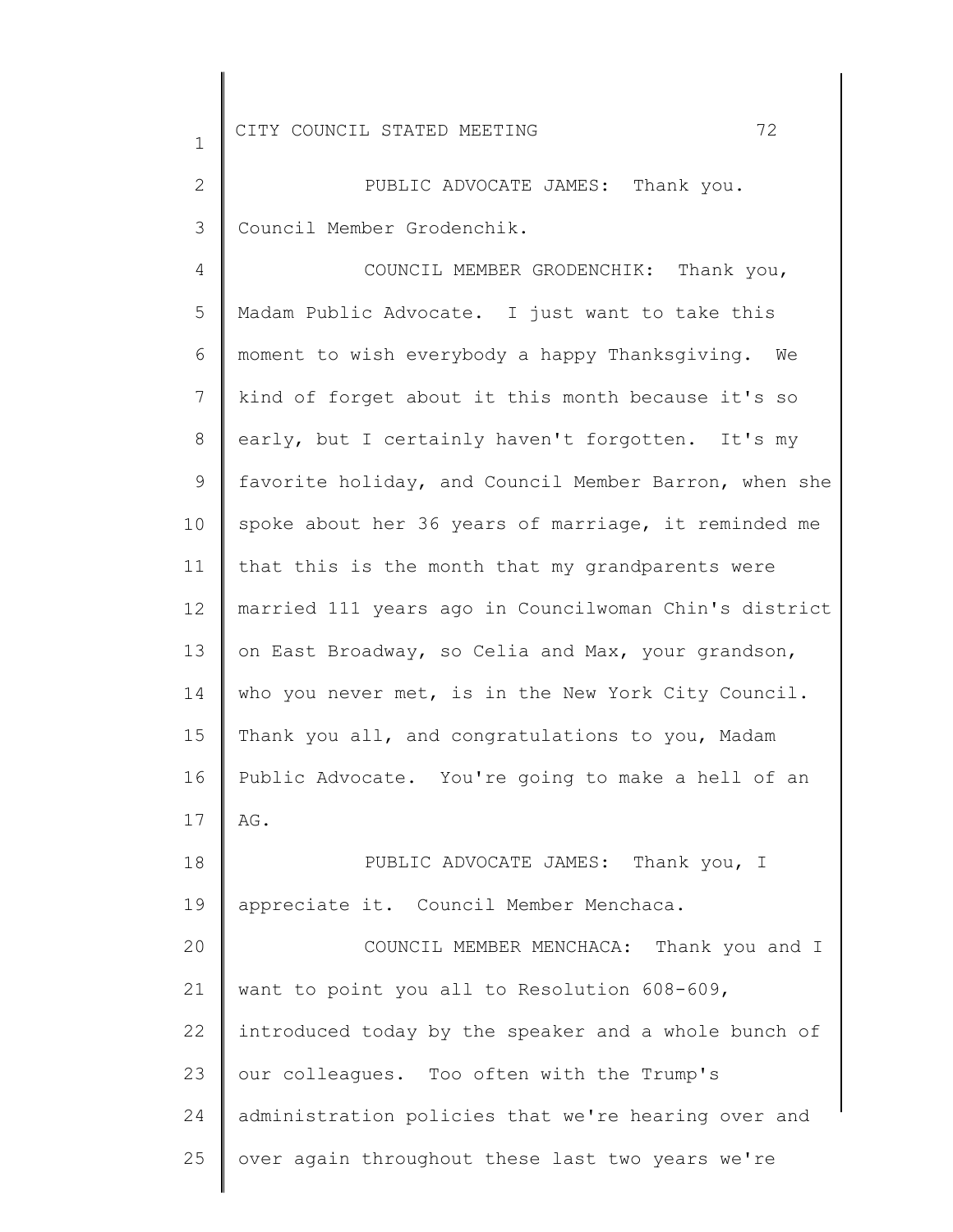1 2 3 4 5 6 7 8 9 10 11 12 13 CITY COUNCIL STATED MEETING 73 inclined to react with outrage and fear rather than proactively reach for every tool at our disposal here in the city. These resolutions are an important step in that direction. UNIDENTIFIED: Right. COUNCIL MEMBER MENCHACA: The speaker and Chair Levine and Levin and myself will keep pushing on public charge, which these two resolutions speak on, but I want to leave you with one key message, that submitting a public comment is one critical way we can push back on this really unjust policy. It matters because the federal government is obligated to review every response, and so we're asking every

14 15 16 17 18 19 20 21 22 23 24 25 council member to slow these process down by sending your unique comment and bring your communities to send their unique comments. We are trying to hit the goal of 100,000 public comments. We're already reached 50,000 public comments across the federal register throughout the country. Seventeen added last night at a town hall in the Bronx, and I'm calling on each and every one of you to do that work. We'll be in touch with you and your offices. We want to work with the delegations to bring every borough forward to make sure that we can have plans.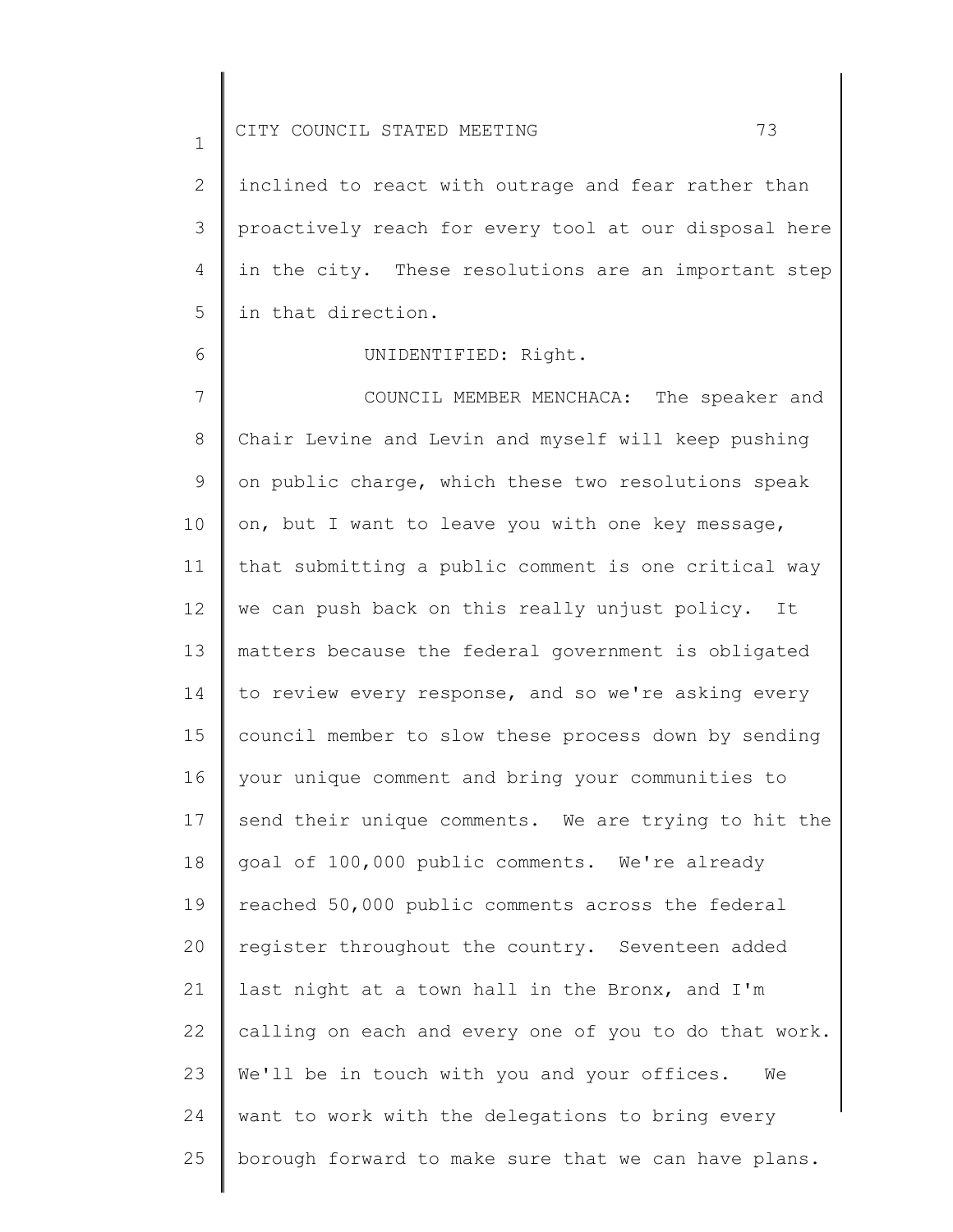2 3 4 5 6 7 8 9 10 11 12 13 14 15 16 17 18 19 20 21 22 23 24 25 December 10 is the last time that we can submit a comment that will, again, have to be reviewed if they are unique, one by one, by the federal agencies. I want to end with this final remark. The Trump administration's assault on our values and identity as a sanctuary city has taught me and all of you here how critical it is that we adopt a proactive rather than a reactive stance on immigration, and now with this Democratic majority in the state senate I believe that we can have a unique opportunity to reshape that social safety net at the city and the state level to be more comprehensive. That's the work that we're going to do. We're going to have a public hearing on Thursday, and I look forward to working with all of you. Thank you. PUBLIC ADVOCATE JAMES: Thank you. Council Member Holden. SPEAKER JOHNSON: Madam Public Advocate, just quickly. I just want to really highlight what Council Member Menchaca said for the members who are still here. This proposal, and I think it's very important for every single one of us to email our constituents and let them understand this proposal could affect almost half a million immigrants in New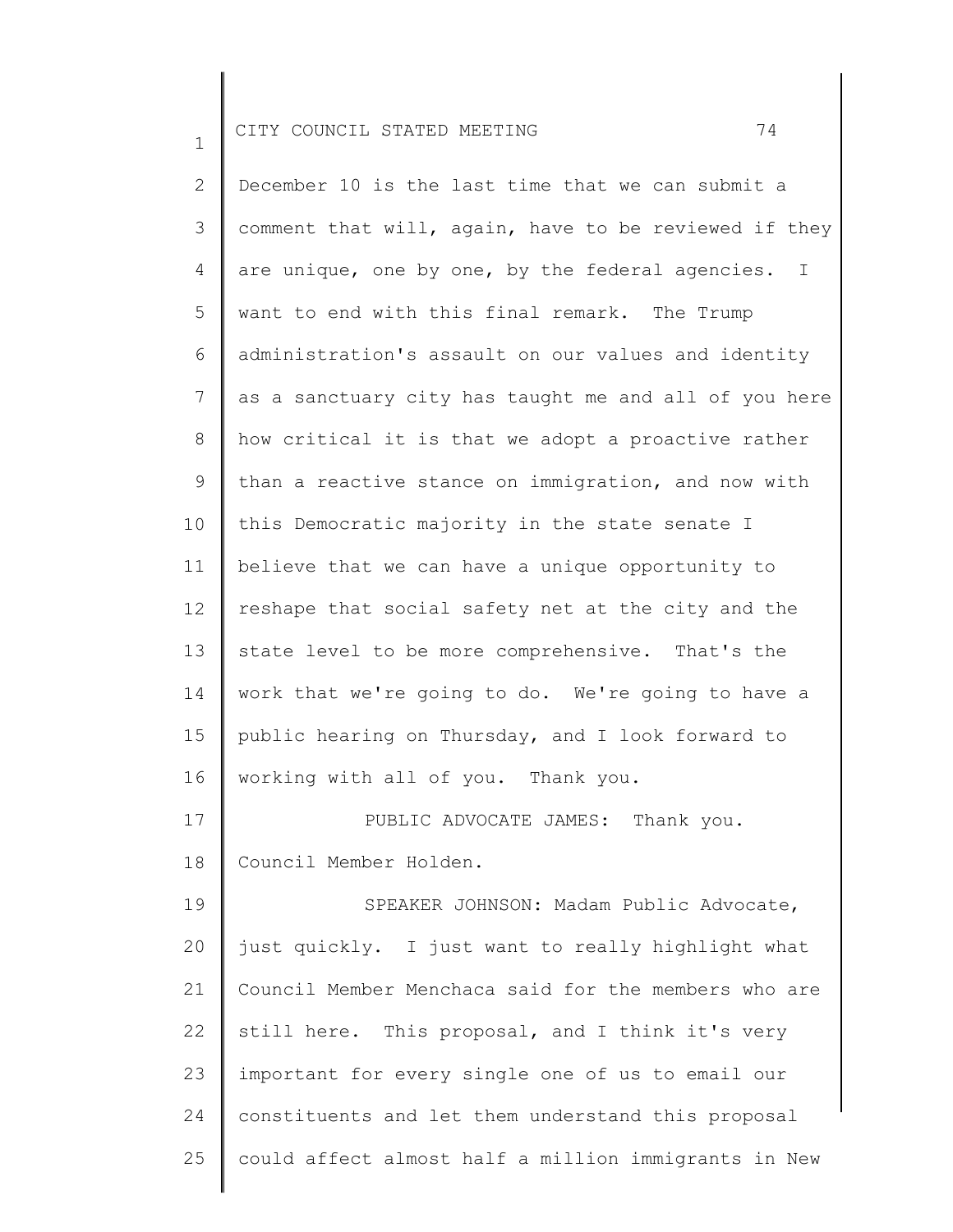1

2 3 4 5 6 7 8 9 10 11 12 13 14 15 16 17 18 19 20 York City and deny them SNAP benefits and other public benefits which they qualify for. These are folks who are trying to get permanent residency or a green card in New York City who have always been entitled to these benefits and this is very draconian. We have already seen a huge number of people not enrolling in programs they qualify for because of fear, and it's actually going to, besides being immoral it's going to cost the city a tremendous amount of money by folks not being able to participate in these programs. So Council Member Menchaca has been an extraordinarily I believe national leader on talking about immigration in his time as chair following our great chair, Danny Dromm, in that position and I really just want to highlight the work he's done and the importance of this, and I think you want to go to Council Member Holden and he wants to change the vote, so I know he has to ask for unanimous consent.

21 22 23 24 25 COUNCIL MEMBER HOLDEN: Yes, request the unanimous consent of the council. I'd like to change my vote to no on 612, Reso 612, 613, and 614. PUBLIC ADVOCATE JAMES: Thank you. Council Member Lander.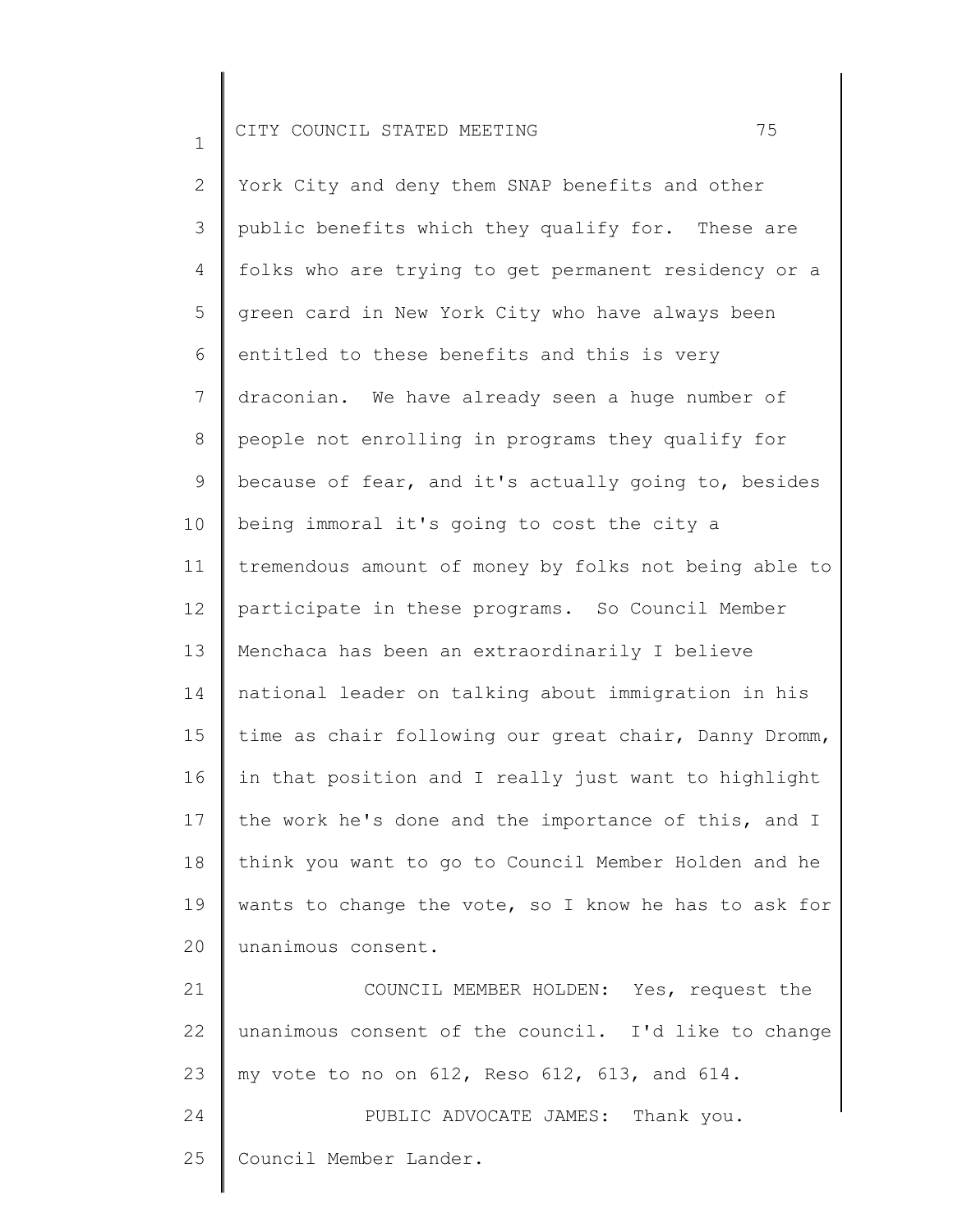| $\overline{2}$ | COUNCIL MEMBER LANDER: Thank you, Madam               |
|----------------|-------------------------------------------------------|
| 3              | Attorney General-Elect. First, both Rosa and Marak    |
| 4              | asked me to convey their heartfelt and deep           |
| 5              | congratulations to you, and they remind me of the     |
| 6              | time that you have been their advocate in so many     |
| 7              | cases and they feel very luck that the people of New  |
| 8              | York, all the people of New York State, have you      |
| $\mathsf 9$    | fiercely defending our interests now. We could not    |
| 10             | be luckier and they wanted me to extend their         |
| 11             | deepest, deepest wishes to you.                       |
| 12             | PUBLIC ADVOCATE JAMES: Thank you.                     |
| 13             | COUNCIL MEMBER LANDER: I'm proud today                |
| 14             | that we are together introducing some legislation. I  |
| 15             | want to call people's attention to Reso 1231, to take |
| 16             | some next steps in improving our campaign finance     |
| 17             | rules and further restricting independent             |
| 18             | expenditures. So thank you for taking leadership on   |
| 19             | that. Your leadership as public advocate has indeed   |
| 20             | been fierce and I think is evidence for why that      |
| 21             | office is one that we should keep. Thank you.         |
| 22             | PUBLIC ADVOCATE JAMES: Thank you.                     |
| 23             | Council Member Koslowitz.                             |
| 24             | COUNCIL MEMBER KOSLOWITZ: Thank you.<br>In            |
| 25             | 1988 I worked for the president of the City Council,  |
|                |                                                       |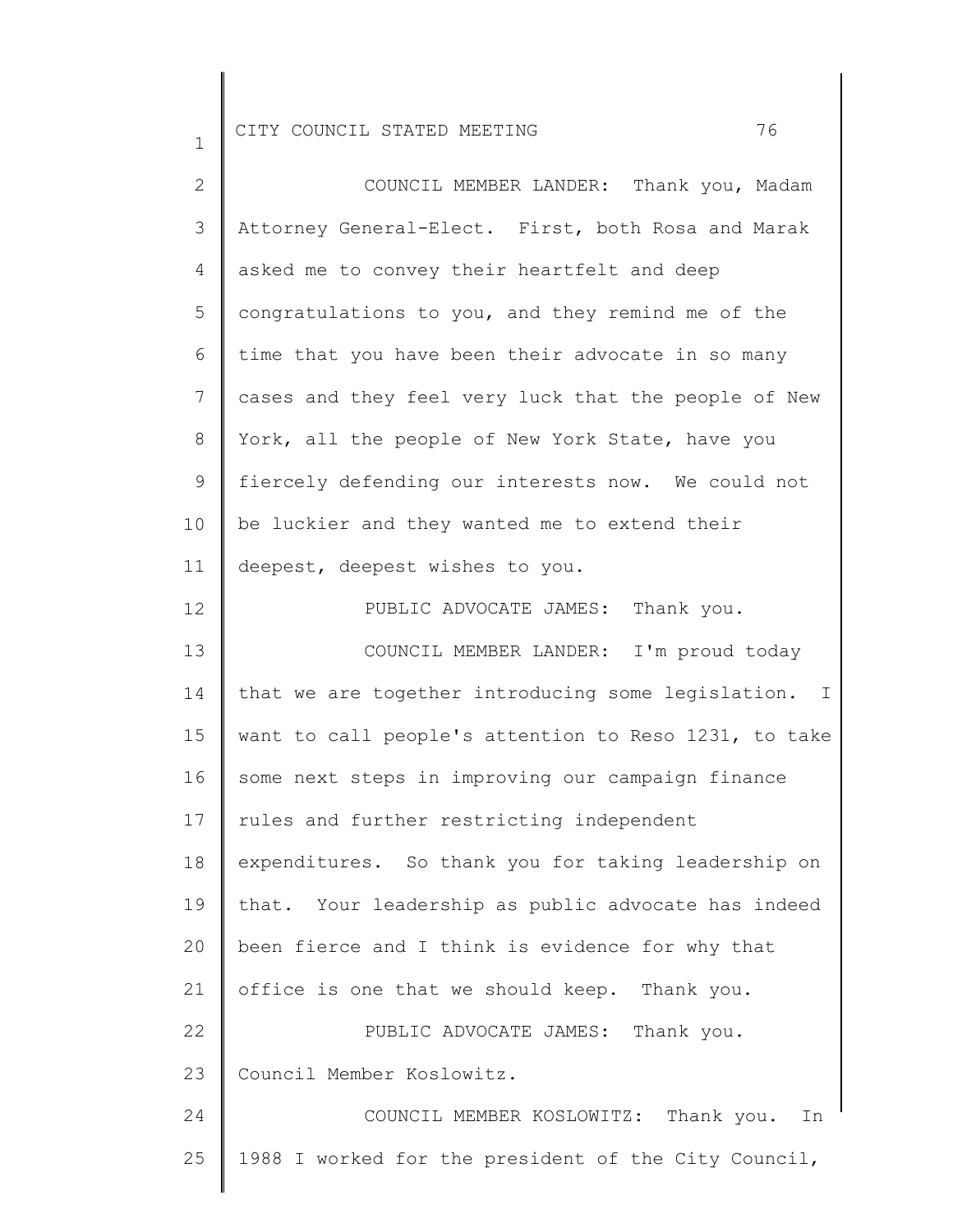2 3 4 5 6 7 8 9 10 11 12 13 14 15 16 17 18 19 20 21 22 23 24 25 when we had the Board of Estimates. It's a long time ago. But now that title is the public advocate. And I have to say that the public advocate is a very important position for New York City because there, it goes against, if they don't like what the mayor does it will go against them. The people have, nobody complains about the public advocate. And I know when I worked for the president of the City Council we got thousands of calls from people looking for help. We had a senior hotline that people called and any other, I know that I was the Queens liaison for the president and I used to go out to different communities. I remember going to Long Island City when at that time they didn't let me go by myself because it was dangerous, going out and looking for things that we brought back to the president and he fought the mayor, at that time it was Ed Koch was the mayor, and after Ed Koch it was David Dinkins. And everybody got along fine, and the people vote, they go out to vote. If they didn't want the public advocate they just would leave that blank. So I think the public advocate does a great job. This public advocate did a great job. I hope the next public advocate works just as hard as this public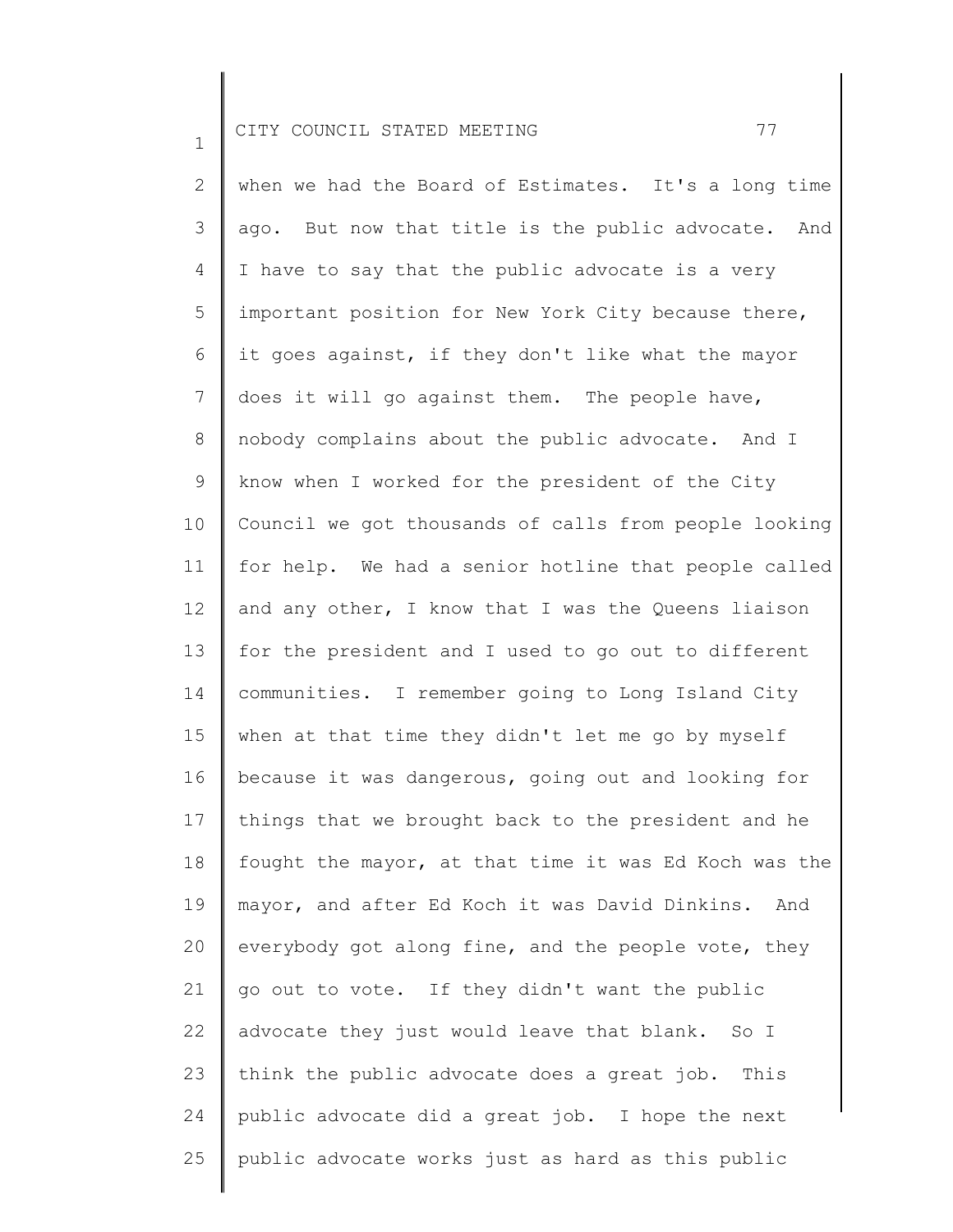| $\mathbf{2}$    | advocate and we will know that we have a great public |
|-----------------|-------------------------------------------------------|
| 3               | advocate. And I also want to wish you the best. You   |
| 4               | are great. I've watched you be a council member and   |
| 5               | then the public advocate, and now the attorney        |
| 6               | general. I am very proud of you. I'm older than       |
| $7\overline{ }$ | you, so I could say that I am just very, very proud   |
| 8               | of you. I watched you grow. And let's continue the    |
| 9               | public advocate.                                      |
| 10              | PUBLIC ADVOCATE JAMES: Thank you, thank               |
| 11              | you so much. In fact, Council Member, if you count    |
| 12 <sup>°</sup> | up all of the cases that we have handled of the four  |
| 13              | sponsors of the bill, we've handled over 4589         |
| 14              | constituents from four of the sponsors, and I've got  |

15 16 17 all of the zip codes and all of the constituents that we've held from their respective districts. Our last speaker is Council Member Cornegy.

18 19 20 21 22 23 24 25 SPEAKER JOHNSON: He's our last speaker. COUNCIL MEMBER CORNEGY: I better be profound, then [laughter]. Thank you, Madam Attorney General-Elect. As many of you know, I measure the progress of this city and my colleagues in the ages and growth of my children, and I can remember as a Councilwoman you holding Nava in your arms and then her holding you around your knees and then around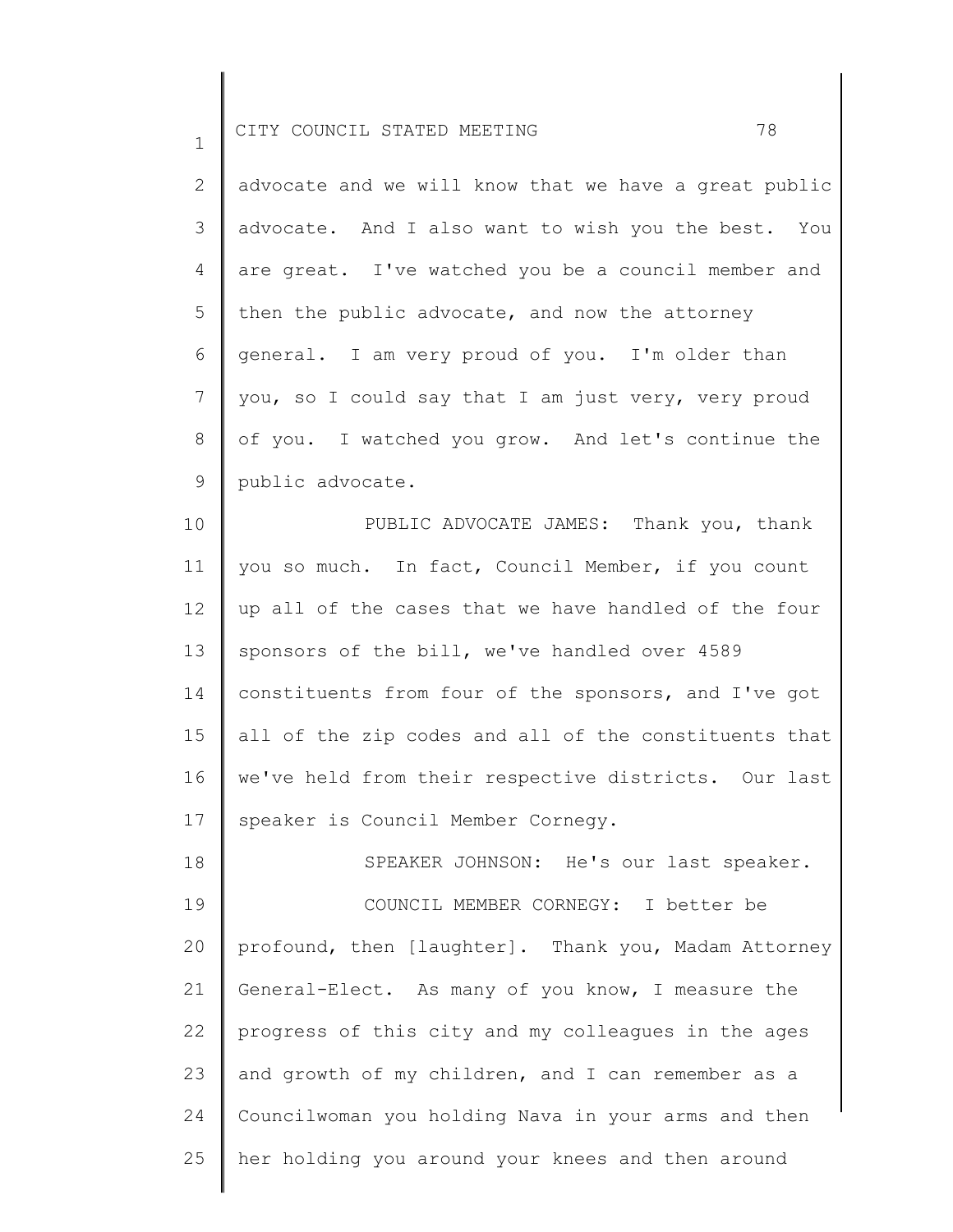| $\mathbf 1$    | CITY COUNCIL STATED MEETING<br>79                     |
|----------------|-------------------------------------------------------|
| $\overline{2}$ | your waist, and as the public advocate around your    |
| 3              | shoulders, and her now looking down on you while      |
| 4              | simultaneously looking up at you. So I want to thank  |
| 5              | you for the impact that you've had on my girls as     |
| 6              | they have watched your ascent to leadership. I did    |
| 7              | want to just mention my third-party transfer town     |
| $8\,$          | hall that is being held tomorrow at the Brooklyn Law  |
| $\mathsf 9$    | School. It's important that the town hall event will  |
| 10             | feature an informational panel from 6:30 to 7:30,     |
| 11             | including representatives from several stakeholders   |
| 12             | in the TPT program. They include the City Department  |
| 13             | of Housing Preservation and Development that oversees |
| 14             | the program, three organizations who receive          |
| 15             | properties through the program Neighborhood Restore,  |
| 16             | Urban Homesteading Assistance and Impact Brooklyn, as |
| 17             | well as Center for New York City Neighborhoods. This  |
| 18             | is an attempt to have, in addition attendees will be  |
| 19             | able to receive on-site assistance with everything    |
| 20             | from outstanding municipal arrears, tax liens, water  |
| 21             | bills, foreclosure prevention assistance, resolving   |
| 22             | building violations, and more from the following      |
| 23             | agencies and organizations in an effort to get those  |
| 24             | who have found themselves in the TPT process either   |

removed by curing their violations or by entering

25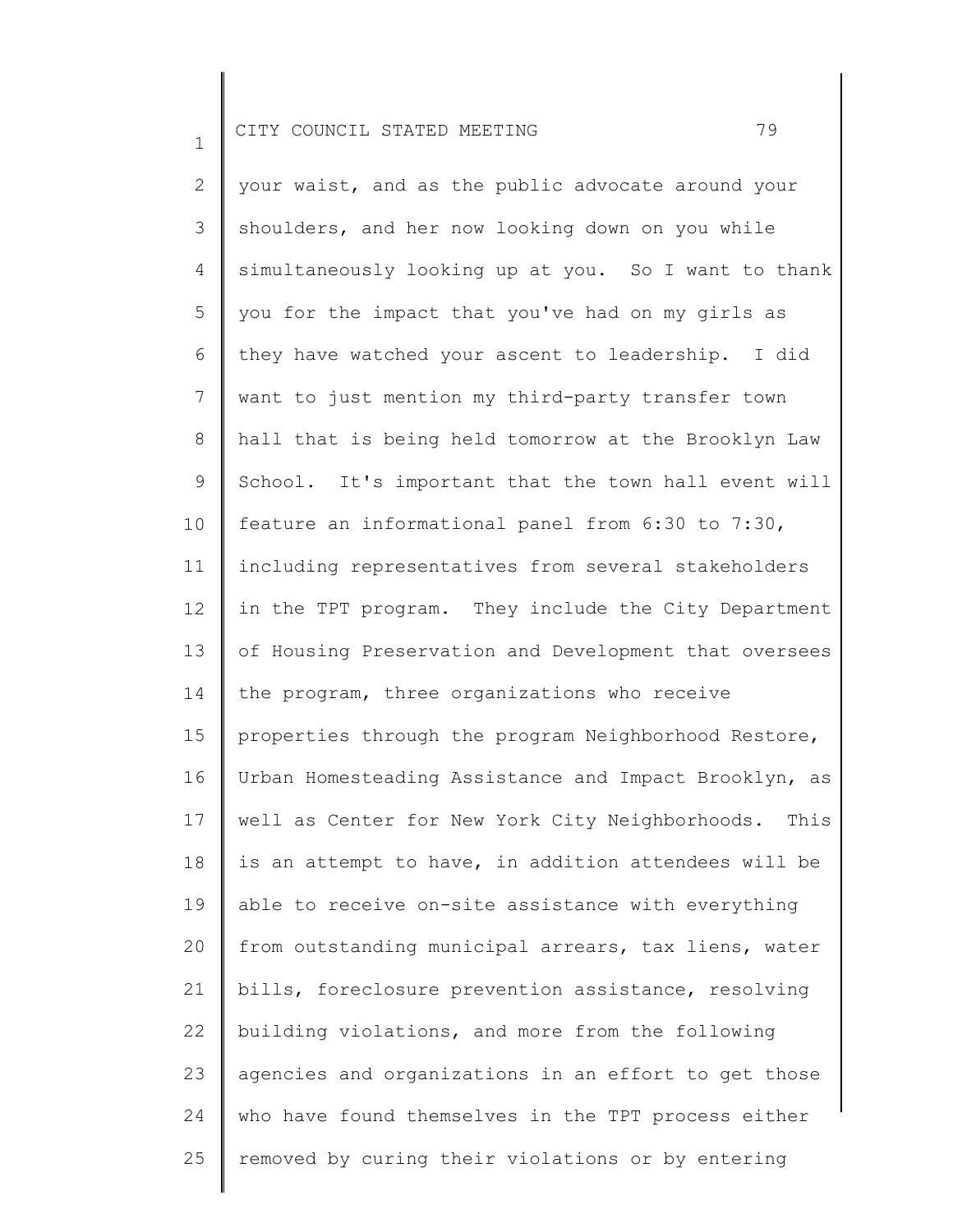2 3 4 5 6 7 8 9 10 into agreements with the various agencies as a process. So it's a very unique kind of town hall, very short panel, and then the opportunity to break out into rooms and deal with any violations that people may find themselves in to help kind of cure some of what we're seeing in the minority communities primarily across the city with the controversial third-party transfer program. Thank you. That's tomorrow at Brooklyn Law School at 6:30.

11 12 13 14 15 PUBLIC ADVOCATE JAMES: And lastly an amended tally, Resolution 612, 613, and 614, which were adopted by a vote of 41 in the affirmative, 8 in the negative, and zero abstentions. Mr. Speaker to close.

16 17 18 19 20 21 22 23 24 25 SPEAKER JOHNSON: I want to wish everyone a happy Thanksgiving in advance. We all have a lot to be grateful for as elected officials who get to be of service to the city that we love and the people that we get to serve every single day. I want to remind folks that next week we are going to be having an oversight hearing on the Board of Elections and what happened on Election Day, so folks should come to that hearing. If you heard about issues in your district or saw it, come. We're going to have the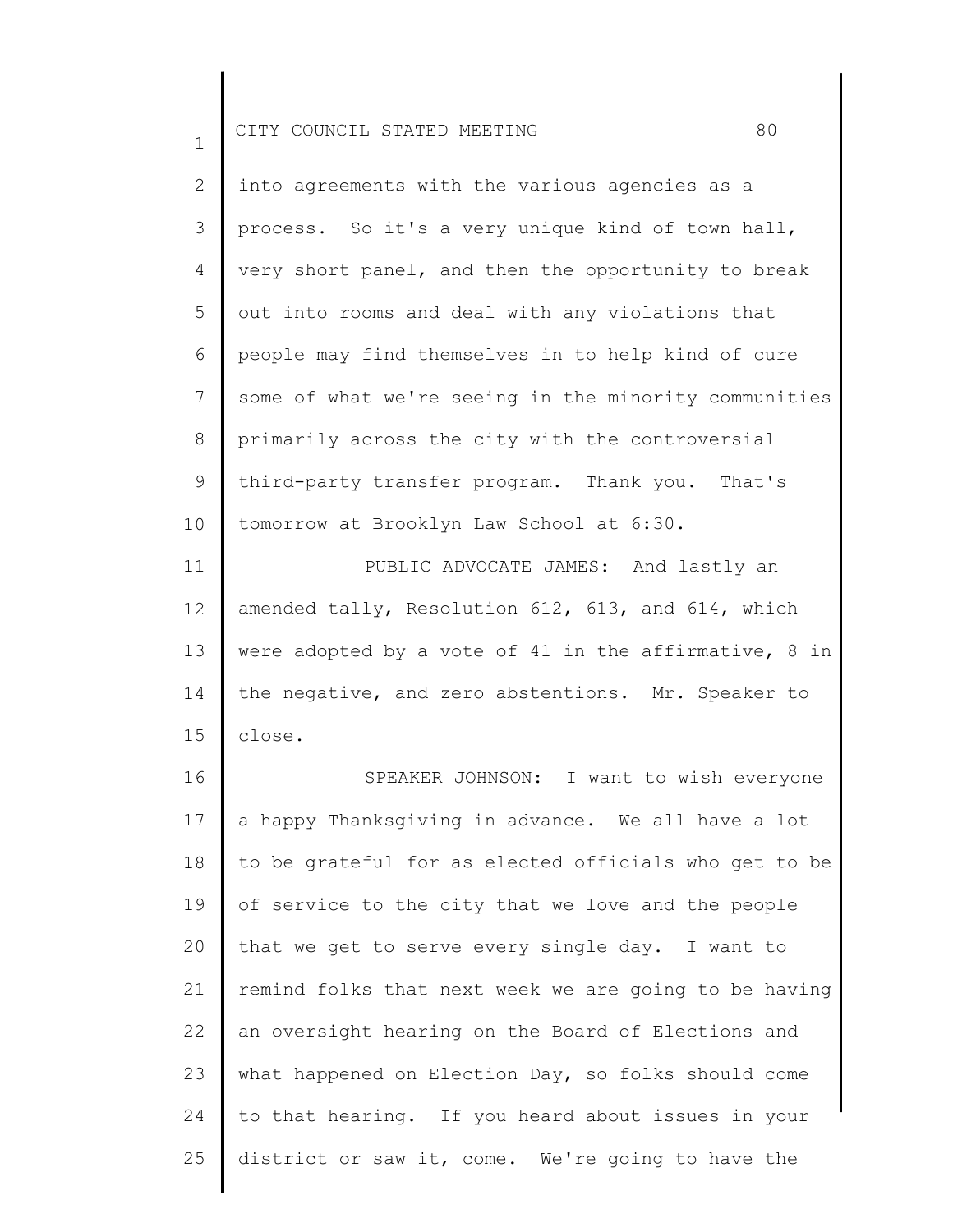| $\mathbf 1$     | 81<br>CITY COUNCIL STATED MEETING                    |
|-----------------|------------------------------------------------------|
| $\mathbf{2}$    | Board of Elections here and we want council members  |
| $\mathcal{S}$   | to participate in a meaningful way before the next   |
| 4               | legislative session starts in Albany to push for     |
| 5               | voting reforms and hopefully structural changes at   |
| 6               | the Board of Elections, and with that today's Stated |
| $7\phantom{.0}$ | Meeting of November 14, 2018, is hereby adjourned.   |
| $\,8\,$         | [gavel]                                              |
| $\mathsf 9$     |                                                      |
| 10              |                                                      |
| 11              |                                                      |
| 12              |                                                      |
| 13              |                                                      |
| 14              |                                                      |
| 15              |                                                      |
| 16              |                                                      |
| 17              |                                                      |
| $18\,$          |                                                      |
| 19              |                                                      |
| 20              |                                                      |
| 21              |                                                      |
| 22              |                                                      |
| 23              |                                                      |
| 24              |                                                      |
| 25              |                                                      |
|                 |                                                      |